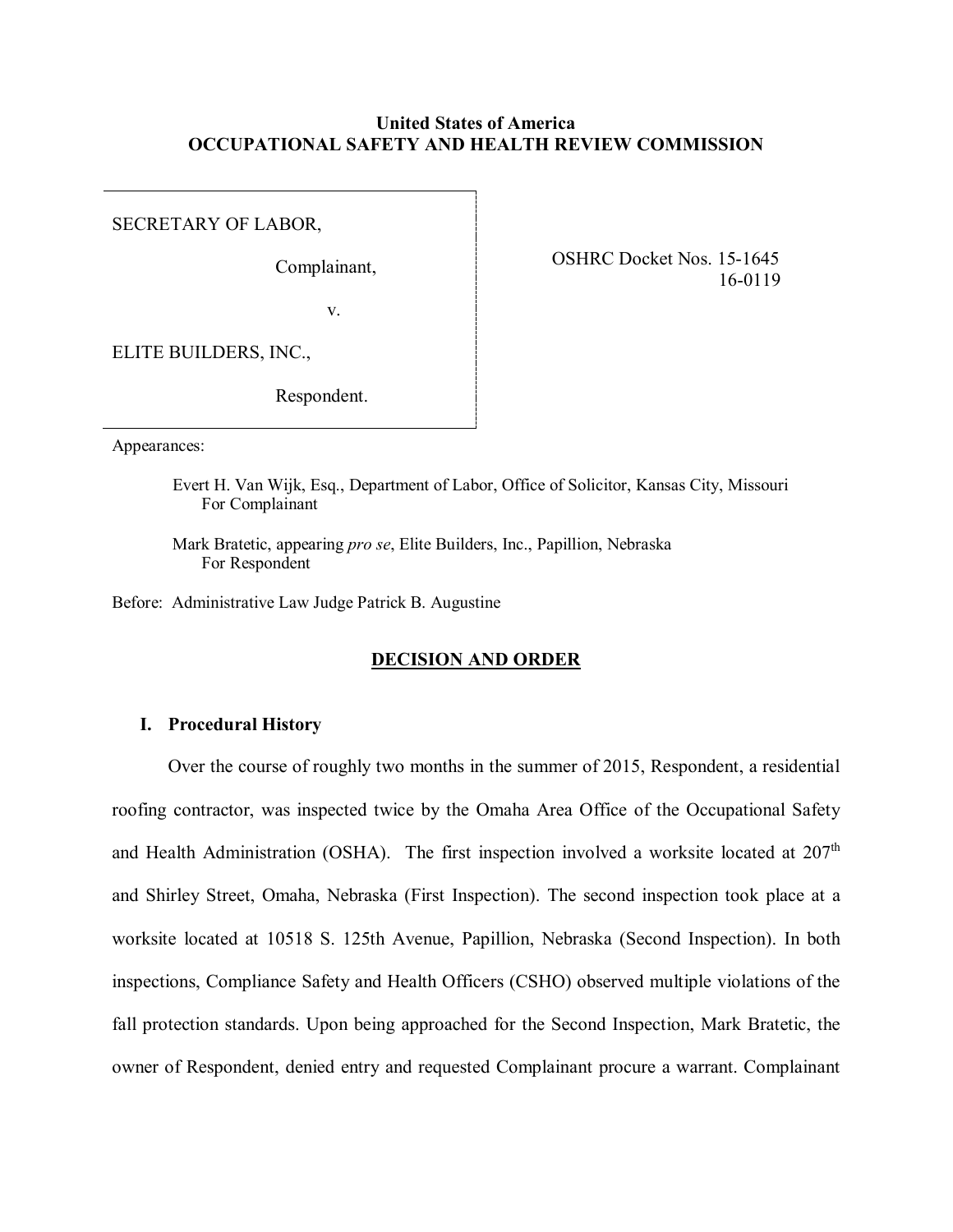served Respondent with both the warrant and the Citation and Notification of Penalty for the First Inspection in the early morning of September 3, 2015. (Tr. 285; Ex. R-8). By the time the warrant was served, however, Respondent had completed the work on the worksite of the Second Inspection and had moved to another project. Nonetheless, CSHO Connett went to the worksite involved in the Second Inspection and took photos to supplement the photographs CSHO Peacock had taken of the worksite before he was rebuffed in his attempt to conduct the Second Inspection. The Citation and Notification of Penalty for the Second Inspection was issued on December 15, 2015.

The First Inspection, which has been labeled Docket No. 15-1645, consists of two serious citation items with associated penalties of \$5,600. The Second Inspection, labeled Docket No. 16-0119, consists of four serious and two repeat citation items with associated penalties of \$20,800. Before the hearing began, Complainant moved to modify the citation items in Docket 16-0119 labeled as "Repeat", to change them to "Serious", and reduce the penalty of those items to \$2,000 each, which brought the total proposed penalty of Docket No. 16-0119 to \$16,800. The Court granted Complainant's unopposed motion to amend the citation classifications. (Tr.  $11-12$ ).

Respondent filed a Notice of Contest with respect to both Citations. Regarding the Second Inspection, Respondent contends the warrant was improperly executed and that Complainant engaged in vindictive prosecution. In both instances, though, Respondent argues that compliance with the fall protection standards cited by Complainant presented a greater hazard to his employees. By filing the Notice of Contest, Respondent brought this case before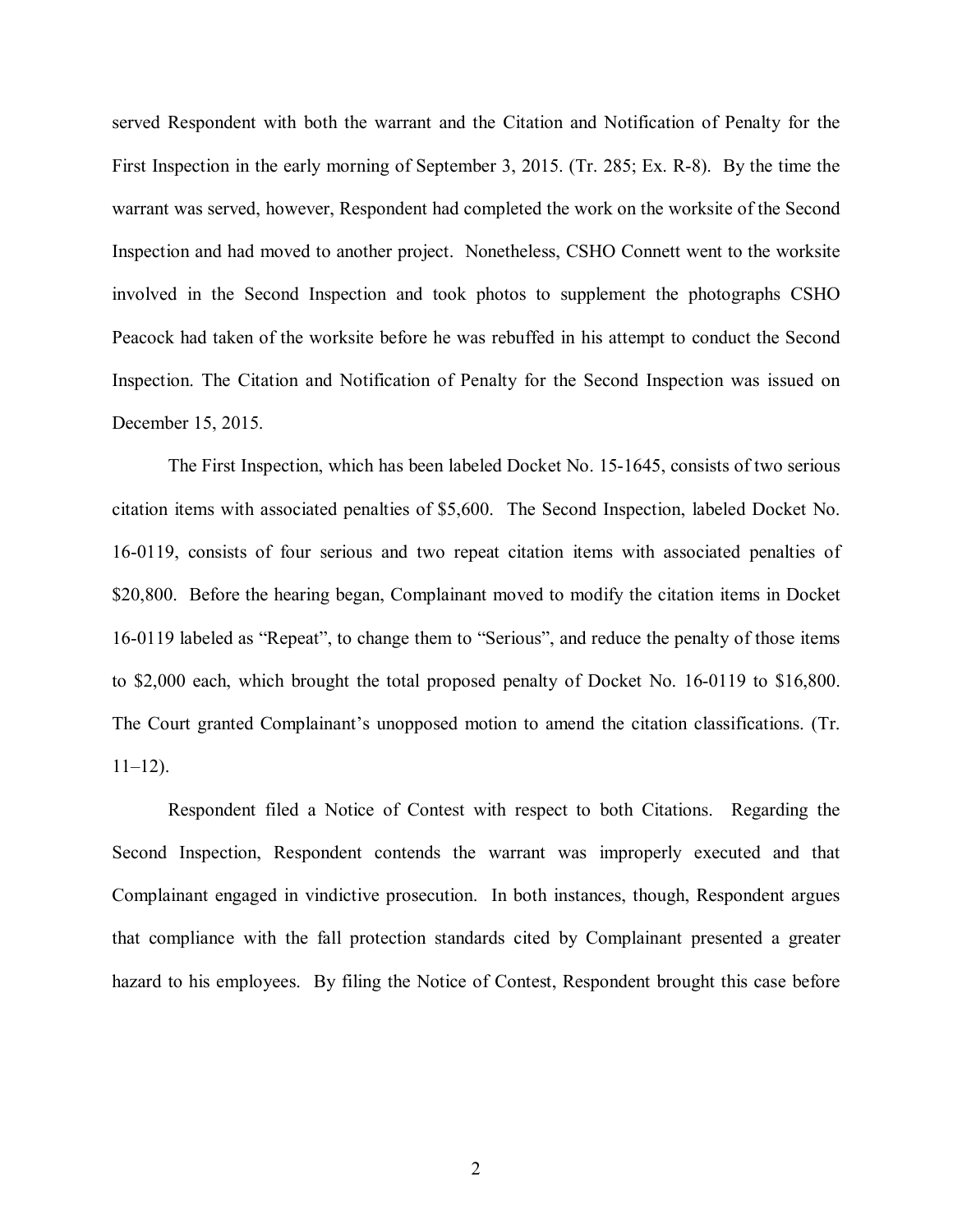the Occupational Safety and Health Review Commission pursuant to section 10(c) of the Occupational Safety and Health Act of [1](#page-2-0)970, 29 U.S.C.  $\S 659(c).$ <sup>1</sup>

The hearing took place on January 24, 2017, in Council Bluffs, Iowa. The following witnesses testified: (1) CSHO Michael Connett; (2) CSHO Ricardo Peacock; (3) Area Director Jeffery Funke; and (4) Mark Bratetic, owner of Respondent. Both parties timely submitted posthearing briefs.

# **II. Stipulations & Jurisdiction**

The parties reached the following stipulations, which are also reproduced in Complainant's pre-trial statement:

- A. Elite Builders, Inc. uses goods, equipment and materials shipped from outside the state of Nebraska.
- B. Elite Builders, Inc. is engaged in a business affecting commerce.<sup>[2](#page-2-1)</sup>
- C. The Occupational Safety and Health Review Commission has jurisdiction over this matter.
- D. Elite Builders, Inc. is a residential framing contractor.

(Tr. 26–31). The Court read through the foregoing with Respondent to ensure that he, in fact, understood the nature of the stipulations. Convinced that he agreed to such stipulations knowingly, the Court entered them into the record. (*Id.*). Based on the parties' stipulations, the Court finds that Commission has jurisdiction over the action pursuant to section 10(c) of the Act. Further, the Court finds Respondent was an employer engaged in a business and industry

<span id="page-2-0"></span> $\overline{a}$ 1. From this point forward, the Court shall simply refer to the foregoing as "the Commission" and "the Act".

<span id="page-2-1"></span><sup>2.</sup> Following the Ninth Circuit in *Usery v. Franklin R. Lacy*, 628 F.2d 1226, 1226 (9th Cir. 1980) commerce is established where it "is in a class of activity that as a whole affects commerce." *Clarence M. Jones d/b/a Jones Co.,* 11 BNA OSHC 1529, 1530 (No. 77-3676, 1983). In that case, the Commission went on to find "[t]here is an interstate market in construction materials and services and therefore construction work affects interstate commerce." *Id.*, citing *NLRB v. Int'l Union of Operating Engineers, Local 571*, 317 F.2d 638, 643 n. 5 (8th Cir. 1963) (judicial notice taken that construction industry affects interstate commerce). Because Respondent is engaged in construction work, the undersigned finds it is engaged in a business affecting interstate commerce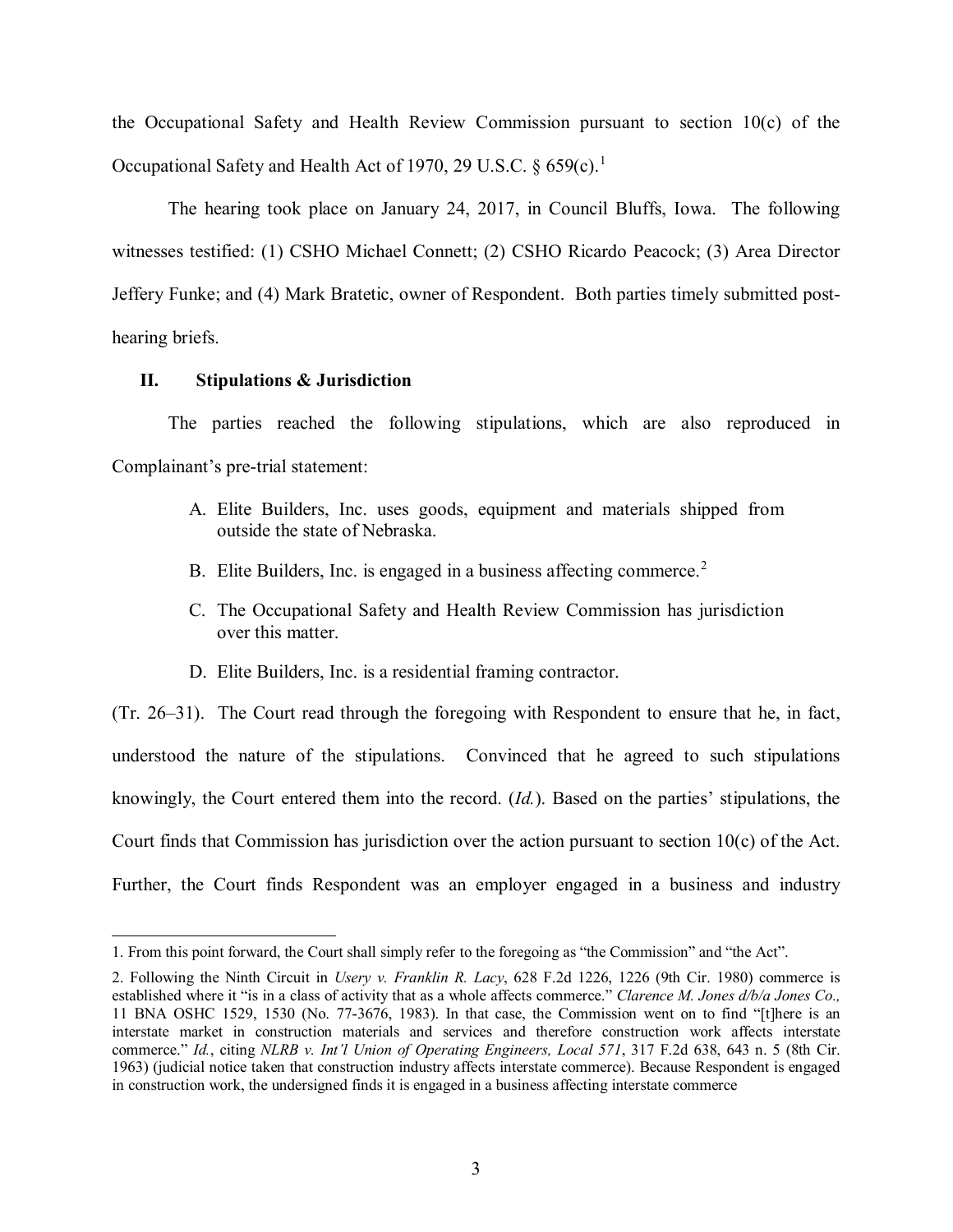affecting interstate commerce within the meaning of section 3(5) of the Act, 29 U.S.C. § 652(5). *Slingluff v. OSHRC*, 425 F.3d 861, 866–67 (10th Cir. 2005).

### **III. Factual Background**

#### A. First Inspection

 $\overline{a}$ 

On June 19, 2015, CSHO Michael Connett was driving around a residential neighborhood in Omaha, Nebraska. Pursuant to Complainant's Local Emphasis Program (LEP) on fall protection, CSHO Connett was on the lookout for fall protection hazards. (Tr. 55). As he was driving around, he observed two roofers working on the roof of a residential construction project, located at 207th and Shirley Street, Omaha, Nebraska without any apparent fall protection system in place. (Tr. 56; Ex. C-1 to C-4). After taking photos from a public street, CSHO Connett entered onto the worksite, identified himself, and requested to speak with the person in charge. (Tr. 59). After meeting with Mark Bratetic, Respondent's owner, CSHO Connett held an opening conference and then proceeded to conduct an inspection. (Tr. 59).

At the time of the First Inspection, Respondent's employees were installing floor joists on the second floor of the construction project, placing them between 13 and 14 feet above the lower level.<sup>[3](#page-3-0)</sup> (Ex. C-5 to C-7). The joists, once installed, were spaced approximately 18 inches apart, which Respondent's employees had to maneuver across as more joists were installed.<sup>[4](#page-3-1)</sup> (Tr. 74, C-5, C-6). In some cases, Respondent's employees were supported by plywood, which was suspended between the joists, but no specific work platform appeared to be available. (Tr. 67). In addition to the potential fall hazard into the building, Respondent's employees were also

<span id="page-3-0"></span><sup>3.</sup> The distance to the floor inside of the building was 13 feet, 2 inches, whereas the floor to the ground on the outside of the building was 13 feet, 8 inches. (Tr. 62–64).

<span id="page-3-1"></span><sup>4.</sup> CSHO Connett testified that he did not specifically measure the space between the joists, but noted that the standard for such an installation is 18-inches wide. (Tr. 74). CSHO Connett's testimony was more or less confirmed by Bratetic, who stated that installed joists left 16 inches of space in between. (Tr. 249).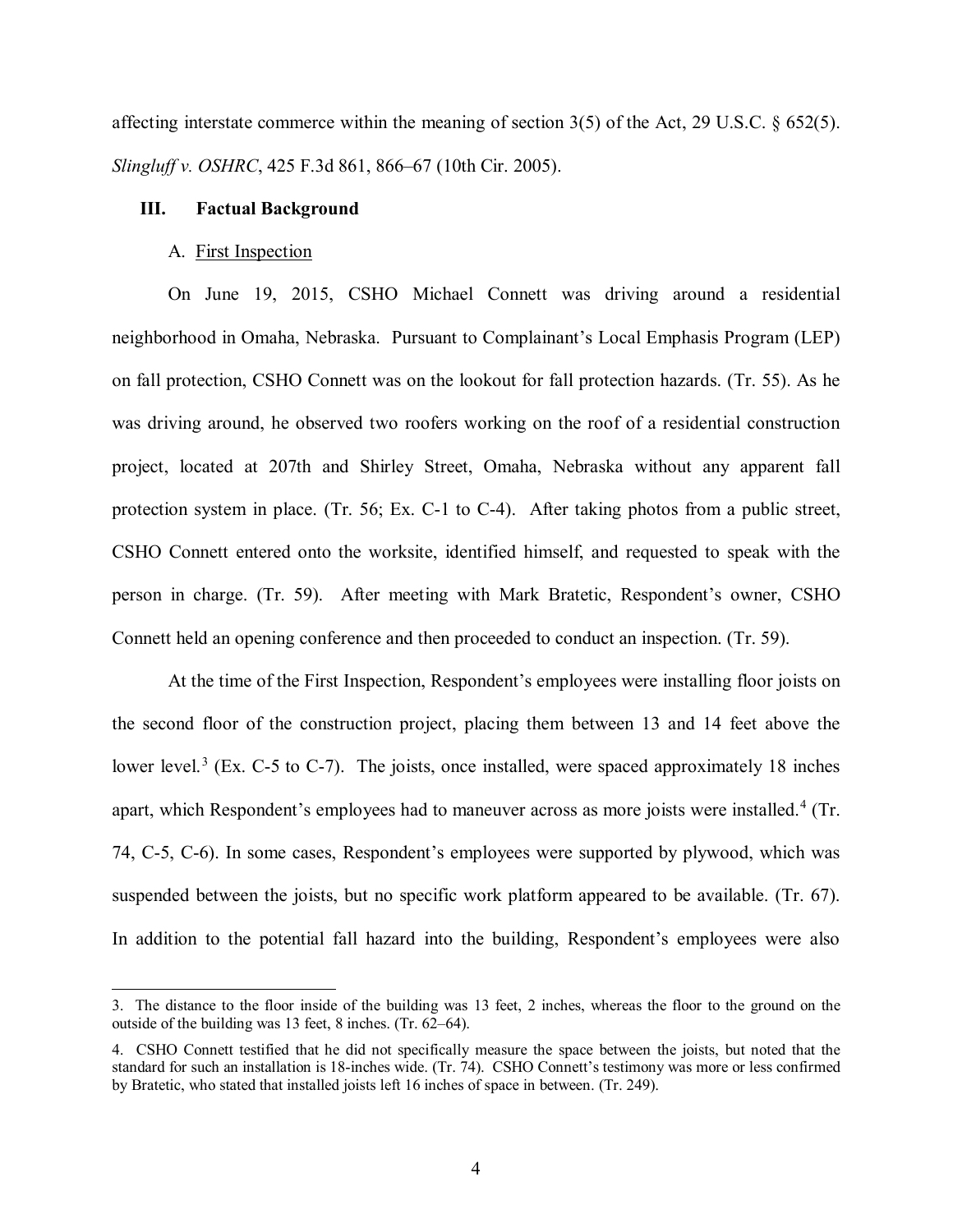working within two feet of the roof's edge, where they were exposed to a fall of nearly 14 feet. (Tr. 73; Ex. C-2, C-4).

Though they were purportedly available on-site, none of Respondent's employees were wearing a personal fall arrest system; nor, for that matter, did Respondent install guardrails or a safety net system. (Tr. 69–71). Instead, when asked by CSHO Connett, Bratetic stated that his employees were uncomfortable using harnesses and tether lines because they presented a tripping hazard. Accordingly, Respondent developed a fall protection plan, which assessed the use of conventional fall protection systems (guardrails, personal fall arrest systems, and safety net systems) and determined that such systems presented a greater hazard or were otherwise infeasible. (Ex. R-13). No alternative forms of fall protection, nor any sort of system to abate the fall hazard, were implemented as an alternative. (Ex. R-13).

During the course of his inspection, CSHO Connett also conducted interviews of the employees, asking in particular about whether they had received training. (Tr. 68–69, 76). According to Connett, the employees said they were basically told to "work safe". (Tr. 76). Bratetic countered, providing documentation of the training he provided and pointing out that CSHO Connett's own notes indicated that Bratetic's employees told him they discussed fall protection/harnesses on a daily basis. (Tr. 261–62; Ex. R-9 at 20).

#### B. Second Inspection

A few months later, CSHO Ricardo Peacock was driving around Omaha neighborhoods looking for fall hazards pursuant to the LEP he referred to as "Stormcon". (Tr. 160). According to Peacock, construction work spikes after a severe weather event, which activates the Stormcon program. (Tr. 161). As he was driving around, CSHO Peacock came upon a residential construction worksite located at 10518 S. 125th Avenue in Papillion, Nebraska, where he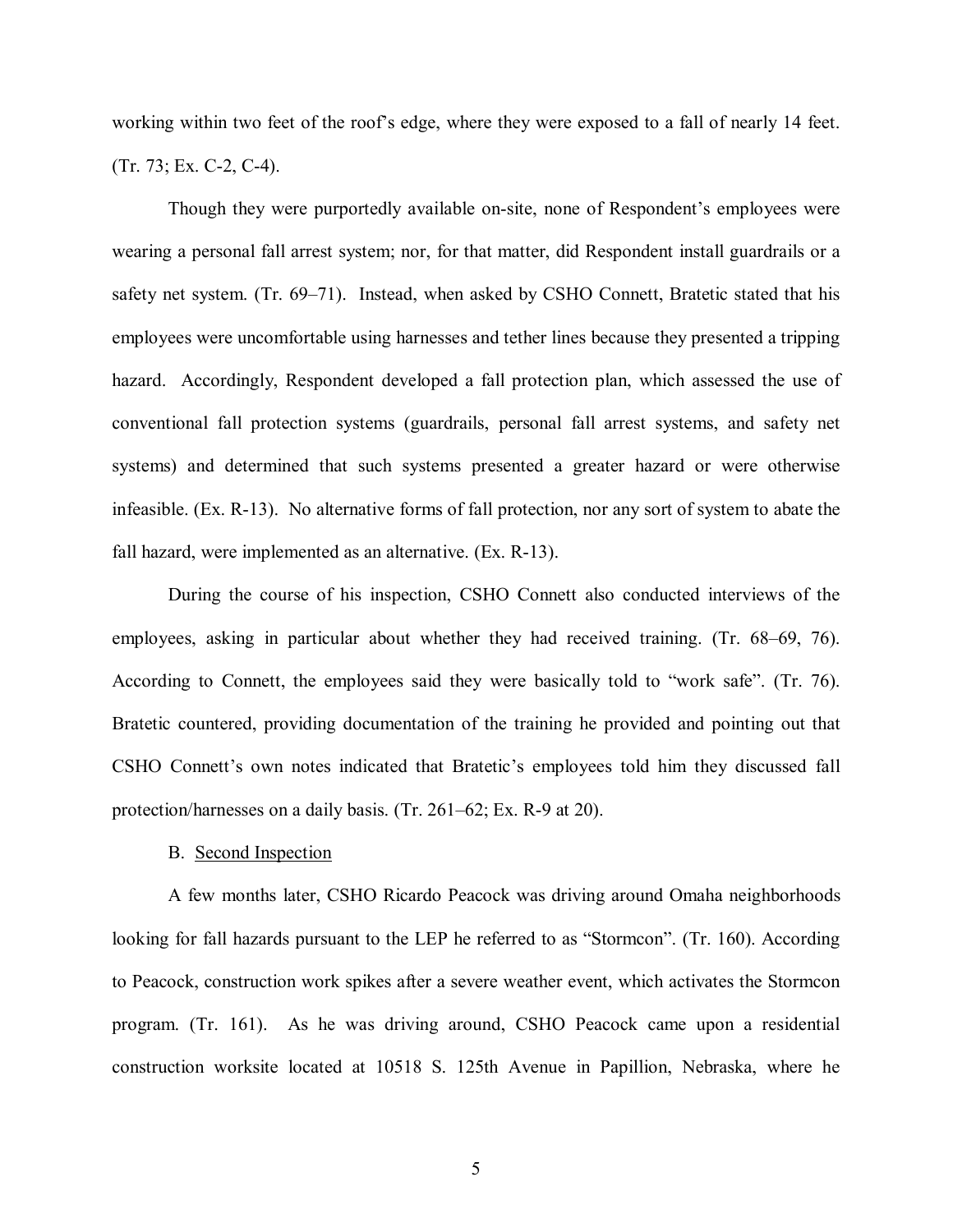observed two of Respondent's employees working on a roof over six feet in height.<sup>[5](#page-5-0)</sup> (Tr. 160). Peacock proceeded to take video and photographs of the worksite from a distance of approximately 30–40 feet, and contacted his Area Director to inform him he was proceeding under the Stormcon LEP. (Tr. 163).

When Peacock entered the worksite, he showed his identification, asked the employees to come down from the roof, and asked to speak to the supervisor. (Tr. 173). The employees exited the roof via a forklift with an attached platform. (Tr. 173). Before they could do so, however, one of the employees asked the forklift operator to pull the platform closer to the roof, which Peacock estimated to be approximately three feet away from the edge. (Tr. 173). Once they came down, the employees went inside the building, and when they came out they were preparing to leave the worksite. (Tr. 174). Before they left, however, they identified Bratetic as the person to whom Peacock should speak. (Tr. 174). Bratetic told Peacock to get a warrant and refused to provide any additional information. (*Id.*). As Bratetic was leaving, Peacock took photographs of Bratetic's vehicle for later identification, but he also noticed Respondent's trailer, which displayed the name "Elite Builders". (*Id.*). After he returned to the office, Peacock filled out the warrant application and compiled his photographs from his pre-inspection observations, which ended his involvement with the case. (Tr. 175).

The warrant application was filed with the United States District Court for the District of Nebraska on August 31, 2015, and was approved the same day. (Tr. 283–84; Ex. R-11). According to the warrant, the document needed to be served on Respondent within ten days. (Ex. R-11). CSHO Connett, who was re-assigned to the case, served Bratetic with both the warrant and the Citation and Notification of Penalty from the First Inspection at the Shirley location at 6

<span id="page-5-0"></span><sup>5.</sup> Although he did not get the chance to take measurements of the roof height, CSHO Peacock estimated the height based on the panels on the side of the house, which have a standard measurement of 8 feet. (Tr. 168).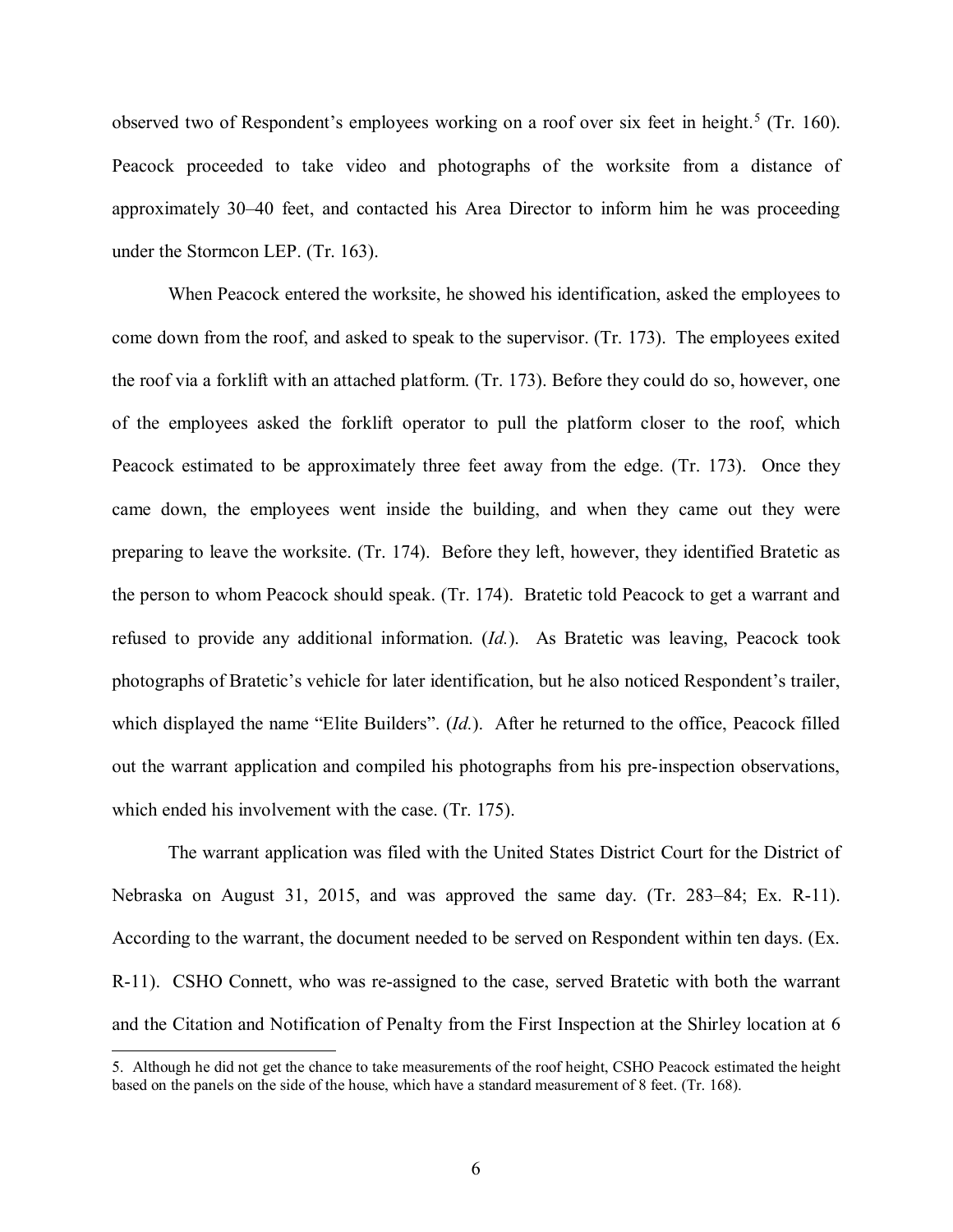a.m. on September 3, 2015. (Tr. 78–79, 217–18). Although Respondent was no longer performing work at the worksite identified in the warrant, CSHO Connett proceeded to the worksite, where he took measurements of the roof based on the photographs CSHO Peacock had taken when he attempted to conduct an inspection the first time. (Tr. 79–80).

Based on the information contained in the inspection files, CSHO Connett proposed, and Area Director Funke approved of, the issuance of a Citation and Notification of Penalty for each of the two worksites discussed above. The Citations will be discussed at length below and are separated by inspection number.

#### **IV. Analysis of Affirmative Defenses**

### A. **The Warrant Was Properly Served**

Respondent contends the warrant issued for the Papillion worksite was not served within the timeframe set forth in the document and should therefore be voided, along with any evidence stemming therefrom. The Court has reviewed the contents of the warrant application and found the following: (1) the warrant was issued on August 31, 2015; (2) the warrant required that it be served within ten days; and (3) the warrant was served on Respondent on September 3, 2015. Based on the foregoing facts, the Court finds Complainant complied with the requirements of the warrant, and that Respondent was properly served. Accordingly, Respondent's arguments regarding the validity of the warrant are rejected.

#### B. **Respondent Failed to Establish Vindictive Prosecution by Complainant**

Respondent carries the burden of proof for an affirmative defense. *Hamilton Fixture*, 16 BNA OSHC 1073, 1077 (No. 88-1720, 1993) *aff'd*, 28 F.3d 1213 (6th Cir. 1994). Premised in part on the fact he was inspected twice in as many months and that he was served with a warrant and the Citation from the First Inspection at an unusually early time in the morning, Respondent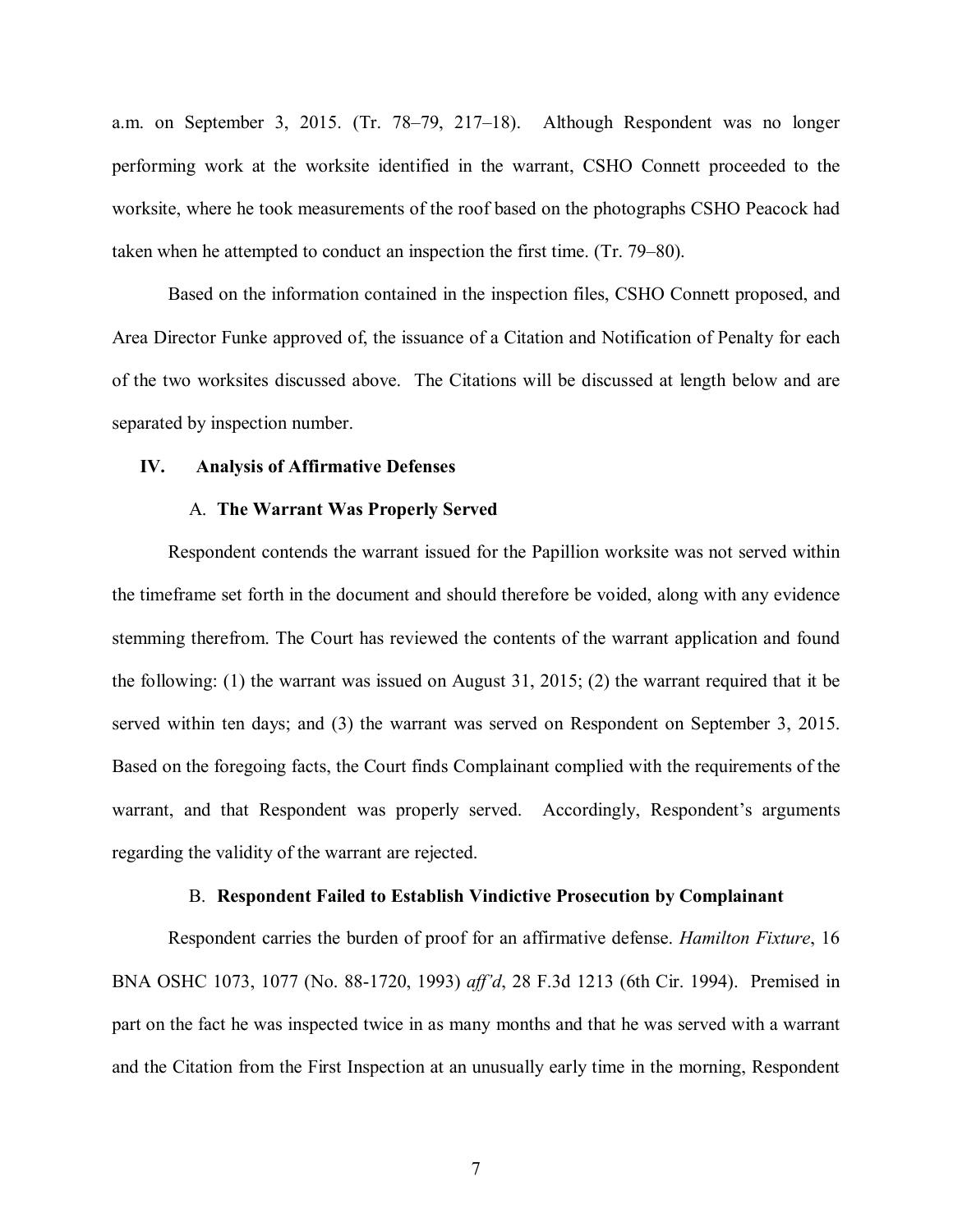has claimed that—as it relates to the Second Inspection—he is the victim of vindictive prosecution. Vindictive prosecution "is a prosecution to deter or punish the exercise of a protected statutory or constitutional right." *Nat'l Eng'g and Contracting Co.*, 18 BNA OSHC 1075, 1077 (No. 94-2787, 1997) (citing *U.S. v. Goodwin*, 457 U.S. 368, 372 (1982)) *aff'd*, 181 F3d 715 (6th Cir. 1999). The Commission noted, "Although there is no uniform test for proving that a prosecution was vindictive, a threshold showing common to all tests is evidence that the government action was taken in response to an exercise of a protected right." *Id.* (noting the two circuit courts—D.C. and Sixth Circuits—to which the particular action could be appealed formulated the test differently). A showing of such misconduct warrants dismissing "the vindictively motivated charge or the entire action." *Id.* (citing *U.S. v. Meyer*, 810 F.2d 1242, 1249 (D.C. Cir. 1987).

In *National Engineering and Contracting Co*., the respondent asserted the defense of vindictive prosecution, claiming OSHA had (1) privately labeled respondent a "bad actor" and stated its intent to "get them"; (2) withdrew citations in an unrelated case based on information respondent had purportedly learned during the CSHO's deposition; and (3) taken action based on respondent's previous request for a warrant; amongst other claims. 18 BNA OSHC at 1079*.* The Commission held that National failed to make even the threshold showing. Specifically, it found National, though receiving a fair deal of attention from OSHA, did not identify any specific right it had exercised that caused OSHA to initiate the inspection or characterize the citation item in a particular way. *Id* at 1078*.* In fact, even though National had technically exercised a procedural right by demanding a warrant during a previous inspection, the Commission, quoting the Ninth Circuit, stated, " "The mere fact that this prosecution followed the exercise of certain procedural rights in other, unrelated cases is insufficient to raise the appearance of vindictiveness." *Id.*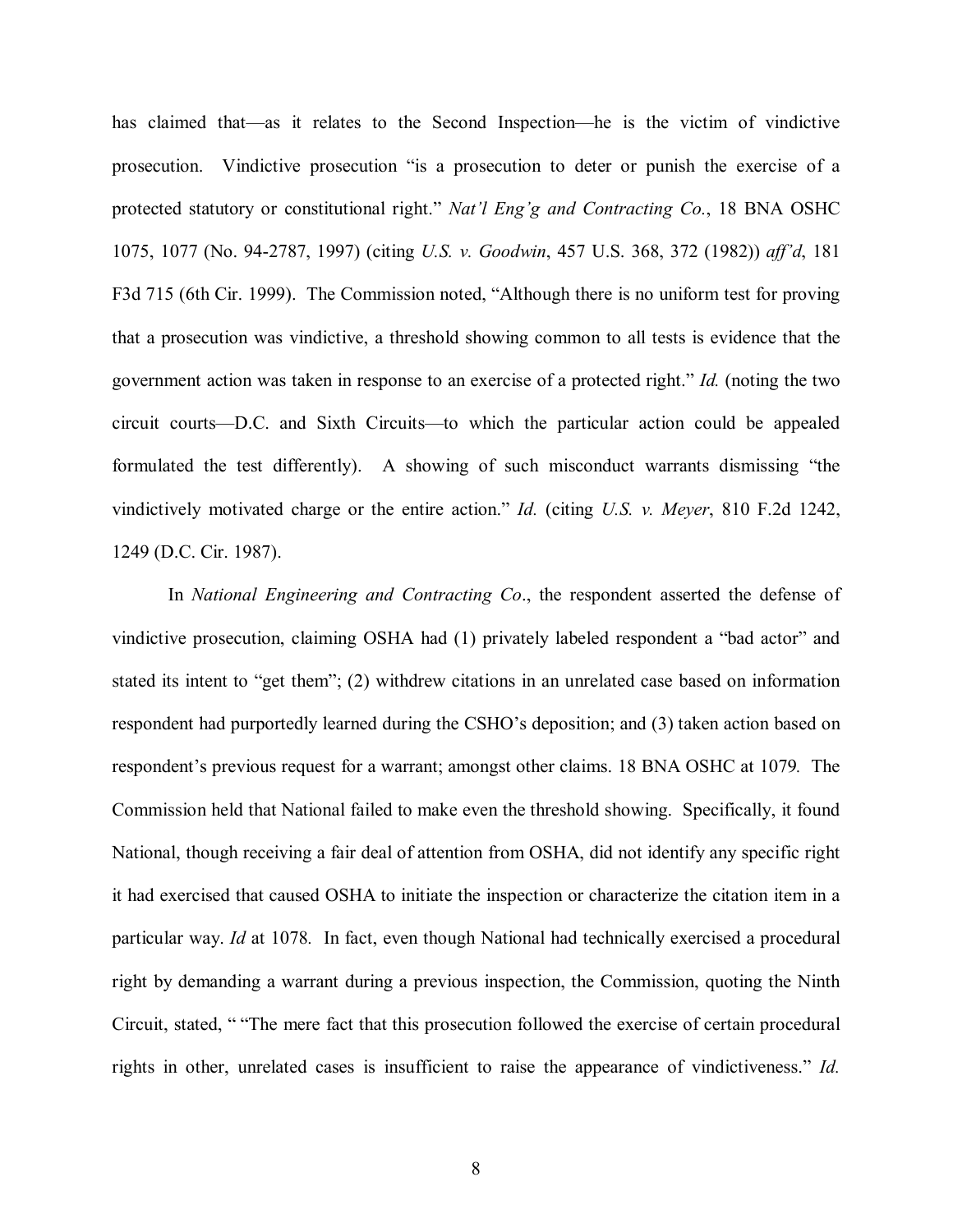(citing *United States v. Robison*, 644 F.2d 1270 (9th Cir. 1981)). Further, the Commission noted that the alleged statements by OSHA officials, even if true, were insufficient to establish the defense, because National needed to prove "that it would not have been cited absent that motive." *Id.* (citing *U.S. v. Benson*, 941 F.2d 598, 612 (7th Cir. 1991)).

In this case, the Court finds Respondent did not exercise a statutory or constitutional right prior to the initiation of the Second Inspection, which is the basis of the vindictive prosecution claim. To clarify, Respondent did exercise two very important rights in this case: his right to contest the Citation, and his right to request a warrant. The problem, however, is Respondent did not (or could not) exercise those rights until the Second Inspection. Indeed, the Second Inspection could not be the result of his decision to contest the Citation from the First Inspection, because he had not received that Citation yet.<sup>[6](#page-8-0)</sup> Likewise, Bratetic demanded a warrant during CSHO Peacock's attempt to conduct the Second Inspection, not before. Respondent's exercise of these rights cannot serve as the basis of a claim for vindictive prosecution—there was no prosecutorial action taken in response to Respondent's action, save for procuring the warrant that Bratetic requested.

The Court cannot discern any misconduct on Complainant's behalf. Although CSHO Connett, who performed the First Inspection, was eventually assigned to the Second Inspection, the decision to inspect the Papillion worksite was initiated by CSHO Peacock because he saw two workers on a roof without fall protection. In fact, both CSHO Peacock and CSHO Connett had an objectively reasonable basis upon which to initiate an inspection—they saw workers on the roof of a residential construction site with no apparent form of fall protection. Further, the CSHOs were acting pursuant to a LEP targeting fall hazards.

<span id="page-8-0"></span><sup>6.</sup> As previously noted in Section I, *supra*, the warrant for the Second Inspection and the Citation resulting from the First Inspection were simultaneously served on Respondent.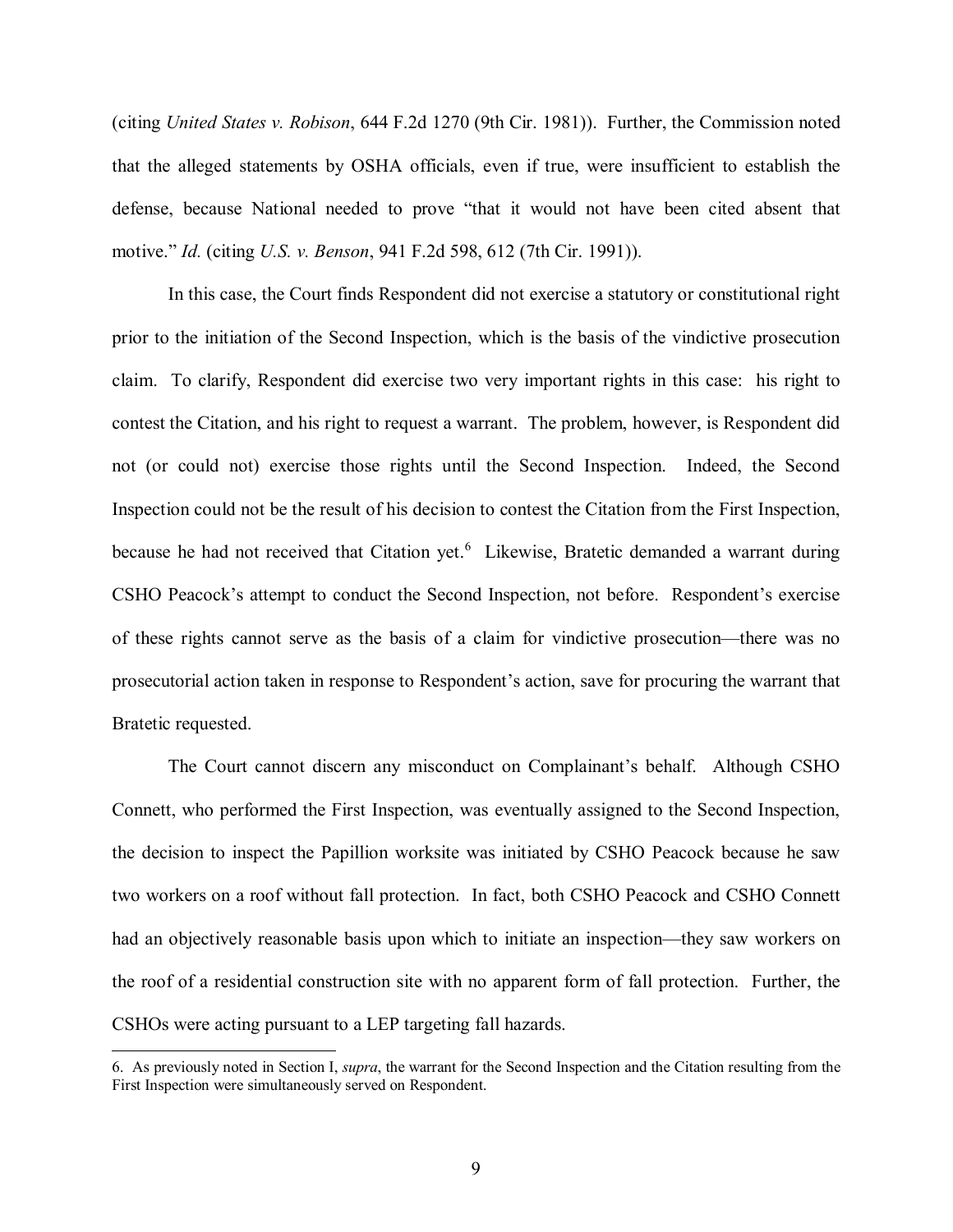Respondent was inspected a second time because he allowed his employees to work on an elevated surface without fall protection. (Ex. C-8; Tr. 168–73). CSHO Peacock's attempt to initiate an inspection, and the subsequent decision to issue citations, was based on this simple fact. Respondent's affirmative defense of vindictive prosecution is rejected.

# C. **Applicable Law**

To establish a violation of an OSHA standard pursuant to section 5(a)(2), Complainant must establish (1) the standard applies; (2) the terms of the standard were violated; (3) employees were exposed to the hazard covered by the standard; and (4) the employer had actual or constructive knowledge of the violation (i.e., the employer knew or, with the exercise of reasonable diligence, could have known of the violative condition). *Atl. Battery Co.*, 16 BNA OSHC 2131, 2138 (No. 90-1747, 1994).

Complainant has the burden of establishing each element by a preponderance of the evidence. *See Hartford Roofing Co.*, 17 BNA OSHC 1361, 1365-66 (No. 92-3855, 1995). *Preponderance of the evidence* has been defined as:

The greater weight of the evidence, not necessarily established by the greater number of witnesses testifying to a fact *but by evidence that has the most convincing force*; superior evidentiary weight that, though not sufficient to free the mind wholly from all reasonable doubt, is still sufficient to incline a fair and impartial mind to one side of the issue rather than the other.

Black's Law Dictionary, *Preponderance of the evidence* (10th ed. 2014) (emphasis added).

# D. **Docket No. 15-1645**

# **1. Citation 1, Item 1**

Complainant alleged a serious violation of the Act in Citation 1, Item 1 as follows:

29 CFR 1926.501(b)(13): Each employee(s) engaged in residential construction activities above 6 feet (1.8 m) or more above lower levels were not protected by guardrail systems, safety net system, or personal fall arrest system, nor were employees provided with an alternative fall protection measure under another provision of paragraph 1926.501(b):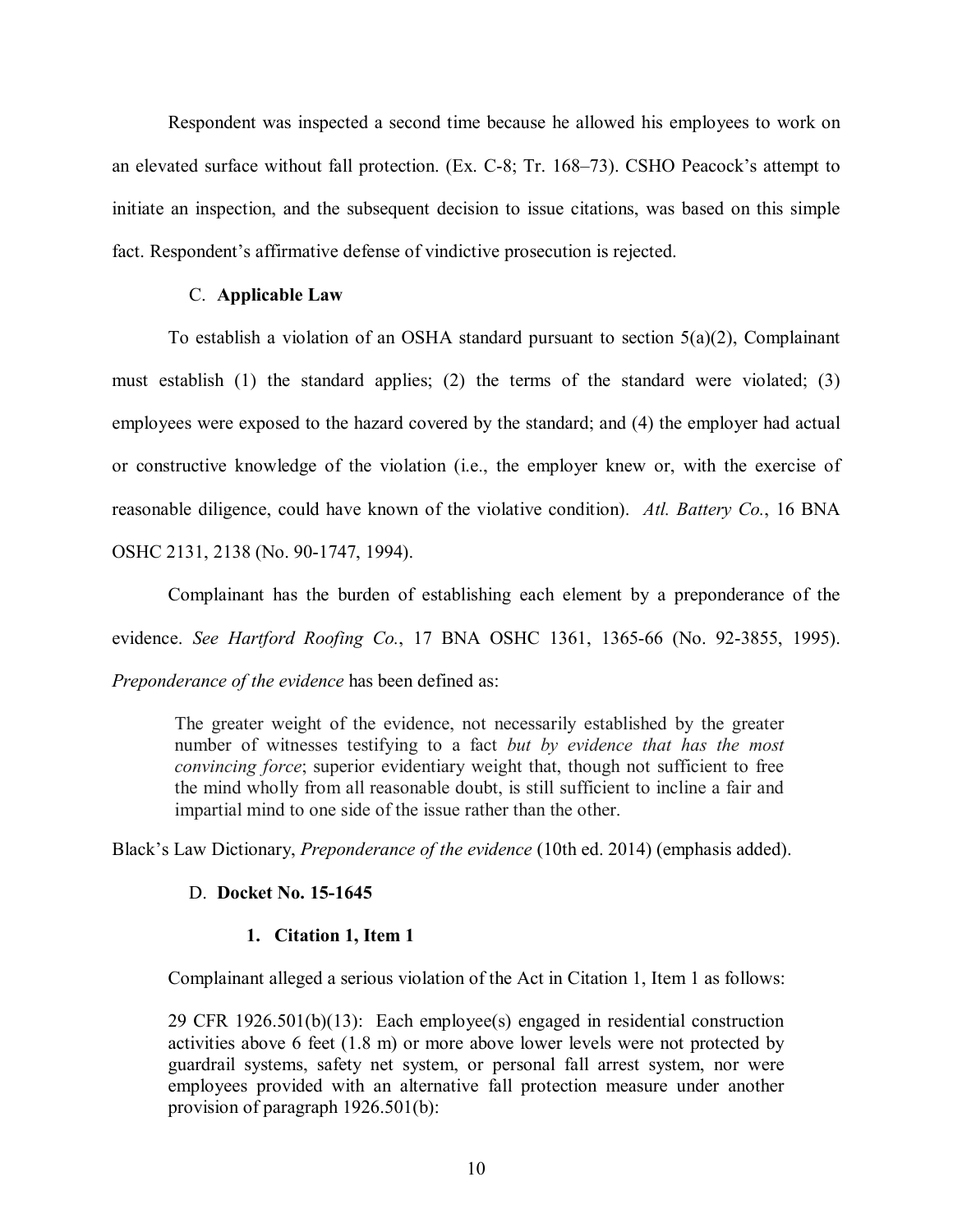The employer is failing to protect the employees from fall hazards greater than 6 feet. Employees performing residential construction activities were expose to falls on the exterior and interior of the building being constructed. The workers were exposed to falls of over 13 feet to the ground below.

*See Citation and Notification of Penalty* at 6.

The cited standard provides:

Each employee engaged in residential construction activities 6 feet (1.8 m) or more above lower levels shall be protected by guardrail systems, safety net system, or personal fall arrest system unless another provision in paragraph (b) of this section provides for an alternative fall protection measure. Exception: When the employer can demonstrate that it is infeasible or creates a greater hazard to use these systems, the employer shall develop and implement a fall protection plan which meets the requirements of paragraph  $(k)$  of  $\S$  1926.502.

29 C.F.R. § 1926.501(b)(13).[7](#page-10-0)

# **a. The Standard Applies**

Respondent is a roofing contractor that was engaged in residential construction activities on the date of the inspection. (Stip. No. 4). According to CSHO Connett's measurements, the distance from the roof, where Respondent's employees were installing joists, to the ground below was at least 13 feet. (Tr. 64; Ex. C-7). Thus, by its terms, the standard applies.

## **b. The Standard was Violated**

The standard requires one of three forms of fall protection – personal fall arrest systems, safety nets, or guardrails – none of which were being used by Respondent's employees. Thus, on the face of the evidence, Respondent violated the terms of the standard.

<span id="page-10-0"></span><sup>7.</sup> The cited standard also includes the following Note:

There is a presumption that it is feasible and will not create a greater hazard to implement at least one of the above-listed fall protection systems. Accordingly, the employer has the burden of establishing that it is appropriate to implement a fall protection plan which complies with § 1926.502(k) for a particular workplace situation, in lieu of implementing any of those systems.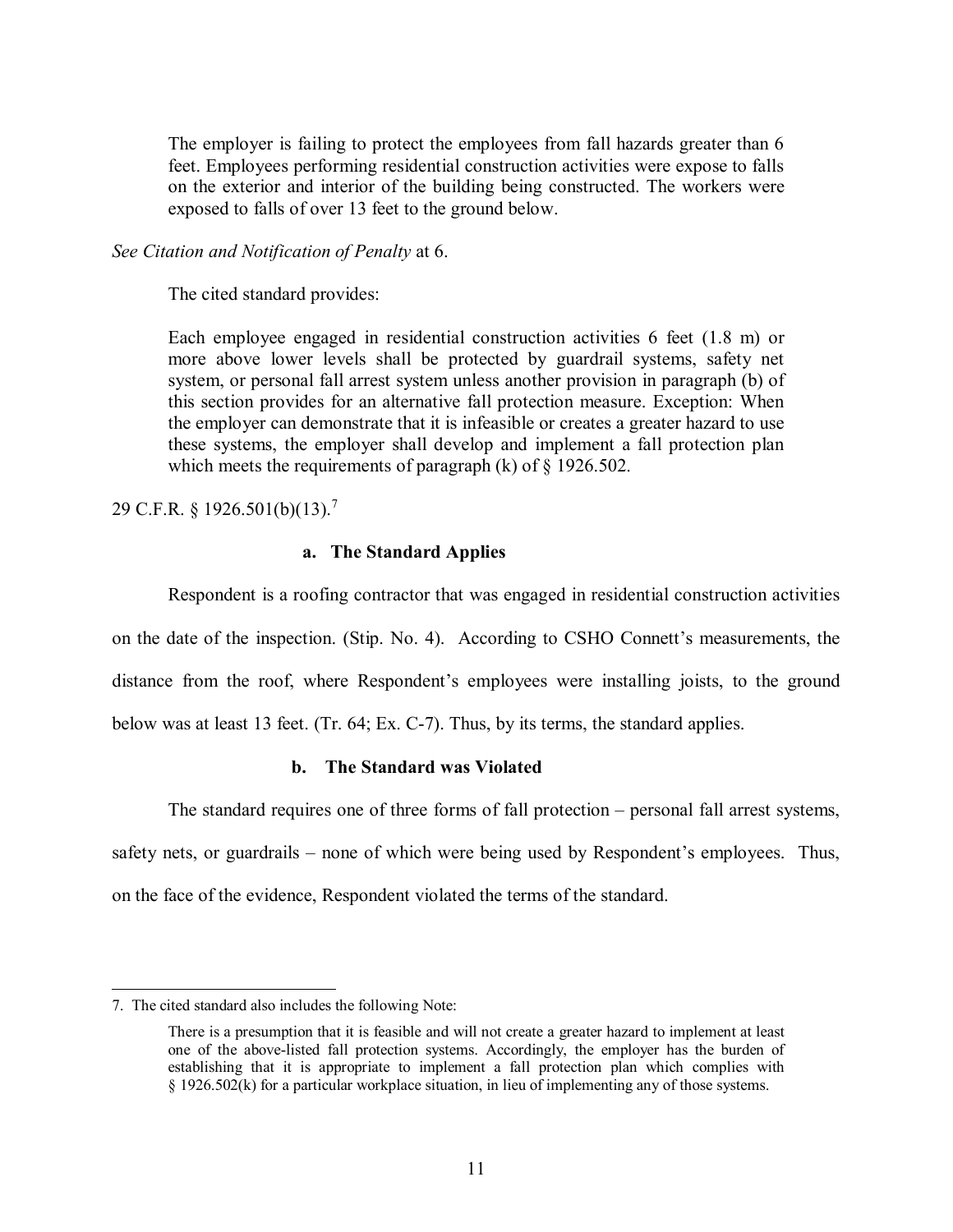### **c. Respondent's Employees Were Exposed to the Hazard**

As noted above, CSHO Connett observed two of Respondent's employees working on the roof of the house on Shirley street. Neither of those employees were wearing fall protection nor protected by guardrails or safety nets. (Tr. 60). One employee was working close to the edge of the roof, which exposed him to a fall of nearly 14 feet. (Ex. C-3, C-4, C-6). Another employee, who was working toward the center of the roof, was exposed to a fall of nearly 13 feet to the floor inside of the home. (Tr. 62–63; Ex. C-5). Respondent argued that the joists, when laid flat, would mitigate the fall hazard and serve as a sort of platform; however, at the time of the inspection, the joists were upright, which exposed gaps of over a foot in width. (Tr. 63; Ex. C-6). Further, joists are not designed as platforms, nor, when laid flat, are they secured to the roof, which makes them a poor substitute for conventional fall protection. Accordingly, the Court finds Respondent's employees were exposed to a fall hazard.

### **d. Respondent Had Knowledge of the Conditions**

"To establish knowledge, the Secretary must prove that the employer knew or, with the exercise of reasonable diligence, should have known of the conditions constituting the violation." *Cent. Fla. Equip. Rentals, Inc.*, 25 BNA OSHC 2147, 2155 (No. 08-1656, 2016). To satisfy this burden, Complainant must show "knowledge of the *conditions* that form the basis of the alleged violation; not whether the employer had knowledge that the conditions constituted a hazard." *Id.* "When a corporate employer entrusts to a supervisory employee its duty to assure employee compliance with safety standards, it is reasonable to charge the employer with the supervisor's knowledge actual or constructive of noncomplying conduct of a subordinate." *Mountain States Tel. & Tel. Co. v. Occupational Safety & Health Review Comm'n*, 623 F.2d 155, 158 (10th Cir. 1980). *See also Revoli Constr. Co.,* 19 BNA OSHC 1682, 1685 (No. 00-0315, 2001) (actions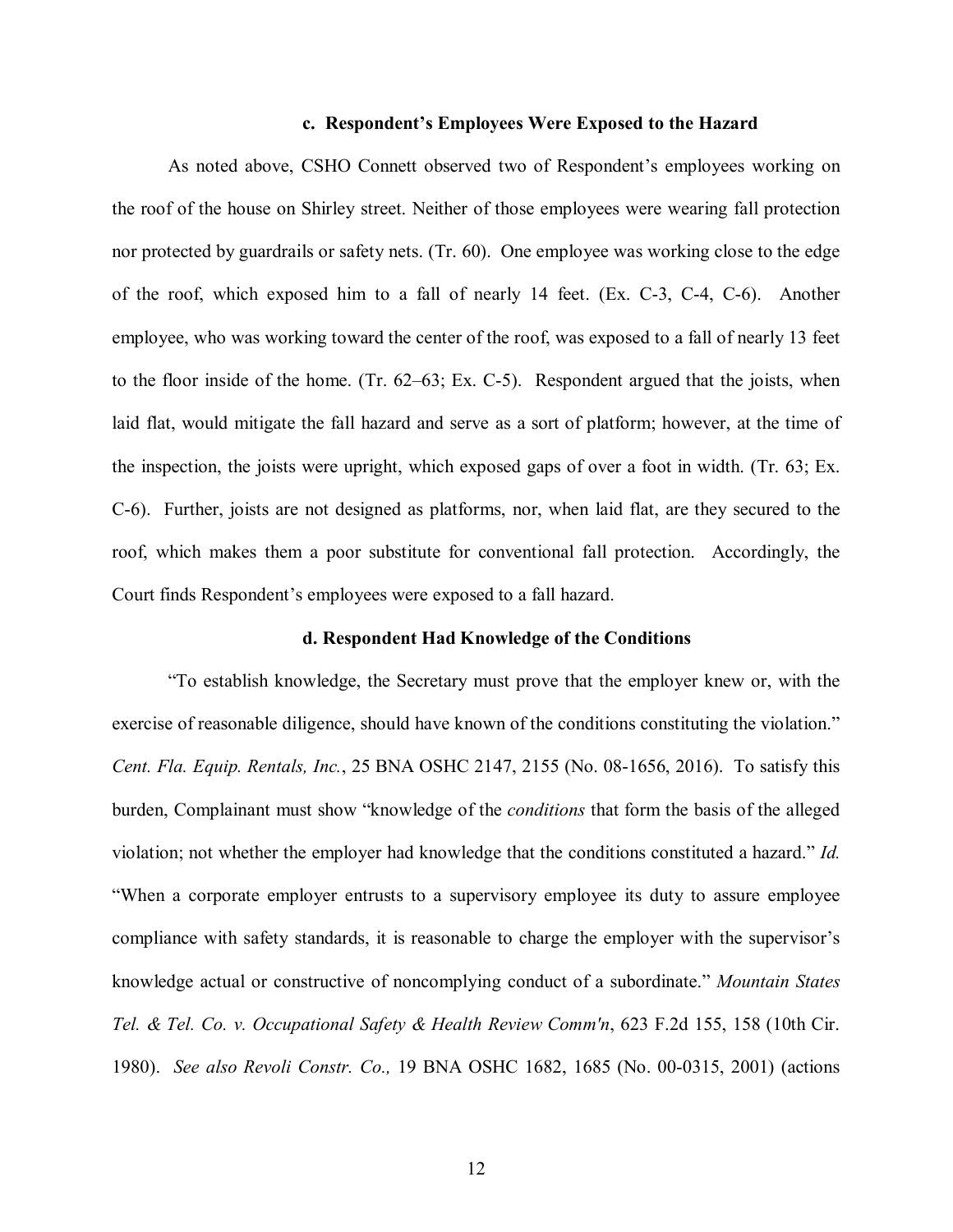and knowledge of supervisory personnel can be imputed to their employers under the general rule when both a supervisor and an employee were engaged in the misconduct). $8$ 

Bratetic told CSHO Connett that he was fully aware of the fact that his employees were working on the roof without fall protection and provided reasons as to why. Thus, Respondent, through its principal, had actual knowledge of the violative conditions.

### **e. The Violation Was Serious**

A violation is "serious" if there was a substantial probability that death or serious physical harm could have resulted from the violative condition. 29 U.S.C.  $\S$  666(k). Complainant need not show that there was a substantial probability that an accident would actually occur; he need only show that if an accident occurred, serious physical harm could result. *Phelps Dodge Corp. v. OSHRC*, 725 F.2d 1237, 1240 (9th Cir. 1984). If the possible injury addressed by a regulation is death or serious physical harm, a violation of the regulation is serious. *Mosser Constr.*, 23 BNA OSHC 1044, 1046 (No. 08-0631, 2010); *Dec-Tam Corp*., 15 BNA OSHC 2072 (No. 88-0523, 1993).

CSHO Connett testified as to the nature of the injuries that an employee could suffer as a result of a fall from the roof of the residential construction site onto the dirt or wood floor below. (Tr. 73). Based on his experience conducting construction inspections, CSHO Connett testified that an employee could suffer sprained ankles, bruises, and could potentially die if he/she fell from 13–14 feet onto the ground below. (Tr. 73). Due to the injuries that an employee could

<span id="page-12-0"></span><sup>8.</sup> These cases arise in the Eighth Circuit. The Commission will apply the law of the circuit court of appeals to which this Decision can be appealed in terms of imputation of knowledge. Thus, this Decision can be either appealed to the Eighth Circuit Court of Appeals or the D.C. Circuit Court of Appeals, which have issued no opinion on whether constructive knowledge can be imputed to the employer without first analyzing whether the conduct is foreseeable. Thus, the Court will follow established Commission case law. In addition, when actual knowledge is present, as found here, foreseeability is not an issue. In general, "[w]here it is highly probable that a Commission decision would be appealed to a particular circuit, the Commission has . . . applied the precedent of that circuit in deciding the case—even though it may differ from the Commission's precedent." *Kerns Bros. Tree Serv.*, 18 BNA OSHC 2064, 2067 (No. 96-1719, 2000) (citation omitted).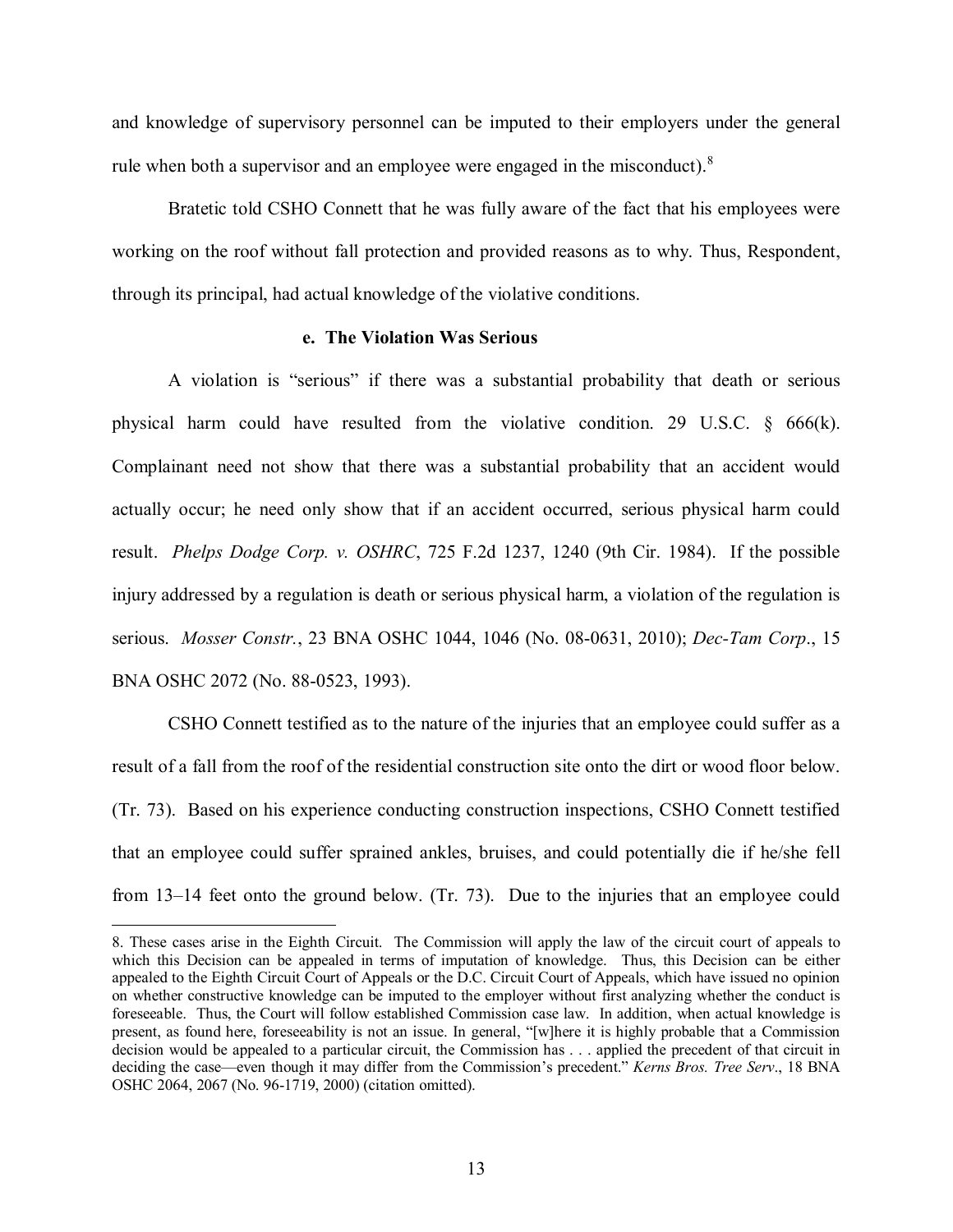suffer if he fell from the roof, the Court finds Respondent's failure to require the use of fall protection was a serious violation of the Act.

Accordingly, the Court finds Complainant has established a violation of 29 C.F.R. § 1926.501(b)(13). However, Respondent has asserted the affirmative defenses of greater hazard and infeasibility as defenses to compliance and a finding that a violation of the Act has occurred.

## **f. Affirmative Defenses of Greater Hazard and Infeasibility**

The cited standard provides Respondent with an opportunity to show that the use of the listed forms of fall protection would create a greater hazard or would be infeasible to implement. If Respondent can establish that using conventional fall protection would create a hazard or would otherwise be infeasible, the standard requires the employer to "develop and implement a fall protection plan which meets the requirements of paragraph (k) of  $\S$  1926.502." 29 C.F.R.  $\S$ 1926.501(b)(13). The requirements of paragraph (k) are extensive, and Respondent must first overcome the presumption that the listed fall protection systems in 1926.501(b)(13) are both feasible and will not create a greater hazard in the context of residential construction activities. Respondent attempted, but failed, to meet that burden.

In order to establish the defense of greater hazard, Respondent must show: "(1) the hazards created by complying with the standard are greater than those of noncompliance; (2) other methods of protecting its employees from the hazards are not available; and (3) a variance is not available or that application for a variance is inappropriate." *Spancrete Ne., Inc*., 15 BNA OSHC 1020, 1022 (No. 86-521, 1991) (citing *Walker Towing Corp*., 14 BNA OSHC 2072, 2078 (No. 87-1359. 1991)). As argued by Complainant, Respondent failed to show that conventional fall protection systems actually created a greater hazard; instead, Respondent merely pointed out a potential tripping hazard associated with the use of lanyards and safety lines. (Tr. 70–71).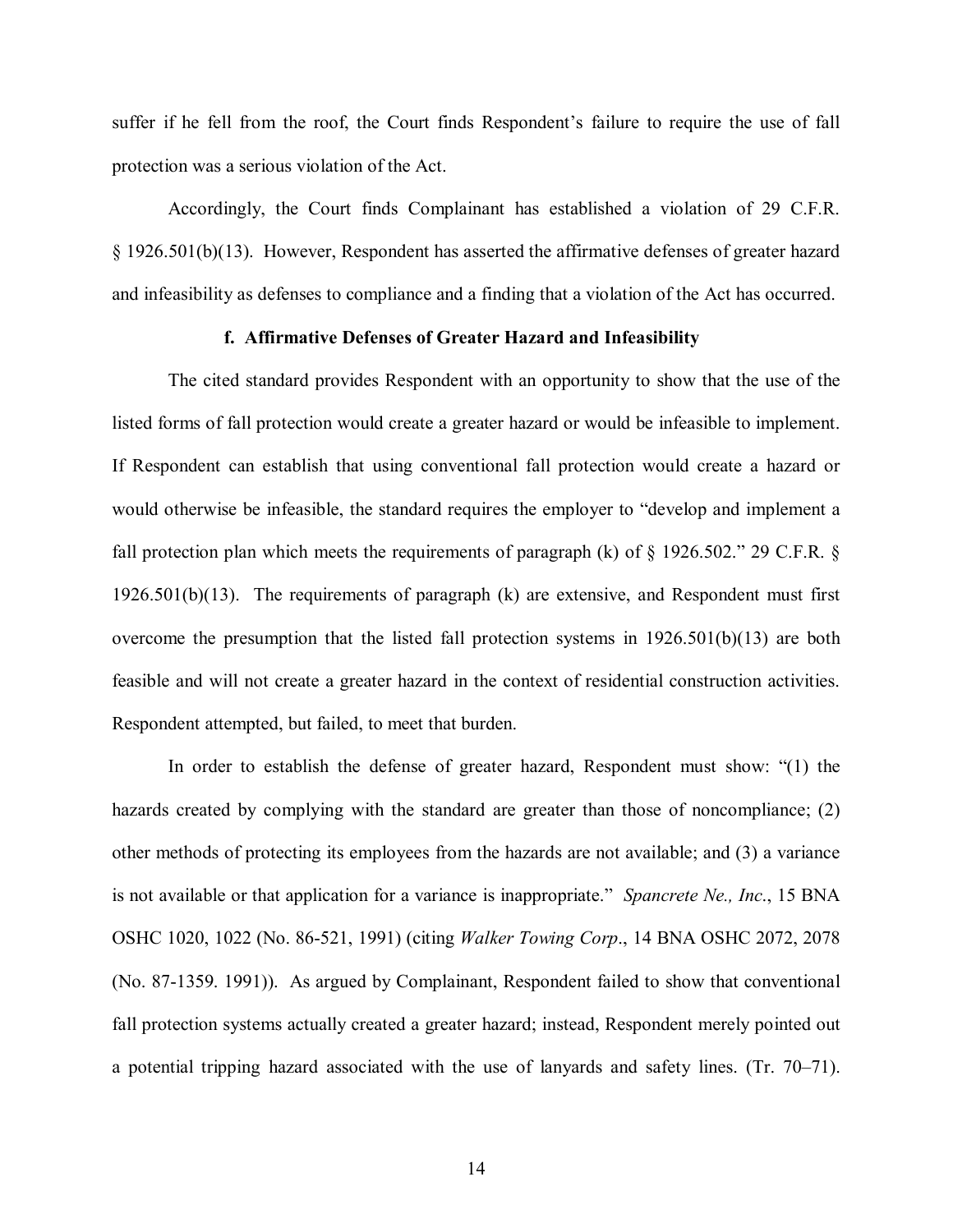While that is certainly a concern, the Court fails to see how tripping when attached to a fall arrest system, which is designed to prevent a fall to the ground below, creates a greater hazard than not wearing a harness at all. In addition to whatever tripping hazard is presented by safety lines, the installation of joists requires Respondent's employees to maneuver around upright and flat wood planks, each with gaps and holes that go straight to the ground. (Ex. C-5 to C-7). The Court does not perceive any greater tripping hazard than already exists at the worksite.

More fatal to Respondent's case, however, is the fact that he never applied for a variance, nor has he shown that application for a variance would have been inappropriate. According to the Commission, that failure is sufficient in and of itself to reject the defense. *See Spancrete*, 15 BNA OSHC at 1020 (rejecting greater hazard defense when employer failed to seek variance and noting that this element has been recognized and endorsed by several courts of appeal)<sup>[9](#page-14-0)</sup>. Accordingly, Respondent's greater hazard defense is rejected.

Even if Respondent managed to establish the prima facie elements of the greater hazard defense, Respondent failed to comply with the requirements of 29 C.F.R. § 1926.502(k). Amongst other things, paragraph 502(k) requires: (1) a qualified person to prepare the plan for the specific worksite/job; (2) a list of reasons why conventional fall protection is infeasible or creates a greater hazard; (3) a written discussion of "other measures that will be taken to reduce or eliminate the fall hazard", such as scaffolds, ladders, or work platforms; and (4) the designation of controlled access zones and safety monitors. 29 C.F.R. § 1926.502(k). Respondent has a fall protection plan, but the plan does not meet the requirements of 1926.502(k), nor has Respondent established a sufficient reason for its implementation as an alternative to the forms of protection listed in the standard. (Ex. R-13).

<span id="page-14-0"></span>*<sup>9.</sup> See, e.g., Dole v. Williams Enters., Inc.,* 876 F.2d 186, 188 (D.C. Cir. 1989); *RSR Corp.v. Donovan,* 747 F.2d 294, 303 (5th Cir. 1984); *Diebold v. Marshall,* 585 F.2d 1327, 1339 (6th Cir. 1978).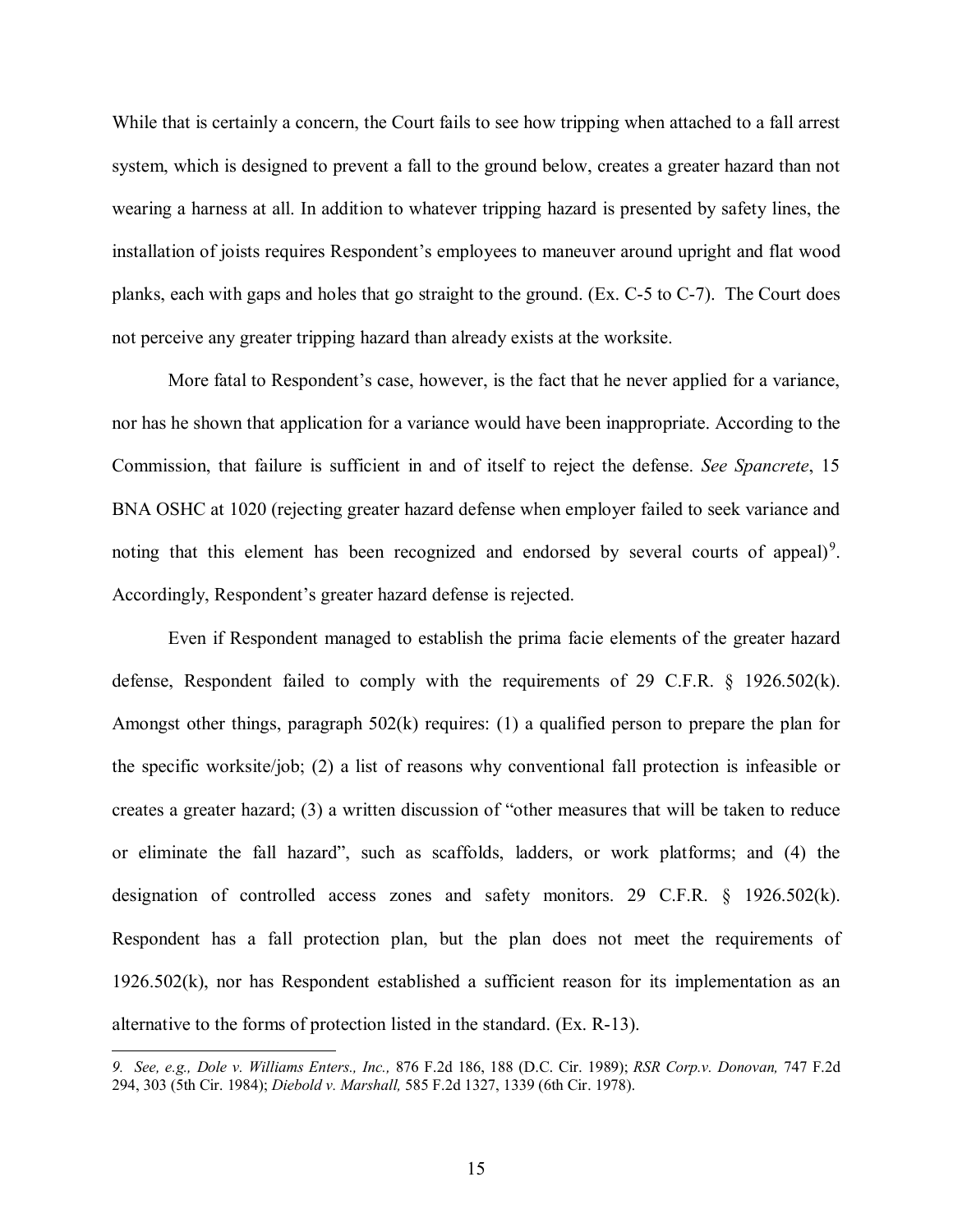First, Respondent's plan is not specific to any site; instead, by its own terms, it is "specific for residential framing". (Ex. R-13). In other words, Respondent seeks to except all of its residential framing activities from the requirements of the residential construction standard. Second, and perhaps even more problematic, is that Respondent's fall protection plan does not provide for an alternative means of fall protection; rather, it appears to justify not utilizing fall protection at all<sup>[10](#page-15-0)</sup>. (Ex. R-13). Instead, Respondent appears to rely almost exclusively on the relative experience and training of the employees engaged in a particular framing activity and a general admonition to work slowly and carefully. (Tr. 254, 257–58).

Respondent also failed to prove that the use of conventional fall protection was infeasible. In order to establish the defense of infeasibility, Respondent must show:

(1) the means of compliance prescribed by the applicable standard would have been infeasible, in that (a) its implementation would have been technologically or economically infeasible or (b) necessary work operations would have been technologically or economically infeasible after its implementation, and (2) there would have been no feasible alternative means of protection.

*Gregory & Cook, Inc.*, 17 BNA OSHC 1189, 1190 (No. 92-1891, 1995).

Although Respondent pointed out problems with the implementation of conventional fall protection systems, such as tripping hazards, the Court finds that these do not rise to the level of infeasibility. The Commission has stated that it "cannot accept unsubstantiated conclusions as proof" of infeasibility. *Avcon, Inc*., 23 BNA OSHC 1440, 1454 (No. 98-0755, 2011) (consolidated) (citing *Peterson Bros. Erection Co.,* 16 BNA OSHC 1196, 1204 (No. 90-2304, 1993), *aff'd* 26 F.3d 573 (5th Cir. 1994)). In *Avcon*, the Commission noted that the employees who gave testimony on feasibility were "unfamiliar with OSHA's fall protection standards" and their "opinions were offered without any supporting scientific or professional data or tests."

<span id="page-15-0"></span><sup>10.</sup> There does appear to be a limited exception for the use of "sawhorse" scaffolds when installing trusses on the interior. (Ex. R-13 at 2).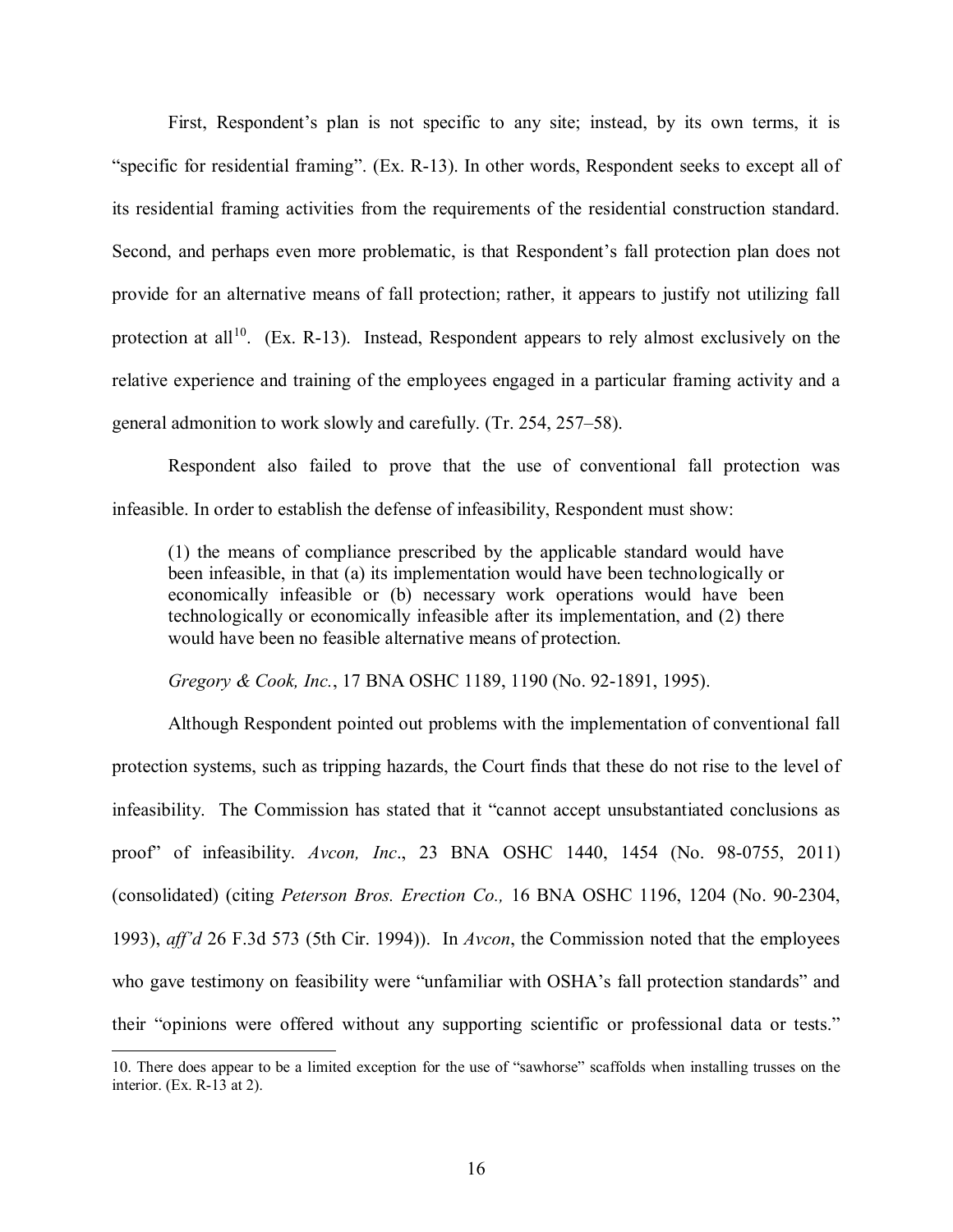*Avcon*, 23 BNA OSHC at 1454. Such a quantum of proof makes sense when one considers the scientific or professional data and tests used to establish the need for the regulation in the first place. *See generally* Safety Standards for Fall Protection in the Construction Industry, 59 Fed. Reg. 40672 (August 9, 1994) (to be codified at 29 C.F.R. Parts 1910 and 1926). Respondent's conclusions regarding conventional fall protection do not rely on data or tests illustrating their infeasibility; instead, they appear to be based on little more than a belief that using conventional fall protection would present unique difficulties. According to the Commission, "It is not enough to show that compliance is difficult, expensive, or would require changes to operations." *Manson Constr. Co.*, 26 BNA OSHC 1569, 1576 (No. 14-0816, 2017) (ALJ). The affirmative defenses of greater hazard and infeasibility are rejected. Therefore, based upon the foregoing, the Court finds the terms of the standard were violated. The violation will be AFFIRMED as a serious citation.

## **2**. **Citation 1, Item 2**

Complainant alleged a serious violation of the Act in Citation 1, Item 2 as follows:

29 CFR 1926.503(a)(1): The employer did not provide a training program for each employee potentially exposed to fall hazards to enable each employee to recognize the hazards of falling and the procedures to be followed in order to minimize those hazards:

The employer is failing to provide employees with adequate and effective fall training prior to allowing them to work on the second story deck of a residential style site. This training would allow each employee to recognize the hazards of falling and allow them to understand the proper procedures to be followed in order to minimize those hazards.

## *See Citation and Notification of Penalty* at 7.

The cited standard provides:

The employer shall provide a training program for each employee who might be exposed to fall hazards. The program shall enable each employee to recognize the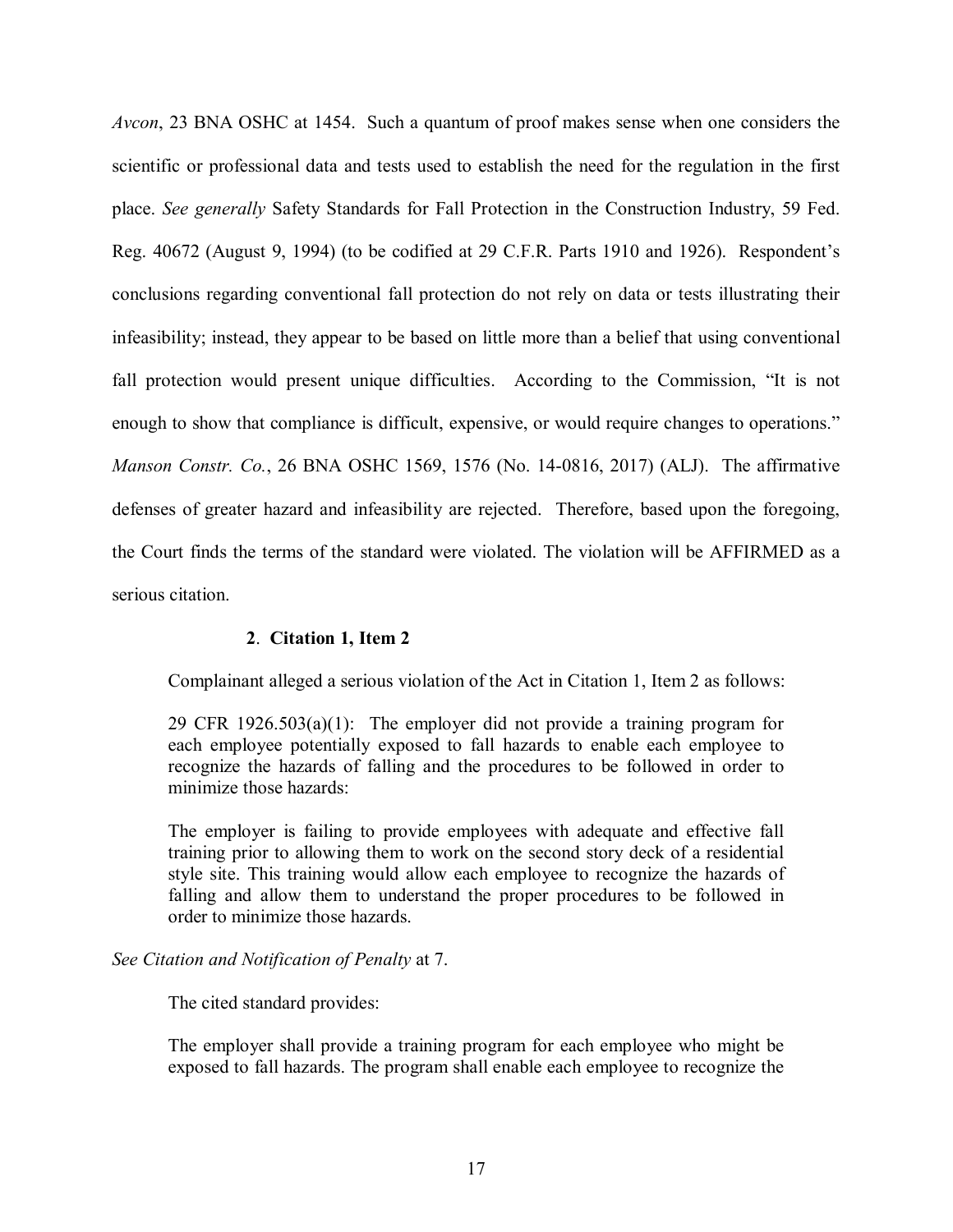hazards of falling and shall train each employee in the procedures to be followed in order to minimize these hazards.

29 C.F.R. § 1926.503(a)(1).

## **a. The Standard Applies**

Respondent employees install roofing materials on unenclosed, elevated surfaces, which exposes them to fall hazards. The standard applies.

# **b. Complainant Failed to Prove the Standard Was Violated**

In order to prove a violation of a training standard, Complainant "must show that the cited employer failed to provide the instructions that a reasonably prudent employer would have given in the same circumstances." *N & N Contractors, Inc.*, 18 BNA OSHC 2121, 2122 (No. 96- 0606, 2000). Respondent can rebut the allegation "by showing it has provided the type of training at issue . . . ." *Id.*at 2126 (quoting *AMSCO*, 18 BNA OSHC 1082, 1087 (No. 91-2494, 1997) *aff'd*, 255 F.3d 133 (4th Cir. 2001)). In that case, "the burden shifts to the Secretary to show some deficiency in the training provided." *Id.*

Complainant focuses on the following facts in support of its claim that Respondent violated the training standard: (1) During the inspection, Bratetic told CSHO Connett that he conducted fall protection training but apparently did not sufficiently elaborate on the specifics of that program; (2) In response to questions about their training, employees told CSHO Connett they had been told to "basically work safe"; (3) Respondent's employees were not using fall protection; and (4) Respondent did not possess a proper written certification of the training. The Court finds these facts insufficient to establish a violation of the training standard.

First, Complainant did not establish what sort of training a reasonably prudent employer would have provided under these circumstances. CSHO Connett testified that he had received fall protection training, which included seminars on "harnesses, lanyards, anchorage points", but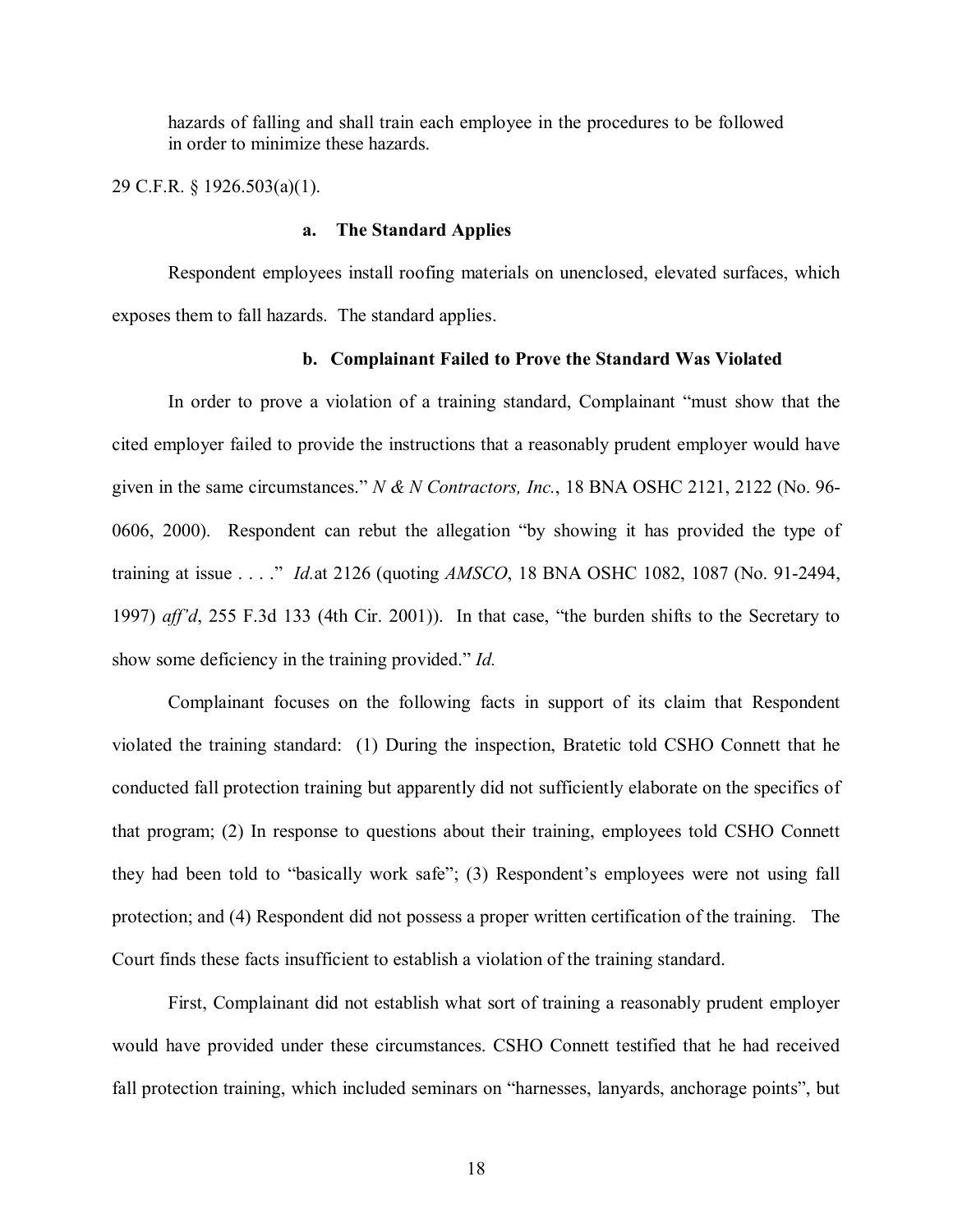there was no specific testimony as to what Respondent's fall protection training program should have included. (Tr. 54). The fact that Connett testified Bratetic did not elaborate on the type of training provided is of dubious value, because the testimony does not make clear whether Connett even asked Bratetic about the contents of the program. (Tr. 75). It is difficult to evaluate the contents of a training program if there is no standard by which to measure that program.

Second, while the employees' statements that they were told to "basically work safe" should have given CSHO Connett pause, that was not the only statement given by Respondent's employees. (Tr. 76; Ex. R-9). According to CSHO Connett's own notes, Respondent's employees also told him that Bratetic "talks about harness[es] every morning." (Ex. R-9 at 020). Further, as the trial proceeded, Bratetic testified as to the contents of the fall protection training he provides, including: (1) anchor points, lanyards, and harnesses; (2) communicating hazards; (3) handrails on open stairwells; (4) morning safety discussions; and (5) recognizing the need for fall protection over six feet. (Tr. 264, 281, 295–299). The only specific training deficiencies elicited during Bratetic's testimony was his apparent failure to understand the concept of shock loading and, perhaps, not specifically discussing the maximum load per anchor point. (Tr. 298– 99). According to Bratetic, however, these concerns were minimal because he testified that none of his employees weighed nearly that much. (Tr. 299).

Third, even though Respondent's employees were not wearing fall protection, this does not, of itself, establish a training violation. According to the Commission, "The failure to enforce compliance with work rules on the job does not establish a failure to train or instruct . . . . *N & N*, 18 BNA OSHC at 2128 (citing *Dravo Eng'rs. and Constructors*, 11 BNA OSHC 2010, 2012 (No. 81-748, 1984) (evidence of failure to enforce a safety rule does not prove a training violation)). According to the testimony of both CSHO Connett and Bratetic, there appeared to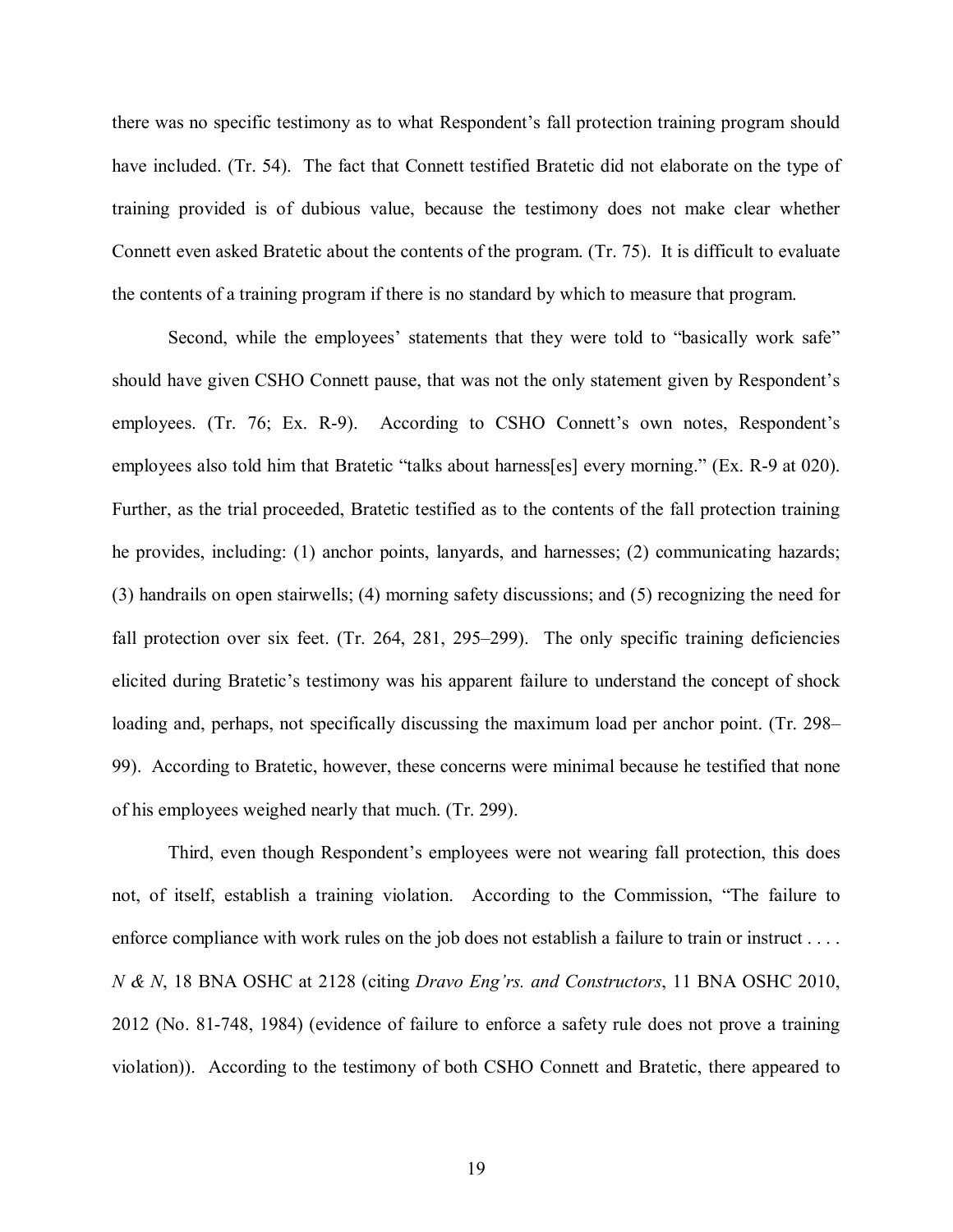be a *laissez-faire* attitude towards actual enforcement of the fall protection rules, with Respondent permitting employees to use/not use fall protection based on their own, individual safety assessment. (Tr. 70, 257). *See Tim Graboski Roofing, Inc.,* 25 BNA OSHC 1441, 1456 (ALJ) (No. 14-0263, 2015) (noncompliance to accommodate the crews' reluctance to use fall protection is plain indifference to the safety of its employees). While rampant disregard for the rules *may* indicate a lack of training, it is not sufficient to establish a training violation in and of itself. In this case, the Court finds that training took place, notwithstanding Respondent's failure to enforce the principles taught therein.

Finally, Respondent had written verification of the training provided. Though it may not have been technically correct in its specifics, the intent of the document is clear: Respondent and his employees certified that training occurred and documented that fact. While a lack of some sort of documentation may have been good evidence of a failure to train, Respondent had documentation of the training, which preceded the inspection in this case. (Ex. R-7). Additionally, the requirement to certify training is separate and apart from the issue of whether training occurred in the first instance and Respondent was not cited for lack of documentation.

Based on the foregoing, the Court finds that Complainant failed to establish a violation of the fall protection training standard. Complainant did not establish what a reasonably prudent employer would have done under similar circumstances, which sets the standard by which Respondent's training program should be measured. Further, when presented with evidence that some fall protection training had taken place, Complainant failed to show the manner in which the training received was deficient, other than to point to the existence of violations at Respondent's worksite. In addition, CSHO Connett's testimony focused on Respondent's employee's statements that their training basically consisted of "being safe", notwithstanding the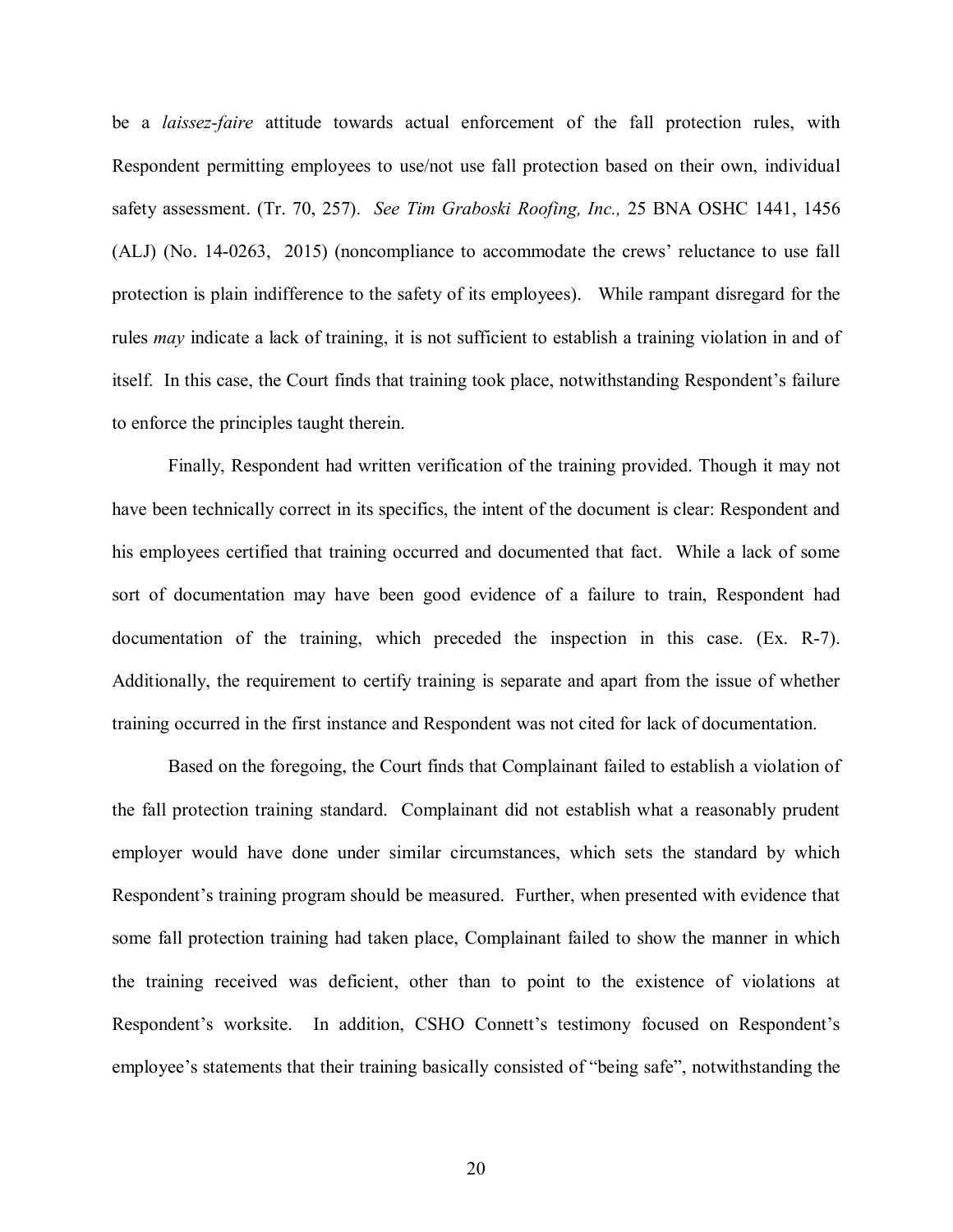presence of additional statements in his own notebook indicating the employees also told him that they discussed harnesses "every day". (Ex. R-9). Ultimately, Complainant's failure is one of proof. Accordingly, Citation 1, Item 2 of this docket shall be VACATED.

# E. **Docket No. 16-0119**

# **1. Citation 1, Item 1**

Complainant alleged a serious violation of the Act in Citation 1, Item 1 as follows:

29 CFR 1910.178 $(l)(1)(ii)$ : The employer did not ensure each operator had successfully completed the training required by paragraph (l), except as permitted by (l)(5), prior to permitting an employee to operate a powered industrial truck:

The employer failed to ensure that the employees received the training required prior to operating a powered industrial truck. In this case, a Lull Model 944E All Terrain Fork truck was being used to elevate a personnel platform and move materials.

*See Citation and Notification of Penalty* at 6.

The cited standard provides:

Prior to permitting an employee to operate a powered industrial truck (except for training purposes), the employer shall ensure that each operator has successfully completed the training required by this paragraph (l), except as permitted by paragraph  $(l)(5)$ .

29 C.F.R. § 1910.178(l)(1)(ii).

# **a. The Standard Applies**

According to 29 C.F.R. § 1926.602(d), entitled *Powered industrial truck operator* 

*training,* "The requirements applicable to construction work under this paragraph are *identical* to those set forth at § 1910.178(l) of this chapter." As such, the Court finds that issuing a citation pursuant to 1910.178(l) is appropriate. Paragraph 1910.178(a) states that "this section contains safety requirements relating to fire protection, design, maintenance, and use of *fork trucks* . . . ."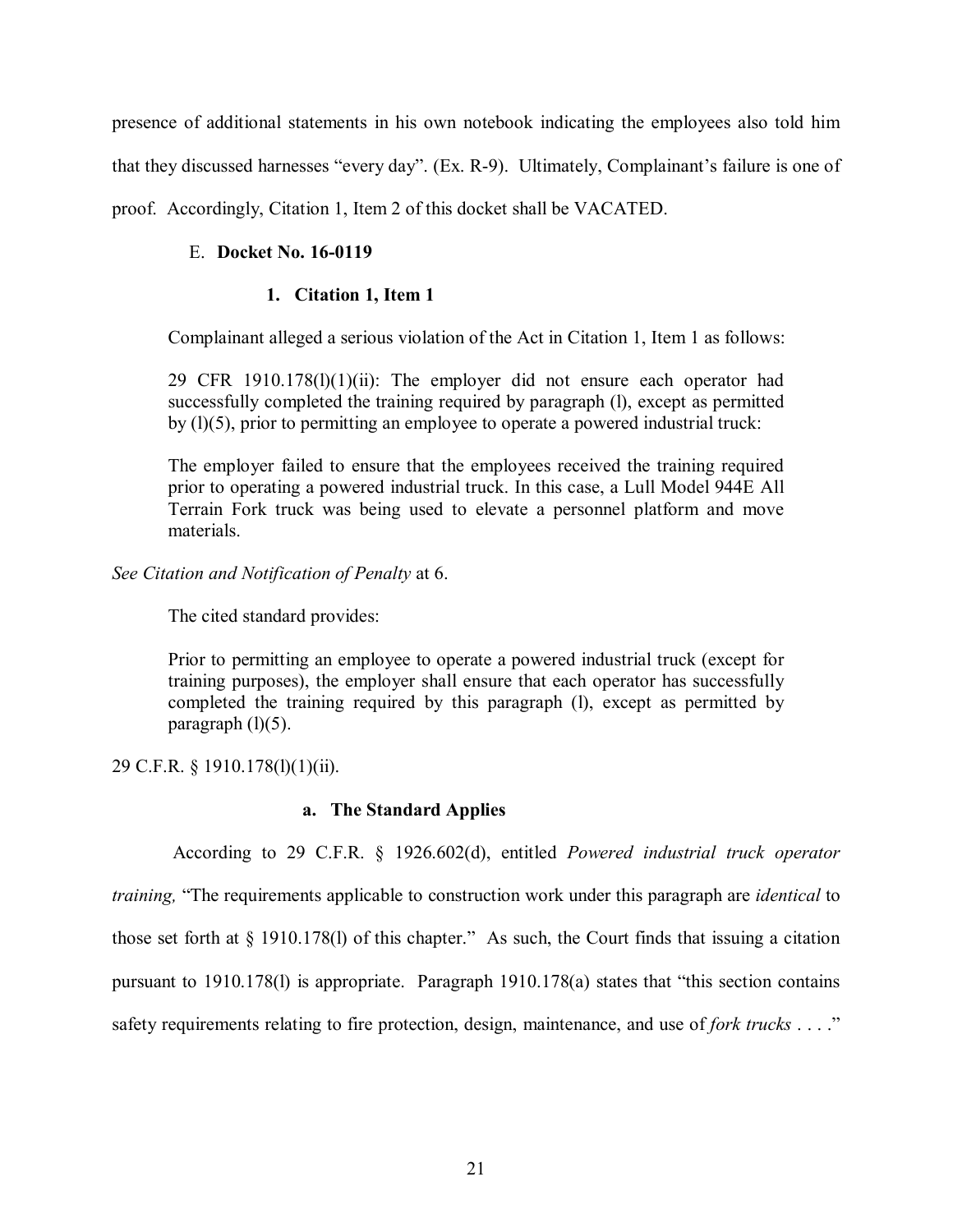29 C.F.R. § 1910.178(a). The vehicle at issue was a gas-powered, all-terrain forklift. Thus, the standard applies.

### **b. The Terms of the Standard Were Violated**

 The Court finds the terms of the standard were violated. According to CSHO Connett, the employees told him that at least two people operated the forklift: Bratetic and an employee named Ted.<sup>[11](#page-21-0)</sup> (Tr. 102-103). Respondent only produced one training certificate—for Bratetic which indicated that he completed a forklift safety training course on September 7, 2015, after the inspection took place. (Tr. 101–102; Ex. R-12). Because none of the employees who operated the forklift were properly trained before operating it, the Court finds Respondent violated the terms of the standard.

Notwithstanding the above, Respondent contends that the training he eventually received was focused on the use of forklifts in an industrial setting and did not address the hazards associated with residential construction. There is an entire cottage industry of OSHA training programs, and the Court is not in a position to determine the quality of the course Bratetic selected and whether its content was directly applicable to the residential construction industry. Nor was there any testimony to suggest that the particular course Bratetic took was specifically required by OSHA; rather, the onus is on Respondent to assess whether the course selected is adequate for the type of work performed and the vehicle selected to perform that job. *See* 29 C.F.R. § 1910.178(l)(3) (discussing training program content). More to the point, however, the content of what Bratetic learned in the particular training course he attended is irrelevant to the question of whether he, or any of his employee-operators, received adequate training on the operation of the forklift *prior to* operating it. They did not.

<span id="page-21-0"></span><sup>11.</sup> Bratetic later clarified that the employee's name was "Ed". (Tr. 102).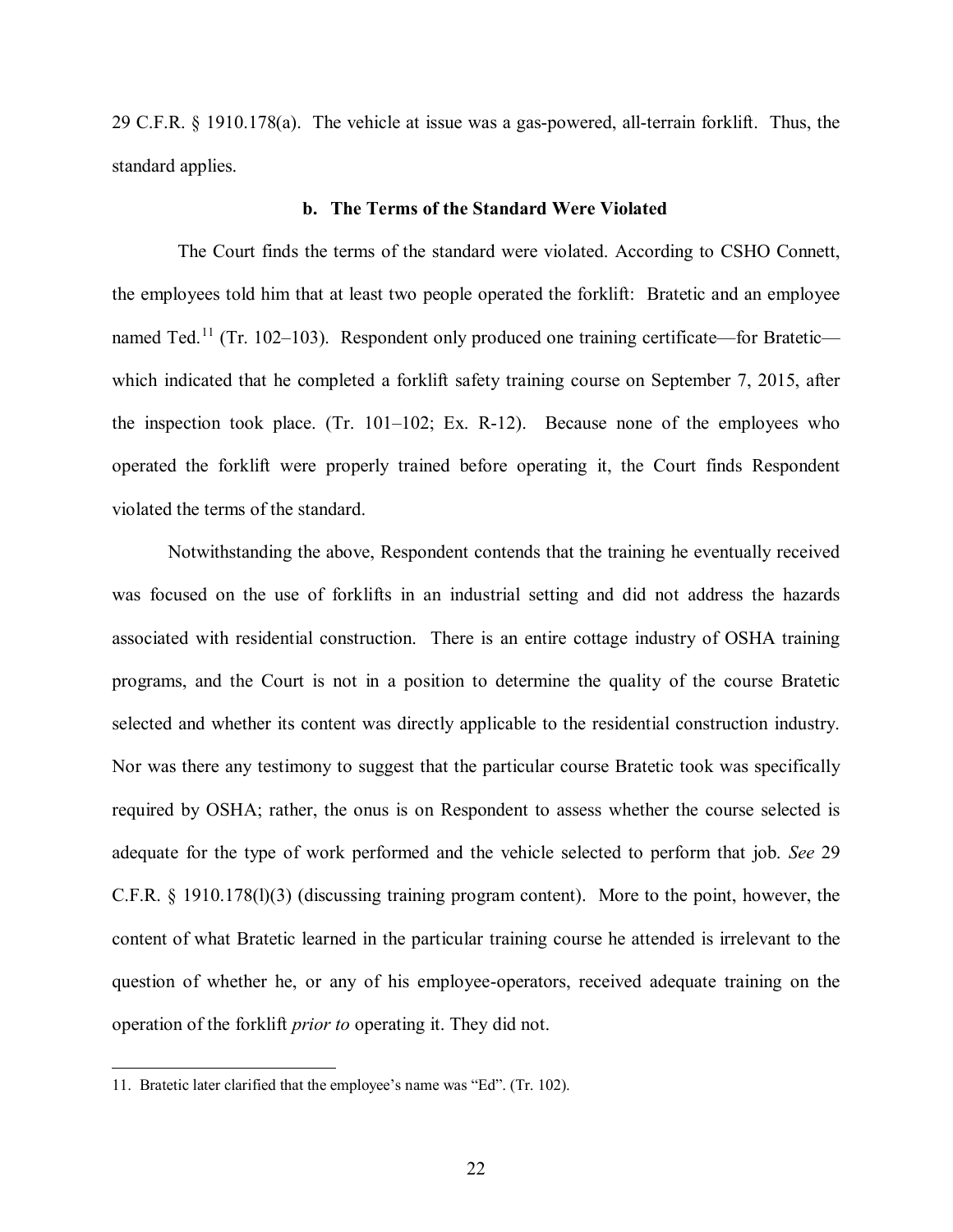Respondent also points out that the same forklift and platform were present at the Shirley worksite during the First Inspection, and notes that he did not receive any citations relating the platform, the forklift, or any associated training. In other words, Respondent appears to suggest that the government should be prevented from pursuing a violation in the Second Inspection that it clearly did not pursue in the first, because he did not have fair notice.

There could be a number of reasons why CSHO Connett did not cite Respondent for the platform and forklift, and none of them support dismissal of this citation item. In the First Inspection, CSHO Connett may not have seen the forklift and platform, or, since it was not in use, it may not have caught his attention. Perhaps the platform was not attached, in which case there was no reason to suspect that the forklift and platform were being used as a personnel lift. For reasons such as these, the Commission has held that "an employer cannot deny the existence of or its knowledge of a cited hazard by relying on the Secretary's earlier failure to cite the condition." *Seibel Modern Mfg. & Welding Corp.*, 15 BNA OSHC 1218 (No. 88-821, 1991). A condition does not cease to be hazardous simply because it was not observed in a previous inspection, nor does it cease to be a violation because of that fact. Respondent did not have the training required by the standard prior to operating the rough terrain forklift. Accordingly, the terms of the standard were violated.

#### **c. Respondent's Employees Were Exposed to the Hazard**

 "Exposure to a violative condition may be established either by showing actual exposure or that access to the hazard was reasonably predictable." *Phoenix Roofing, Inc.*, 17 BNA OSHC 1076, 1078 (No. 90-2148, 1995). Regarding access, "the 'inquiry is not simply into whether exposure is theoretically possible,' but whether it is reasonably predictable 'either by operational necessity or otherwise (including inadvertence), that employees have been, are, or will be in the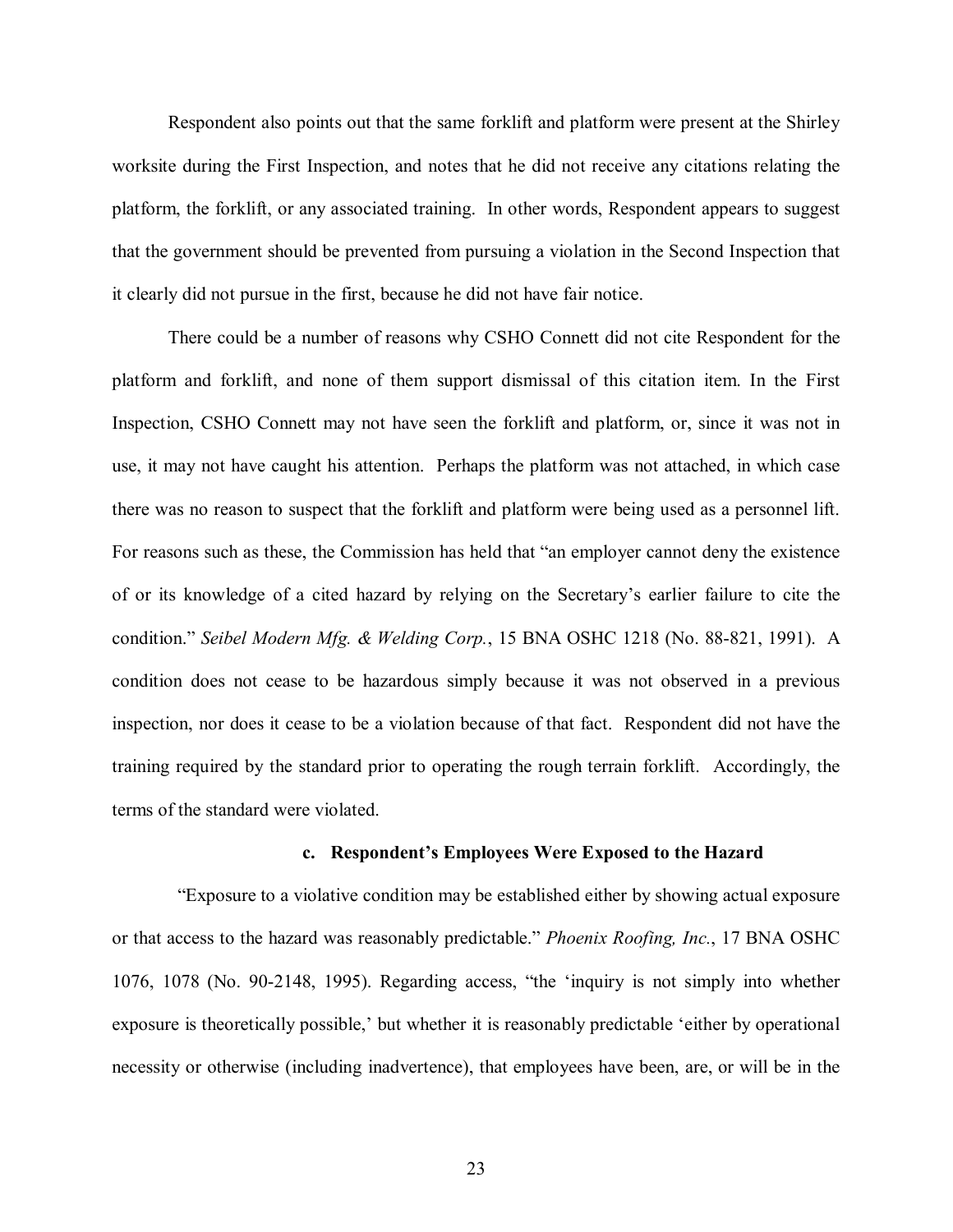zone of danger." *Nuprecon LP dba Nuprecon Acquisition LP*, 23 BNA OSHC 1817, 1819 (No. 08-1037, 2012) (quoting *Fabricated Metal Prods., Inc.*, 18 BNA OSHC 1072, 1074 (No. 93- 1853, 1997)).

The forklift was equipped with a personnel platform, which was used to lift employees from the ground level up to the roof. CSHO Peacock observed the employees being lowered from the roof when he first approached the worksite, and Bratetic said that he lifted employees to the roof during the course of the project. (Tr. 189; Ex. C-8). As will be discussed later, the personnel platform was both too wide for the forklift and lacked guardrails. *See* Section IV.E.2.b, *infra*. As such, both the operators, who were not properly trained, and the employee-roofers, who were being lifted on the platform, were exposed to fall hazards, tip-over hazards and potential struck-by hazards stemming from an improperly operated forklift. (Tr. 197–98). *See, e.g.*, *Dierzen-Kewanee Heavy Indus., LTD*, 22 BNA OSHC 1656, 1663 (No. 07-0675, 2009) (consolidated) (ALJ) (holding that untrained operators exposed themselves and other employees to potential broken bones, up to and including death, "when untrained operators can strike employees with the forklift or cause material to fall on the operator or others").

### **d. Respondent Had Knowledge of the Conditions**

 Bratetic admitted to operating the forklift and using the platform to raise his employees onto the roof. He also admitted that he had not taken the training course until after the inspection had occurred. Thus, Respondent was directly aware that neither he, nor any of his employees, had the training required by the cited standard.

#### **e. The Violation Was Serious**

The forklift in question was being operated by untrained operators, who were lifting employees on a non-compliant platform onto an elevated surface. Based on these conditions,

24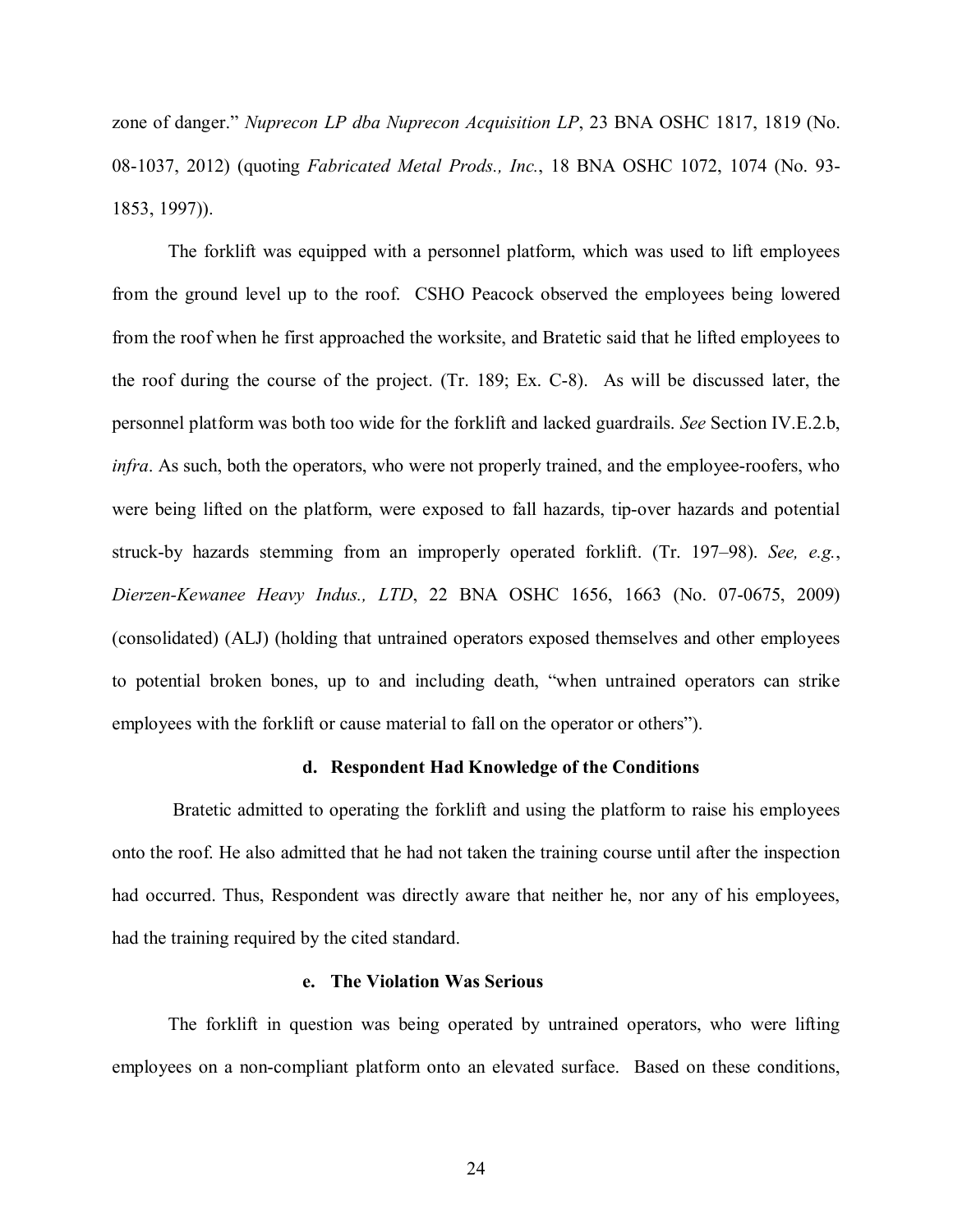CSHO Connett testified that "[i]f an individual is . . . struck by a large piece of equipment such as a forklift or they fall from an elevation, the most likely injury can be death or permanent disability." (Tr. 197). The violation was serious. Accordingly, Citation 1, Item 1 shall be AFFIRMED as serious.

# **2. Citation 1, Item 2a**

Complainant alleged a serious violation of the Act in Citation 1, Item 2a as follows:

OSH Act of 1970 Section  $5(a)(1)$ : The employer did not furnish employment and a place of employment which was free from recognized hazards that were causing or likely to cause serious physical harm to employees.

The employer is failing to protect employees from fall hazards while performing residential style framing and roofing operations. Employees are being elevated on the JG/Lull 944E-42 rough terrain forklift to a height of approximately 15'7" to perform work. These employees are exposed to fall hazards from the platform. The platform being used was 16 [sic] wide extending outside the vehicles [sic] axel [sic] base 46" on each side of the vehicle. The platform itself has no form of fall protection (i.e. harness/lanyard, guardrails, etc.).

Among other methods, feasible and acceptable means of abatement are:

- 1) Ensure that all employees involved in the operation are trained and briefed prior to working with this equipment of the hazards involving elevating employees and stability issues involving this piece of equipment.
- 2) Ensure that all employees of the company follow both the manufacturers [sic] recommendations in the operators [sic] manual and follow the ASME/ANSI B56.6 2002 Safety Standards for Rough Terrain Forklift Trucks Sec. 8.24.1 limitations as to size of platforms to be used.
- 3) Ensure the platform being used by the company meets the requirements of both the manufacturers [sic] requirements and the above listed ANSI standard.

*See Citation and Notification of Penalty at 8*.

The cited standard provides:

Each employer shall furnish to each of his employees employment and a place of employment which are free from recognized hazards that are causing or are likely to cause death or serious physical harm to his employees.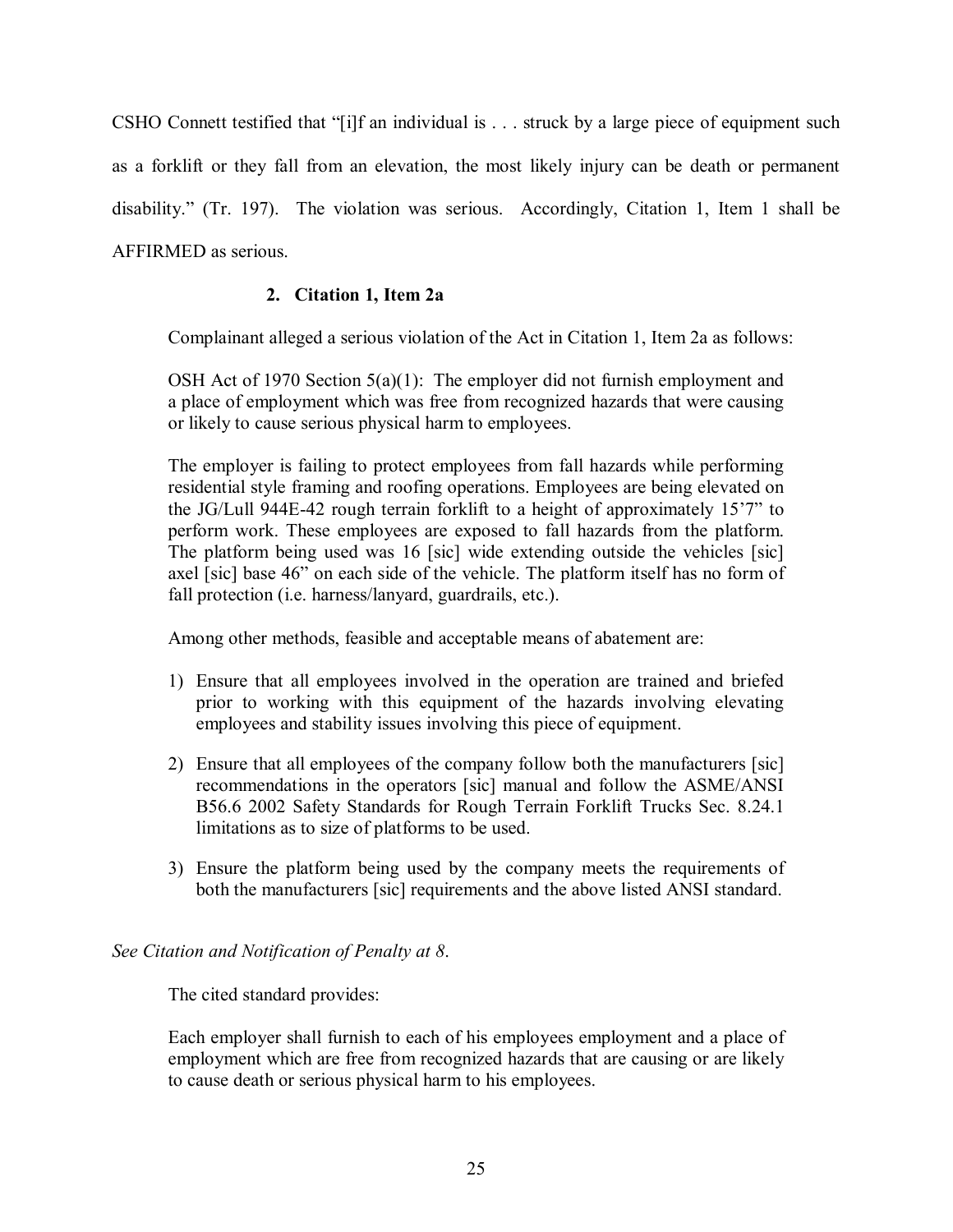29 U.S.C. § 654(a)(1).

 $\overline{a}$ 

### **a. Applicable Law**

 To establish a *prima facie* violation of section 5(a)(1) of the Act, also known as the general duty clause, Complainant must prove by a preponderance of the evidence that: (1) a condition or activity in the workplace presented a hazard to employees; (2) the employer or its industry recognized the hazard; (3) the hazard was likely to cause death or serious physical harm; and (4) a feasible and effective means existed to eliminate or materially reduce the hazard. *Kokosing Constr. Co*., 17 BNA OSHC 1869, 1872 (No. 92-2596, 1996). The evidence must also show that the employer knew or, with the exercise of reasonable diligence, should have known of the hazardous condition. *Otis Elevator Co.*, 21 BNA OSHC 2204, 2206 (No. 03-1344, 2007).

# **b. The Personnel Platform Presented a Hazard**

According to the citation, the personnel platform that was attached to the forklift and used to elevate employees to the roof of the residential construction site was too wide relative to the width of the forklift—as measured between the right and left tires—and lacked the requisite fall protection. CSHO Connett testified that an over-wide platform created a tip-over hazard if the load being elevated was placed too far outside of the forklift's center of gravity. (Tr. 115). This conclusion is supported by both the Forklift Operator's Manual and the ANSI B56.6 2002 Safety Standards for Rough Terrain Forklift Trucks Sec. 8.24.1 Standard, which both indicate that personnel platforms shall not "have a width greater than the overall width of the truck [measured across the load bearing tires plus 10 in. (250 mm) on either side]." (Ex. C-15 at 28).

Respondent's platform measured 192 inches from end-to-end, whereas the width of the forklift, measured from side-to-side, was only 101 inches across.<sup>[12](#page-25-0)</sup> (Tr. 109). This means that the

<span id="page-25-0"></span><sup>12.</sup> At hearing, Bratetic argued that the calculations were incorrect because the wheel base is 131 inches, meaning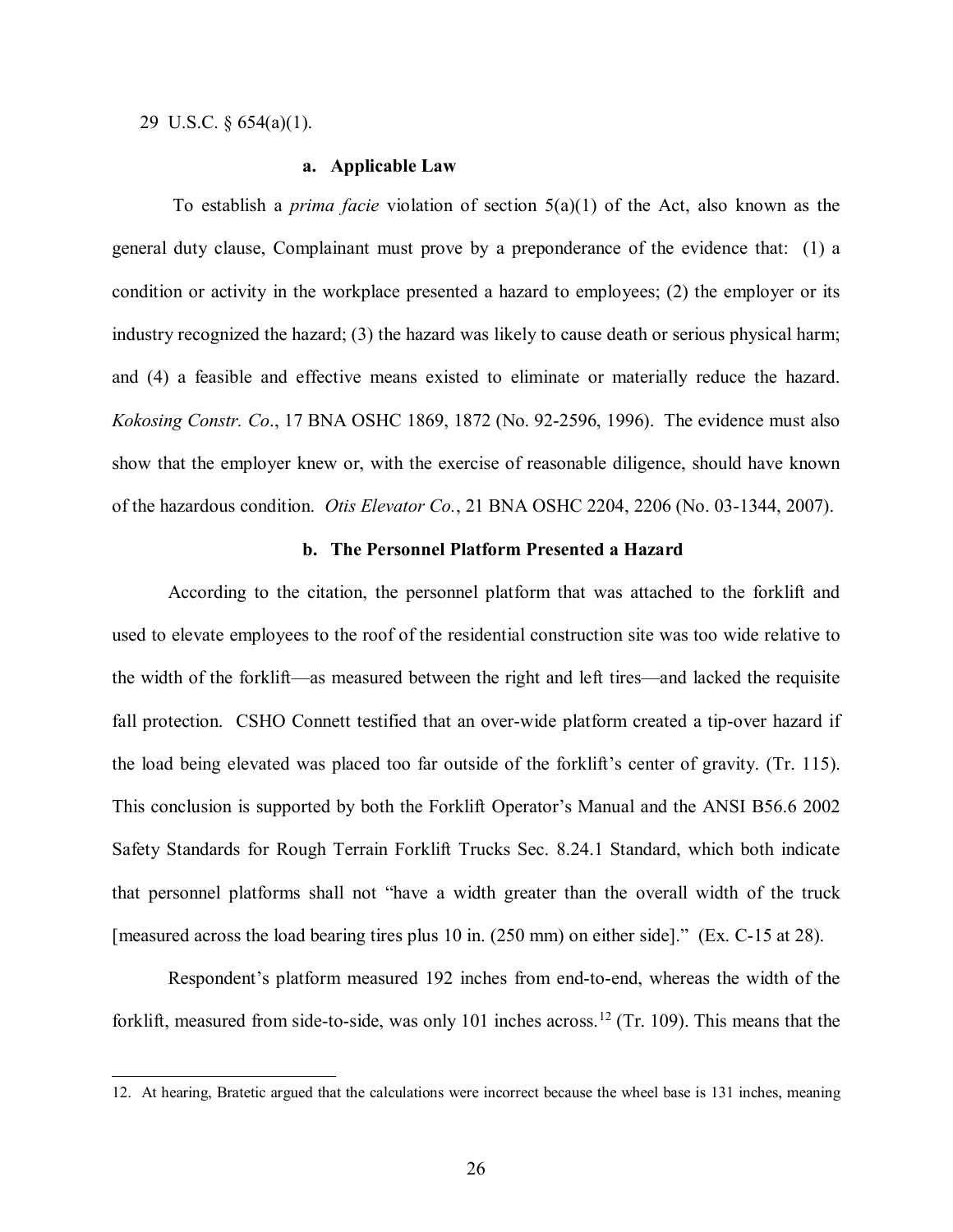platform extended just a little over 45 inches past both sides of the forklift and roughly 35 inches beyond the maximum allowable width. (Tr. 111; Ex. C-22). Further, both the operator's manual and the ANSI standard indicate that "restraining means such as a guardrail or a means for securing personnel such as a body belt or lanyard" are required elements for a platform used to elevate personnel. (*Id.*). Implicit in these requirements are the concerns expressed by CSHO Connett: an improperly sized, equipped, and loaded platform presents both a tip-over and fall hazard. (Tr. 115).

#### **c. The Hazard Was Recognized**

Complainant can establish that the hazard was recognized by "either the actual knowledge of the employer or the standard of knowledge in the employer's industry—an objective test." *Kokosing Constr.*, 17 BNA OSHC 1873 (citing *Continental Oil Co. v. OSHRC*, 630 F.2d 446, 448 (6th Cir. 1980)). Industry standards and guidelines such as those published by ANSI are evidence of industry recognition. *See generally, Cargill, Inc.,* 10 BNA OSHC 1398, 1402 (No. 78–5707, 1982). Whether such standards have the force and effect of law does not impact whether the relevant industry recognized a workplace hazard. *Id.* Proper caution must be taken, however, to distinguish between mere directions for a product's use and explicit safety warnings about a product. *See K.E.R. Enters., Inc.*, 23 BNA OSHC 2241, 2243 (No. 08-1225, 2013).

By its very title, the ANSI Safety Standard for Rough Terrain Forklifts is not a mere set of directions, but, in fact, lays out specific safety warnings for the use of personnel platforms on

that the overhang is less than that claimed by Complainant. (Tr. 139–143). The Court disagrees. According to the vehicle specifications, the wheel base is measured from the front axle to the rear axle; whereas the width of the vehicle is measured between the outside of the left and right tires. (Ex. C-22). Discussing the width of the platform relative to the wheel base does not make sense given that the platform extends perpendicular to the wheel base, which has little impact on lateral stability. Regardless of which measurement one uses, however, Respondent would still be in violation of the standard.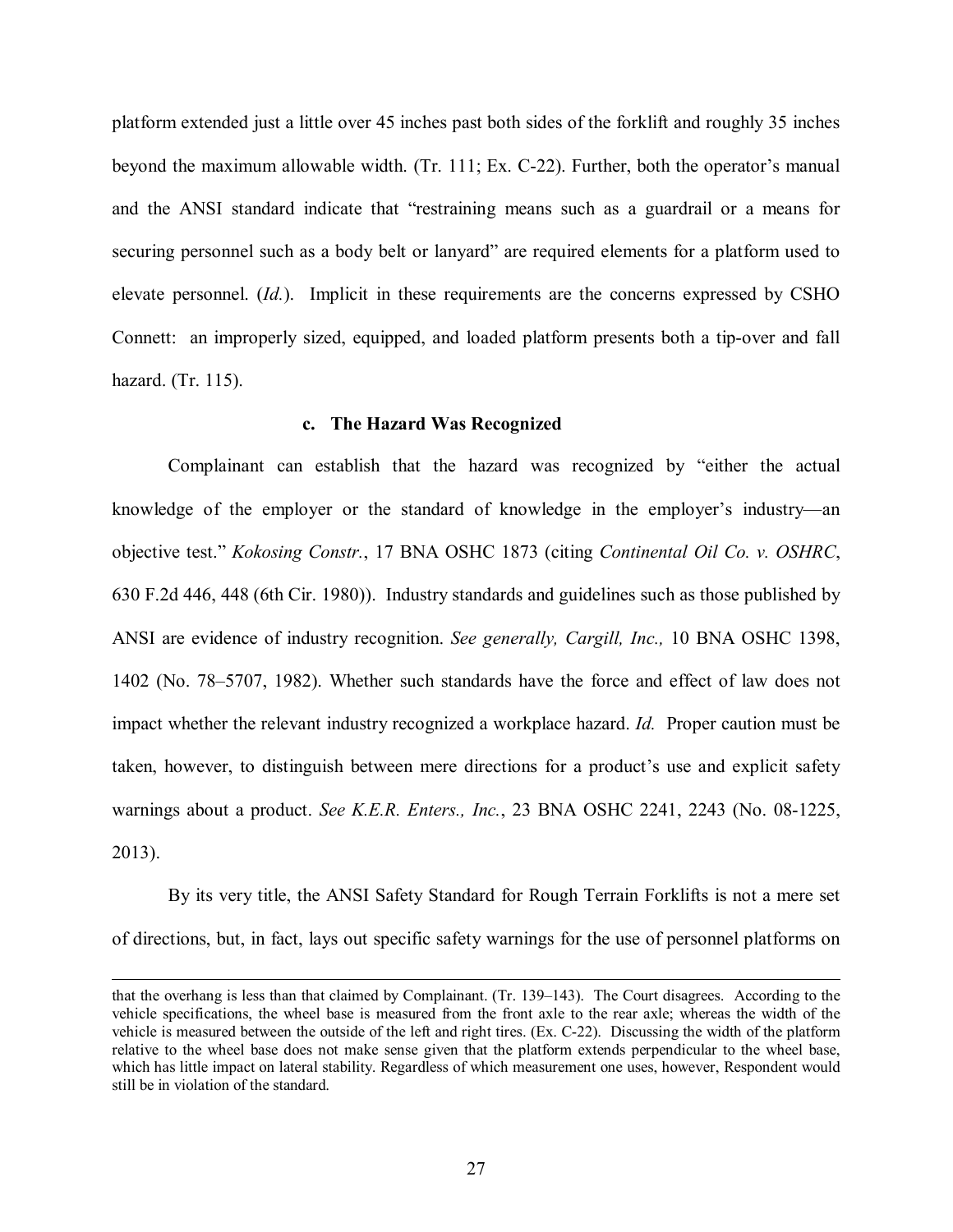rough terrain forklifts. Thus, the ANSI Safety Standard cited by Complainant can serve as evidence of industry recognition. Although the ANSI Safety Standard does not specifically state that it applies to any particular industry, e.g., residential construction, the Court finds the applicable industry in this case to be much larger; namely, those that use powered industrial trucks. In support of this, the Fifth Circuit has held that "where a practice is plainly recognized as hazardous in one industry, the Commission may infer recognition in the industry in question. *See Kelly Springfield Tire Co., Inc.*, 729 F.2d 317, 321 (5th Cir. 1984); *see also St. Joe Minerals Corp.*, 647 F.2d 840, 845 (8th Cir. 1981) (finding elevator industry's recognition of freight elevator hazard applies with equal weight to lead smelting plant).<sup>13</sup>

The use of powered industrial trucks, and rough terrain forklifts in particular, is not limited to any particular industry. There are, nonetheless, safety standards that apply to their use, regardless of where they are operated. Those standards have been memorialized in ANSI document governing the operation of "Powered and Nonpowered Industrial Trucks." This documents, coupled with the repetition of nearly identical language in the forklift Operator's Manual, indicates that the powered industrial truck industry recognizes a hazard stemming from an oversized platform that is also devoid of any form of fall protection. Accordingly, the Court finds the hazard was recognized.

# **d. The Hazard Was Likely to Cause Death or Serious Physical Harm**

As discussed earlier in Section IV.E.1.e, *supra*, CSHO Connett testified that both the operators of the forklift and the occupants of the lift platform were exposed to potential tip-over,

<span id="page-27-0"></span><sup>13.</sup> The Eighth Circuit also noted that the employer was "free to offer contrary evidence regarding elevator standards in the lead smelting industry and to suggest, as it did, that the Secretary's evidence lacked probative value." *St. Joe Minerals*, 647 F.2d at 845. Similar to the employer in *St. Joe's*, Respondent has not offered any countervailing evidence regarding the residential construction industry.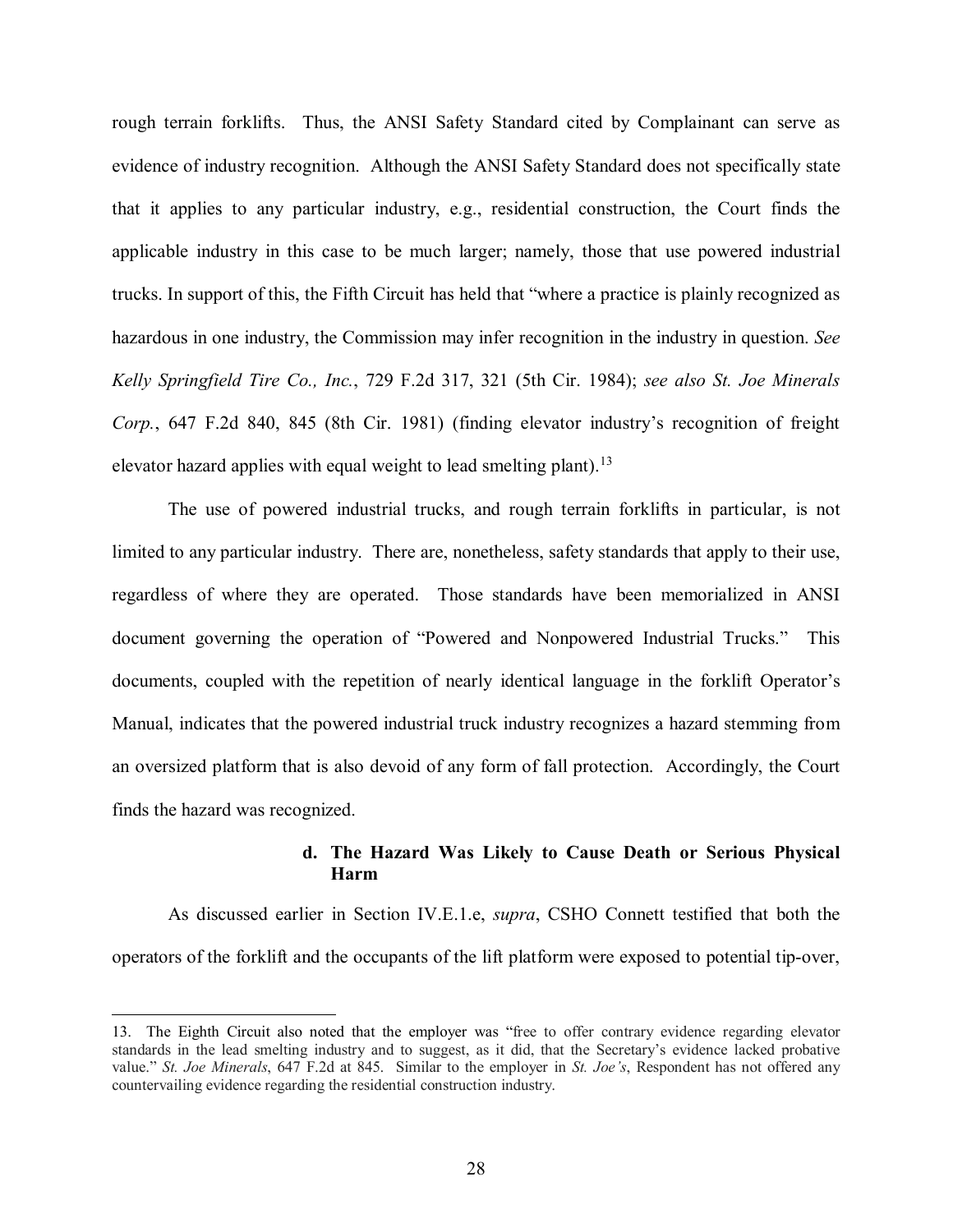struck-by, and fall hazards when operators have not been trained in the proper use of the forklift. The Court finds that similar hazards are present here, where an oversized platform with no form of fall protection had the potential to tip over the forklift. This not only exposed the occupants of the personnel platform to potential fall hazards, but also exposed the operator to potential crushing/struck-by hazards. Given the height at which the platform was elevated—roughly 14 feet above the ground—and the size of the forklift, the Court finds that an employee could suffer serious injury, up to and including death, if one of those hazards were to come to fruition. For these reasons, the violation is also properly characterized as serious.

# **e. A Feasible and Effective Means Existed to Eliminate or Materially Reduce the Hazard**

The means proposed by Complainant to eliminate or materially reduce the hazard are fairly straightforward and simple: (1) training regarding the use of personnel platforms on forklifts; (2) following the operator's manual and ANSI standard; and (3) ensuring the personnel platform meets the requirements of both the manufacturer and the ANSI standard. Indeed, if Respondent merely followed the directions within the operator's manual, which indicates the maximum dimensions of any personnel platform and fall protection requirements, the fall and/or tipping hazard would have been materially reduced. (Ex. C-10). Further, the platform itself, though inappropriate for the particular forklift Respondent was using, had post inserts at the corners, which were presumably designed for the insertion of guardrails. (Tr. 119; Ex. C-9). The guardrail (or equivalent "restraining means") requirement is also included in the referenced ANSI standard and the operator's manual.

The proposed forms of abatement are pulled directly from the operator's manual and related ANSI standard, lending further credence to their effectiveness at eliminating or materially reducing the hazard. Respondent did not proffer any counterargument as to whether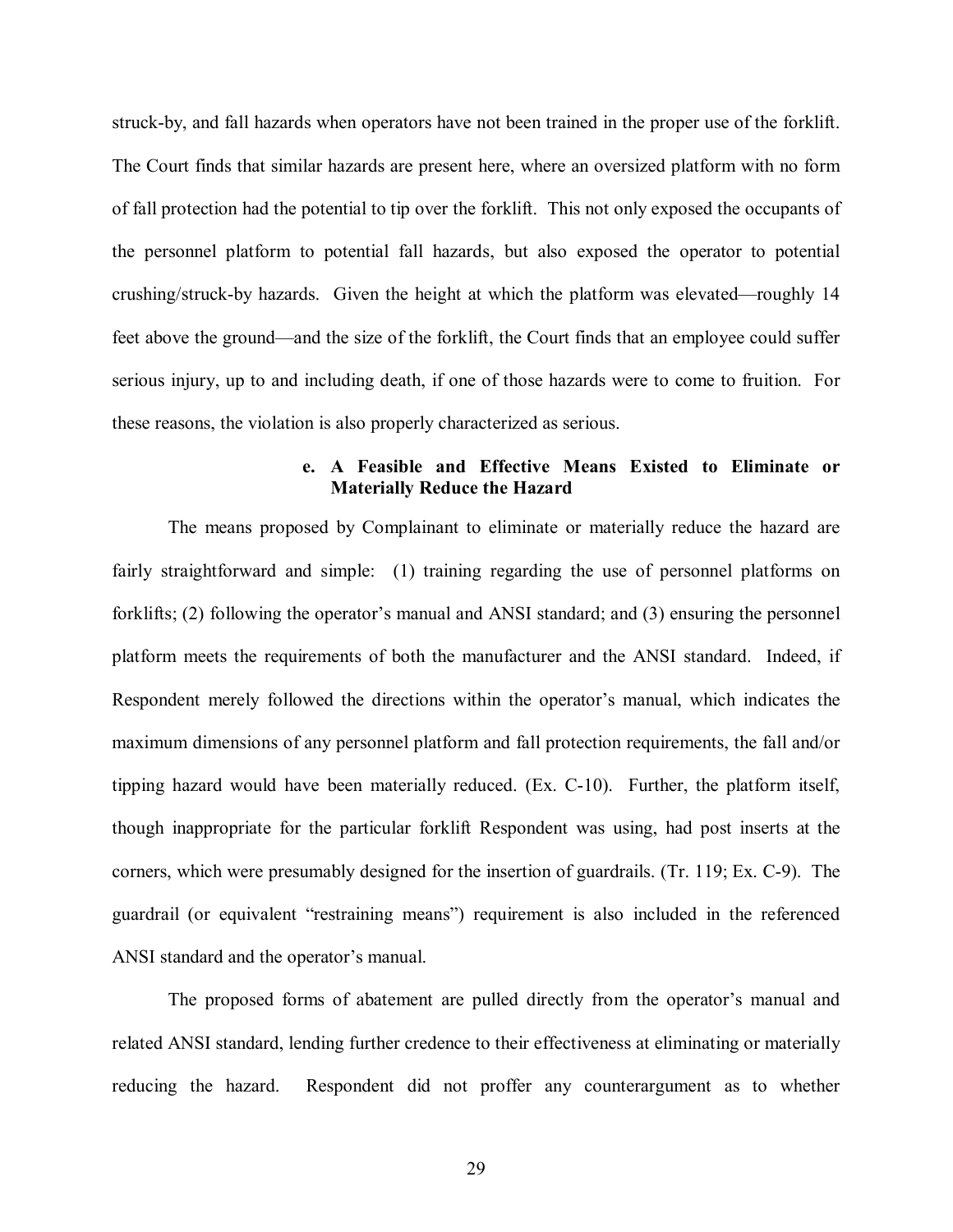implementing the proposed forms of abatement would be feasible or effective. As such, the

Court finds that Complainant proved a serious violation of the general duty clause. Accordingly,

Citation 1, Item 2a shall be AFFIRMED.

# **3. Citation 1, Item 2b**

Complainant alleged a serious violation of the Act in Citation 1, Item 2b as follows:

29 CFR 1926.451(a)(6): Scaffolds were not constructed in accordance with the design by a qualified person:

The employer is failing to protect employees from fall and platform stability hazards while performing residential style framing and roofing operations. Employees are being elevated on the JLG/Lull 944E-42 rough terrain forkilift to a height of approximately 157 [sic] to perform work. The platform being used was 16 [sic] wide extending outside the vehicles [sic] axel [sic] base 46 [sic] on each side of the vehicle. The operators [sic] manual states specifically Width of the platform shall not be wider than the width of the vehicle measured across the load bearing tires plus 10 inches (250 mm) on each side.

*See Citation and Notification of Penalty* at 9.

The cited standard provides:

Scaffolds shall be designed by a qualified person and shall be constructed and loaded in accordance with that design. Non-mandatory appendix A to this subpart contains examples of criteria that will enable an employer to comply with paragraph (a) of this section.

29 C.F.R. § 1926.451(a)(6).

## **a. The Standard Applies**

 The initial inquiry in this citation item is whether the personnel platform attached to the forklift is properly characterized as a scaffold. A "scaffold" is defined as "any temporary elevated platform (supported or suspended) and its supporting structure (including points of anchorage), used for supporting employees or materials or both." *Id.* § 1926.450(b). A "platform" is "a work surface elevated above lower levels. Platforms can be constructed using individual wood planks, fabricated planks, fabricated decks, and fabricated platforms." *Id.* Given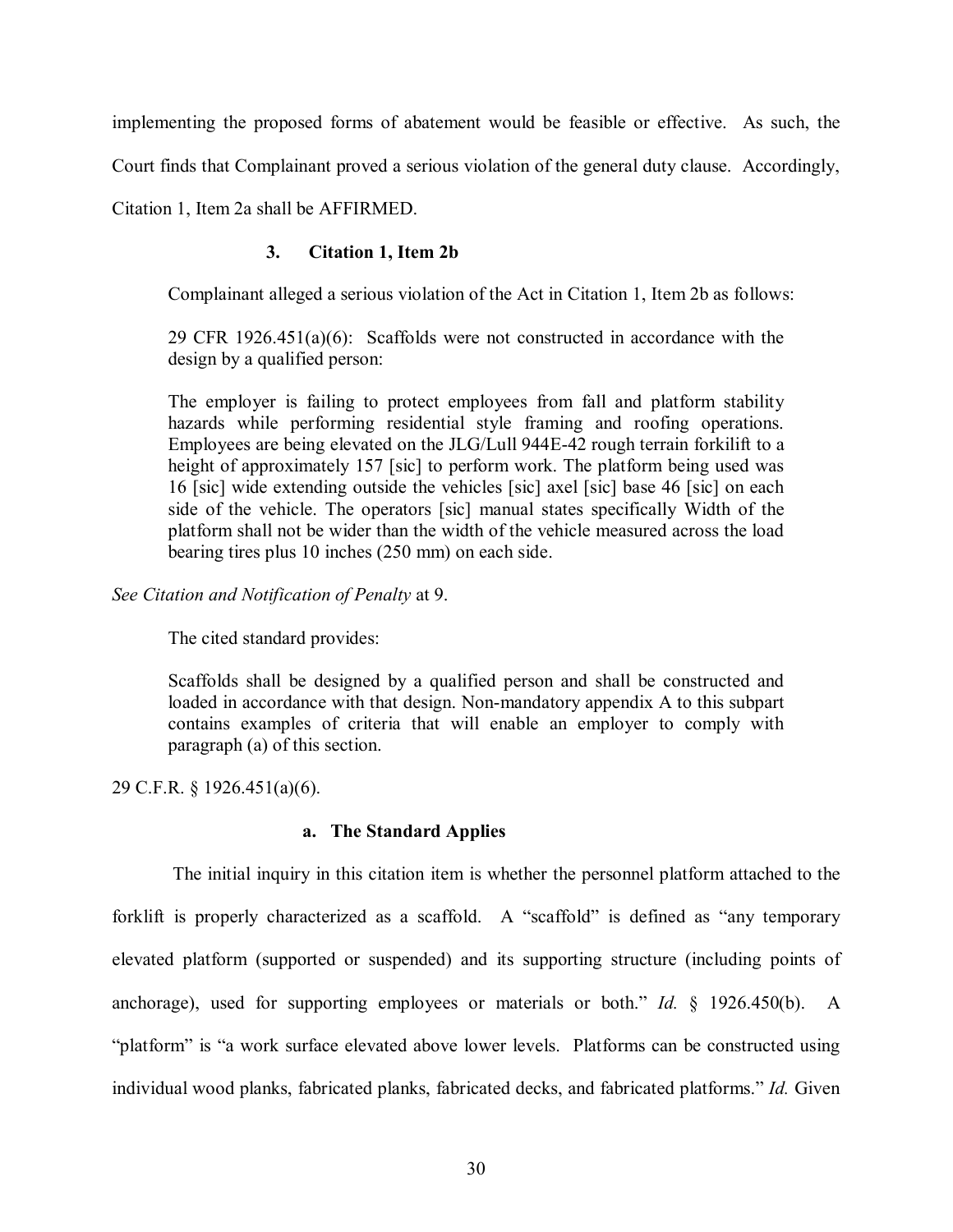the broad scope of the definitions of platform and scaffold, the Court finds that the standard applies.

### **b. Complainant failed to prove a violation of the standard**

 Complainant did not introduce any evidence regarding how this particular scaffold was designed or constructed, and the discussion of this violation encapsulated a sum total of two pages of trial transcript. (Tr. 116–17). Similar to his assertion that no training took place, there was merely speculation on behalf of Complainant based on the oversize nature of the platform relative to the forklift in use. The only concrete evidence Complainant relied on was the fact that, contrary to paragraph 8.5.6 of the ANSI standard, Respondent's platform did not have a placard or sticker its capacity or other vital specifications. (Tr. 117). When asked whether he was able to determine whether a qualified person had designed the platform, CSHO Connett said "No." (Tr. 118).

There are a number of problems with Complainant's evidence. First, it may very well be the case that the platform was designed and constructed by a qualified person, but there was no evidence tending in either direction. CSHO Connett did not testify that he was able to definitively determine that the platform was not designed by a qualified person; rather, his testimony was more equivocal: he could not determine *whether* that was the case. This is a failure of proof; the question of whether the platform was properly designed and constructed is a question separate and apart from whether the platform itself was compliant. The fact that the platform was not appropriate for this particular forklift has nothing to do with whether the platform itself was designed or constructed by a qualified person. Further, the presence of a sticker or placard to indicate capacity pursuant to an ANSI standard may indicate that the platform was designed by a qualified person, but the lack thereof does not establish that it was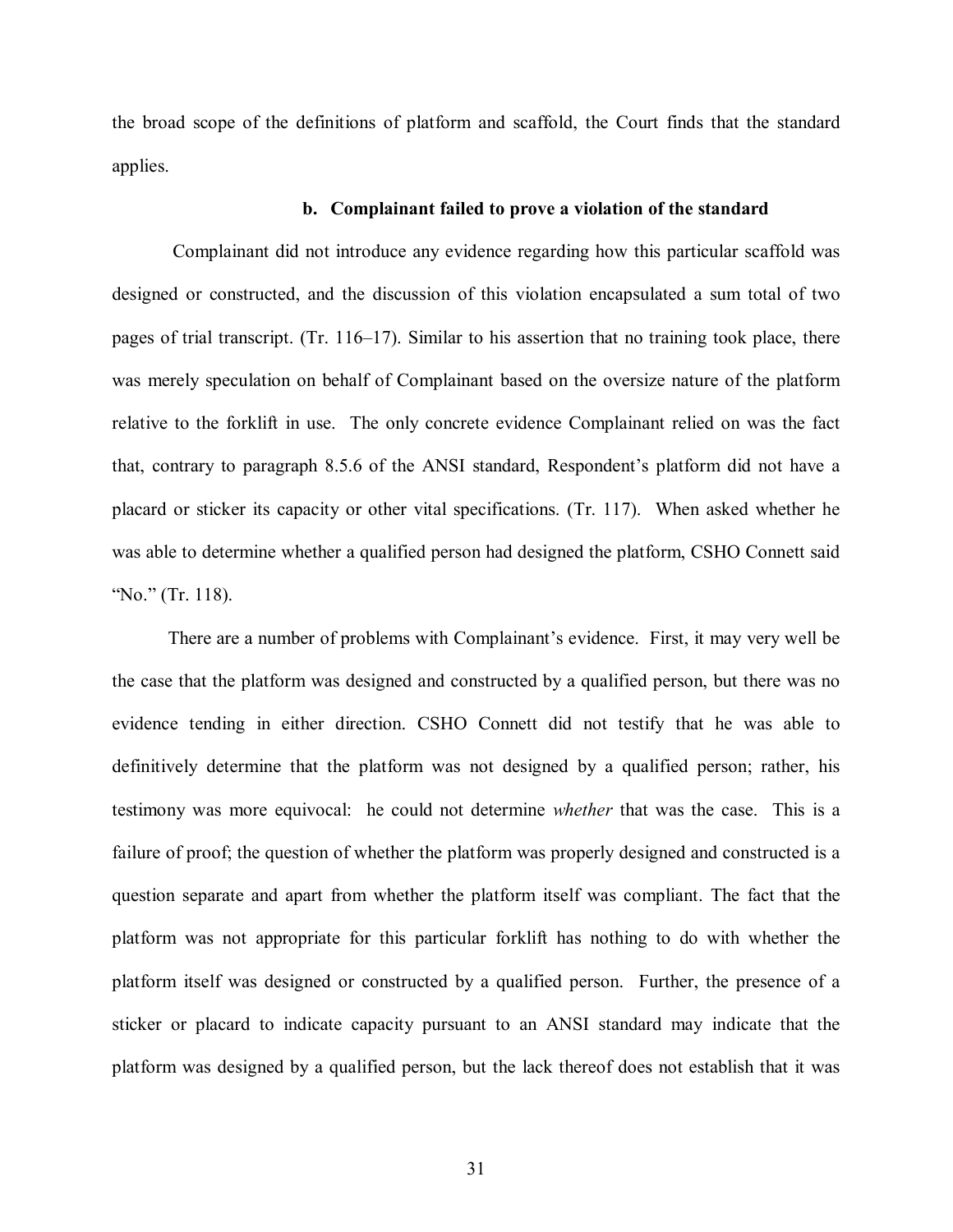not. The Court has already concluded that the platform was noncompliant; however, without additional evidence, it is not clear whether that is a result of design, construction, or simply implementation.

Based on the foregoing, the Court finds Complainant failed to establish a violation of the

cited standard. Accordingly, Citation 1, Item 2b shall be VACATED.

# **4. Citation 1, Item 3**

Complainant alleged a serious violation of the Act in Citation 1, Item 3 as follows:

29 CFR 1926.501(b)(13): Each employee engaged in residential construction activities 6 feet (1.8 m) or more above lower levels was not protected by guardrail systems, safety net systems, or personal fall arrest systems:

The employer is failing to protect the employees from fall hazards greater than 6 feet. Employees are working from the roof deck of a house being constructed without wearing harnesses or lanyards. The workers were exposed to falls of over 16 feet to dirt below.

*See Citation and Notification of Penalty* at 10.

The cited standard provides:

Each employee engaged in residential construction activities 6 feet (1.8 m) or more above lower levels shall be protected by guardrail systems, safety net system, or personal fall arrest system unless another provision in paragraph (b) of this section provides for an alternative fall protection measure. Exception: When the employer can demonstrate that it is infeasible or creates a greater hazard to use these systems, the employer shall develop and implement a fall protection plan which meets the requirements of paragraph  $(k)$  of  $\S$  1926.502.

29 C.F.R. § 1926.501(b)(13)

# **a. The Standard Applies**

At the Papillion location, CSHO Peacock observed two employees working on the roof of

a residential construction project without any form of fall protection. Based on observations

made by CSHO Peacock and subsequent measurements taken by CSHO Connett, Complainant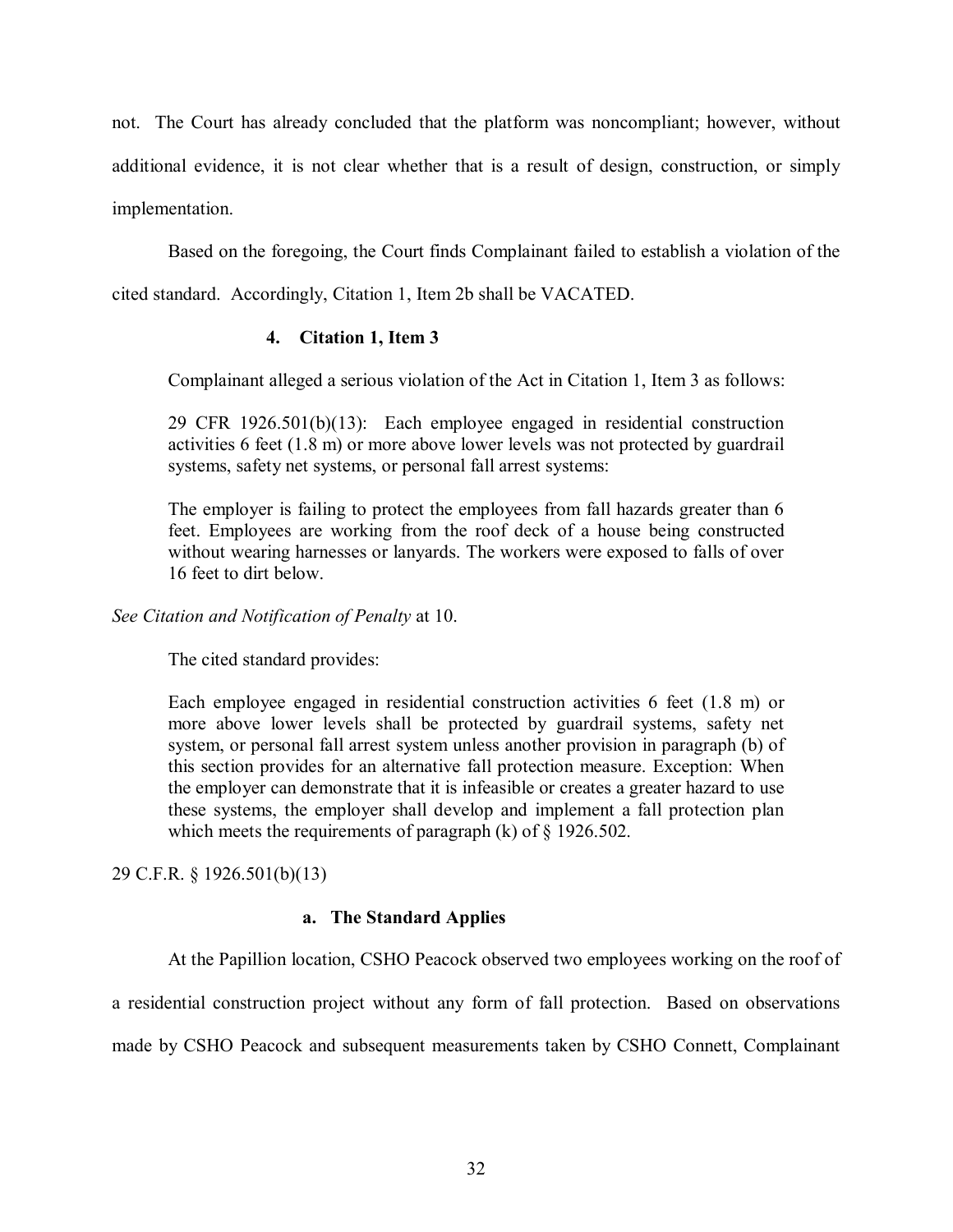determined that the employees were working roughly 14 feet above the ground. Thus, the standard applies.

 Respondent contends, however, that the roof was "low-slope" and that 29 C.F.R. § 1926.501(b)(10) is the more applicable standard. That standard states:

*Roofing work on Low-slope roofs.* Except as otherwise provided in paragraph (b) of this section, each employee engaged in roofing activities on low-slope roofs, with unprotected sides and edges 6 feet (1.8 m) or more above lower levels shall be protected from falling by guardrail systems, safety net systems, personal fall arrest systems, or a combination of warning line system and guardrail system, warning line system and safety net system, or warning line system and personal fall arrest system, or warning line system and safety monitoring system.

29 C.F.R. § 1926.501(b)(10). Bratetic testified that he believed the roof pitch was no more than "4 in 12", which describes a roof that rises four feet for every twelve feet of horizontal distance. (Tr. 303–304). *See also id.* § 1926.500 (defining low-slope roof as a roof having a slope of less than 4 in 12). According to both CSHOs Peacock and Connett, however, the roof slope was at least 5 in 12, if not steeper. (Tr. 136).

Based on the Court's review of the photographs, and the collective testimony of both CSHOs, who have significant experience in performing residential construction inspections, the Court finds that the roof slope was greater than 4 in 12 and, thus, does not qualify for the lowslope roof exception. In addition, the Court finds that the cited standard is the more directly applicable standard in that it directly applies to "residential construction". This is bolstered by the fact that there was no attempt by Respondent to comply with either the conventional or alternative forms of fall protection listed in  $\S$  1926.501(b)(10). Respondent's arguments regarding the applicability of the standard are rejected.

# **b. The Terms of the Standard Were Violated**

 Respondent did not attempt to argue that it complied with the standard; instead, he claims (akin to his argument with respect to Citation 1, 1 in the First Inspection) that the amount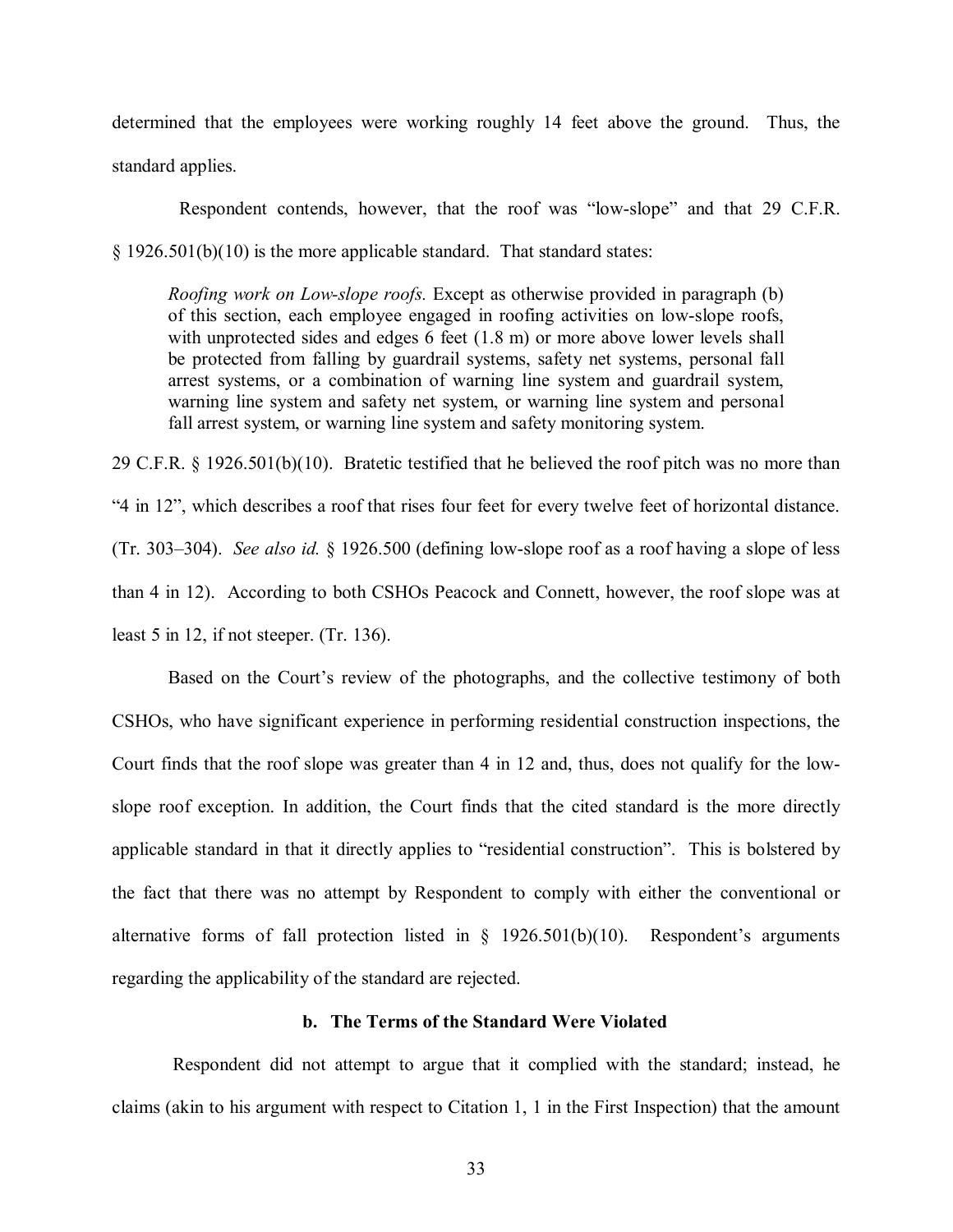of time to perform the specific task (re-fastening previously applied plywood) was minimal and that taking the time to re-install an anchor point would only expose the affected employees to fall hazards for longer than was necessary. *See* Resp't Br. at 2. The Court disagrees.

Irrespective of how long Respondent's employees were scheduled to be on the roof, the standard does not make an exception to the fall protection requirements based on how long Respondent's employees were exposed to the hazard.<sup>14</sup> In that respect, Respondent's employees were on the roof for a more than negligible amount of time—according to CSHO Peacock the employees were on the roof for at least 10 minutes. (Tr. 185). This is more than enough time for an employee to slip, trip, or fall off of the roof. The standard's requirements are clear—if an employee is working six feet above the lower level, the employer is required to implement one of the conventional forms of fall protection unless the employer can establish that those forms are either infeasible or create a greater hazard. As the Court previously found, Respondent has not proffered sufficient evidence to establish either defense. *See* Section IV.D.1.b, *supra*. Thus, the standard was violated.

#### **c. Respondent's Employees Were Exposed to the Hazard**

 The photographs taken by CSHO Peacock clearly show two of Respondent's employees on the roof of the Papillion construction project without fall protection. According to CSHO Connett's measurements, the roof was over 14 feet above the ground. One employee can be observed standing within feet of the roof's edge. (Ex. C-8). The other employee, who was working adjacent to the work platform, was also exposed to the fall hazard, because the platform was parked too far from the eave of the roof to serve as an effective catch platform and was

<span id="page-33-0"></span><sup>14.</sup> Length of exposure is relevant, however, to the question of the violation's gravity and subsequent penalty determination. *See* Section V, *infra*.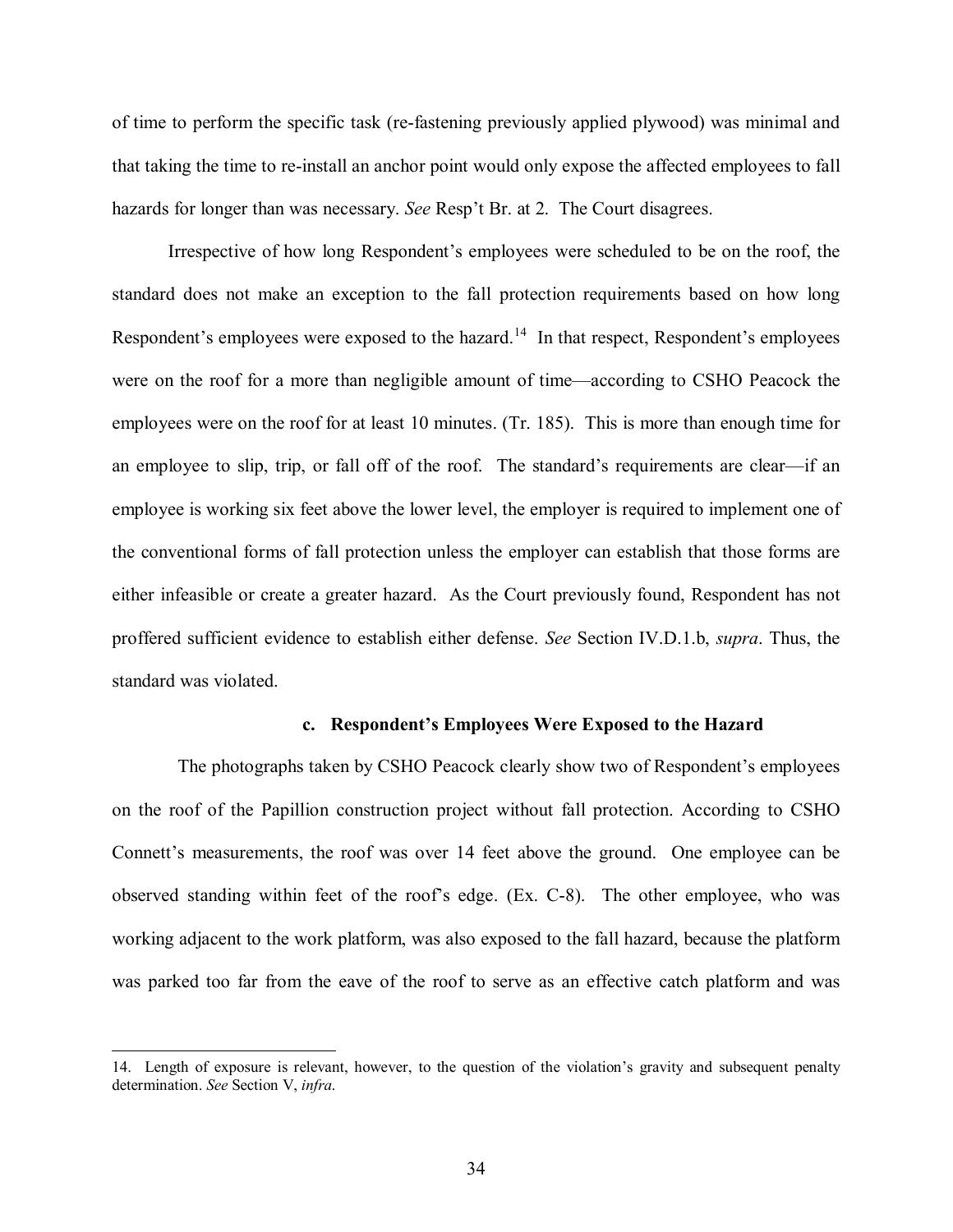missing guardrails or other restraining devices that would serve to arrest the falling employee. (Tr. 85–88; Ex. C-8). The Court finds Respondent's employees were exposed to a fall hazard.

## **d. Respondent Had Knowledge of the Conditions**

 Bratetic testified that he was aware that his employees were working on the roof at the Papillion site without fall protection. (Tr. 288). In fact, he also admitted that, at one point or another, he operated the forklift to lift his employees onto the roof. (Tr. 292). These admissions constitute direct knowledge of the violative conditions.

# **e. The Violation Was Serious**

For the same reasons discussed above with respect to Citation 1, Item 1 of Docket No. 15-1645, the Court finds the violation was serious. Respondent's employees were working 14 feet above the ground without fall protection. A fall from that height could cause serious injuries up to, and including, death. Accordingly, Citation 1, Item 3 shall be AFFIRMED as serious.

# **5. Citation 2, Item 1**[15](#page-34-0)

Complainant alleged a serious violation of the Act in Citation 2, Item 1 as follows:

29 CFR 1926.451(g)(4)(i): Guardrail systems were not installed along all open sides and ends of platforms:

The employer is failing to protect employees from fall hazards in the workplace. Employees were elevated on a platform in the air approximately 157" feet [sic] without any form of fall protection including but not limited to, guard rail systems, safety nets or personal fall arrest systems on all exposed areas of the platform. . . .

*See Citation and Notification of Penalty* at 11.

The cited standard provides:

<span id="page-34-0"></span><sup>15.</sup> Prior to hearing, Complainant moved to recharacterize Citation 2, Item 1 and Citation 2, Item 2 from "Repeat" to "Serious". The Court granted the motion. For the purposes of brevity and clarity, the Court's reproduction of the violation narratives has been abridged to remove the extensive explanation for the Repeat characterization.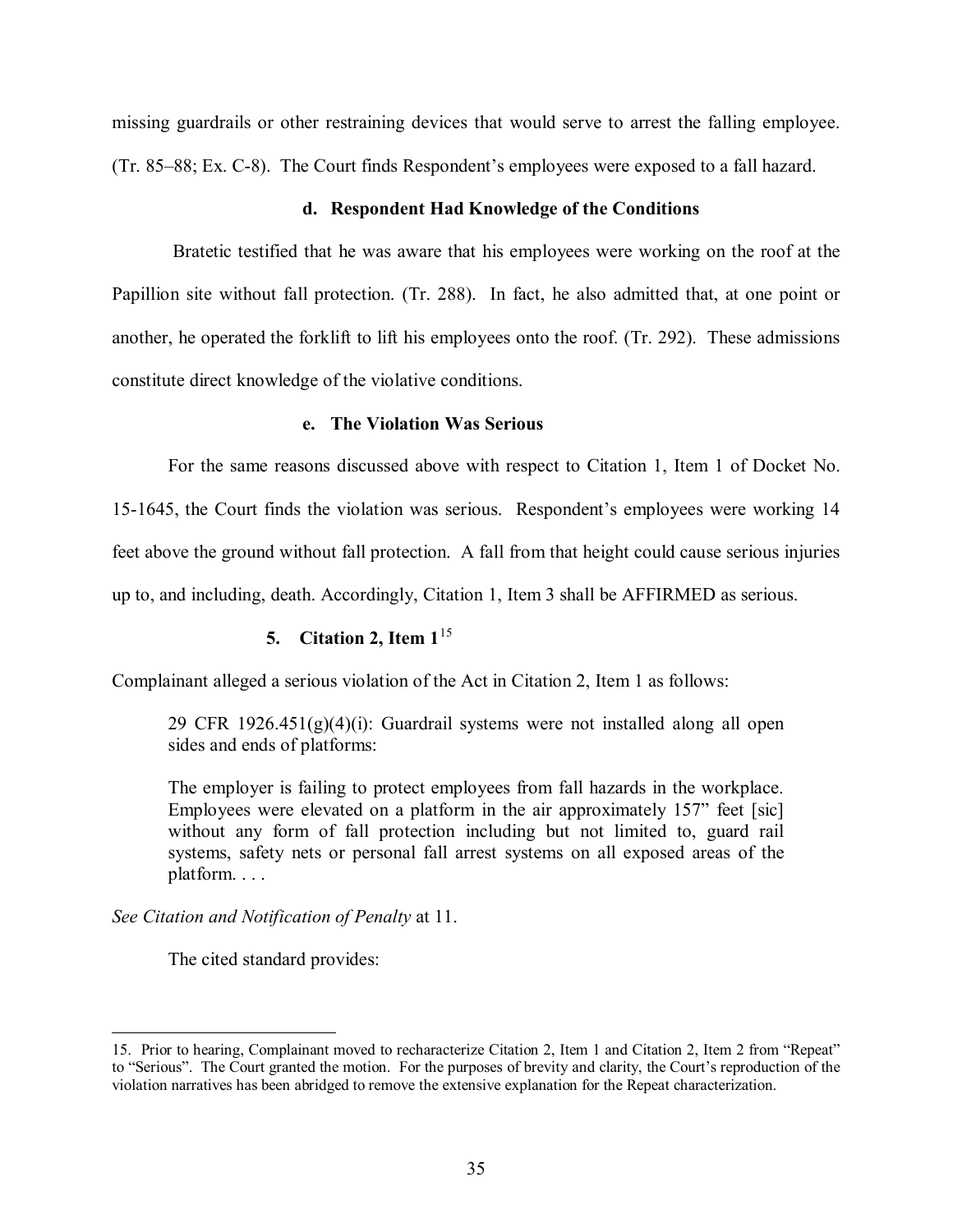Guardrail systems shall be installed along all open sides and ends of platforms. Guardrail systems shall be installed before the scaffold is released for use by employees other than erection/dismantling crews.

## 29 C.F.R. § 1926.451(g)(4)(i).

 $\overline{a}$ 

### **a. The Citation is Duplicative**

The Commission has held the standard applicable when an employee is being transported by an aerial lift to and from a work level. *Salah & Pecci Constr. Co., Inc.,* 6 BNA OSHC 1688, [16](#page-35-0)89 (No. 15769, 1978).<sup>16</sup> Even though the standard applies to the forklift-operated platform, and the terms of the standard were violated, the Court finds that this citation item is duplicative of Citation 1, Item 2a. According to the Commission, violations are considered duplicative "where the standards cited require the same abatement measures, *or where abatement of one citation will necessarily result in the abatement of the other item as well*." *Rawson Contractors*, 20 BNA OSHC 1078, 1082 n.5 (No. 99-0018, 2003) (emphasis added) (citing *Flint Eng'g & Constr. Co.*, 15 BNA OSHC 2052, 2056–57 (No. 90-2783, 1992)).

Citation 1, Item 2a alleges a violation of the general duty clause based on Respondent's failure to properly size and equip the personnel platform attached to the forklift. In addition to alleging the personnel platform was too wide for the forklift, Complainant also alleged Respondent failed to include guardrails or other forms of fall protection on the platform. Included in the citation narrative, Complainant cited to three separate forms of abatement: (1) training regarding the use of personnel platforms on forklifts; (2) following the operator's manual and ANSI B56.6 2002 Safety Standard for Rough Terrain Forklift Trucks Sec. 8.24.1 limitations as to platform size; and (3) ensuring the personnel platform meets the requirements of

<span id="page-35-0"></span><sup>16.</sup> The fact it is an older case does not negate or diminish its precedential value. "Judicial decisions, however, are not spoilable like milk. They do not have an expiration date and go bad merely with passage of time." *Comtran Grp., Inc. v. DOL*, 722 F.3d 1304, 1314 (11th Cir. 2013).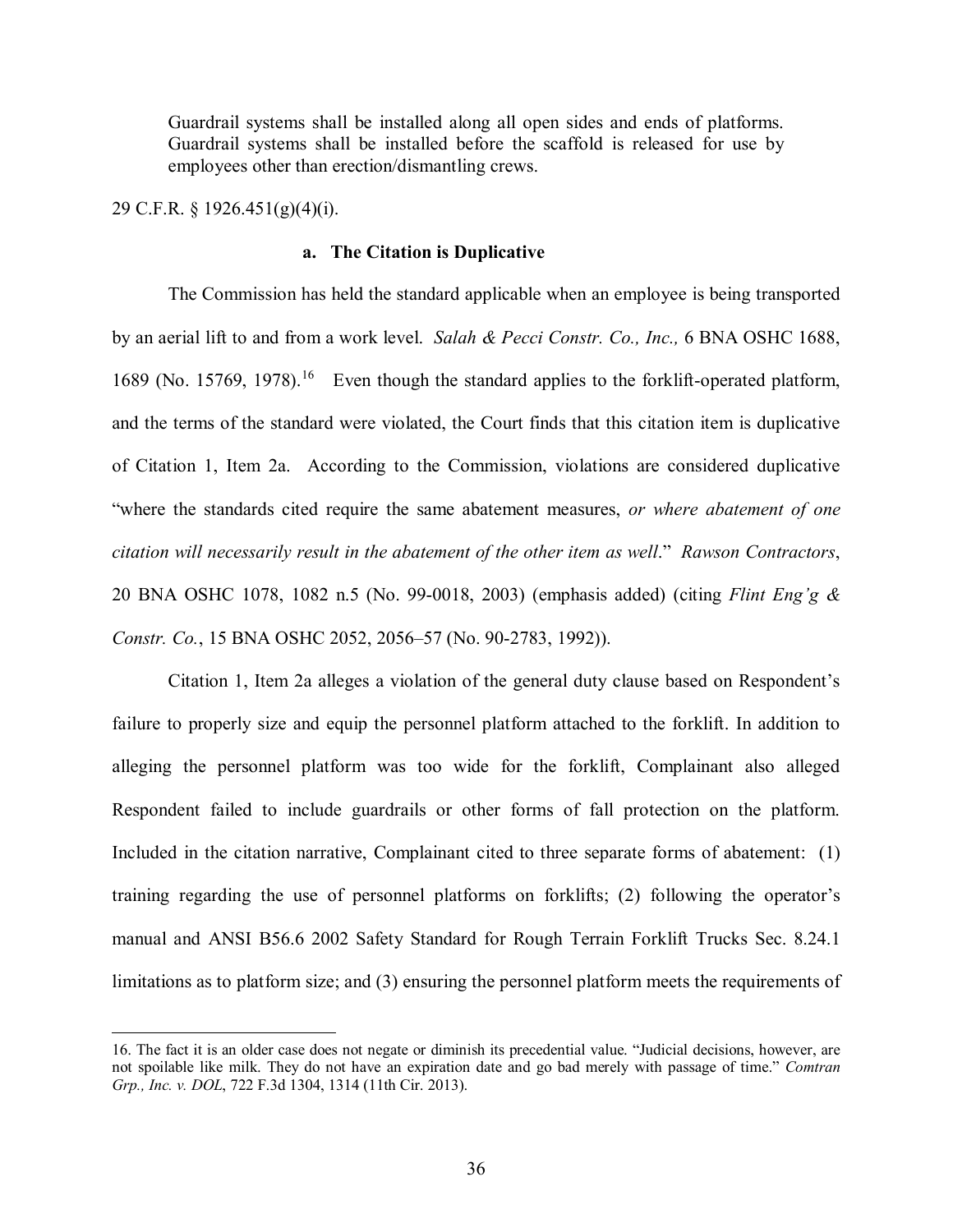both the manufacturer and the above-listed ANSI standard. The Court is concerned, in particular, with the third proposed form of abatement.

Although the second proposed abatement measure focuses on the ANSI standard's "limitations as to size of platforms to be used", the third measure enlarges the scope of the abatement by calling on Respondent to adhere to the entire ANSI standard found in Section 8.24.1. In addition to setting size restrictions on attached personnel platforms, Section 8.24.1 (and the operator's manual) requires the attached platform to include "restraining means such as a guardrail or a means for securing personnel such as a body belt or lanyard." (Ex. C-15 at 28). Thus, both Citation 1, Item 2a and Citation 2, Item 1 call for the exact same method of abatement—the installation of fall protection devices on the personnel platform. As such, the citation items run afoul of the restriction against duplicative citations. Accordingly, Citation 2, Item 1 shall be VACATED.

## **6. Citation 2, Item 2**

Complainant alleged a serious violation of the Act in Citation 2, Item 2 as follows:

29 CFR 1926.454(a): The employer did not have each employee who performs work while on a scaffold(s) trained by a person qualified in the subject matter to recognize those hazards associated with the type of scaffold being used and to understand the procedures to control or minimize those hazards:

The employer is failing to protect employees from fall hazards. Employees working from scaffold platforms are not trained by a person qualified in the subject matter to recognize the hazards associated with the type of scaffold being used and to understand the procedures to control or minimize those hazards. Employees were elevated from the ground to the roof on a platform attached to a rough terrain forklift without any form of fall protection….

# *See Citation and Notification of Penalty* at 12.

The cited standard provides:

The employer shall have each employee who performs work while on a scaffold trained by a person qualified in the subject matter to recognize the hazards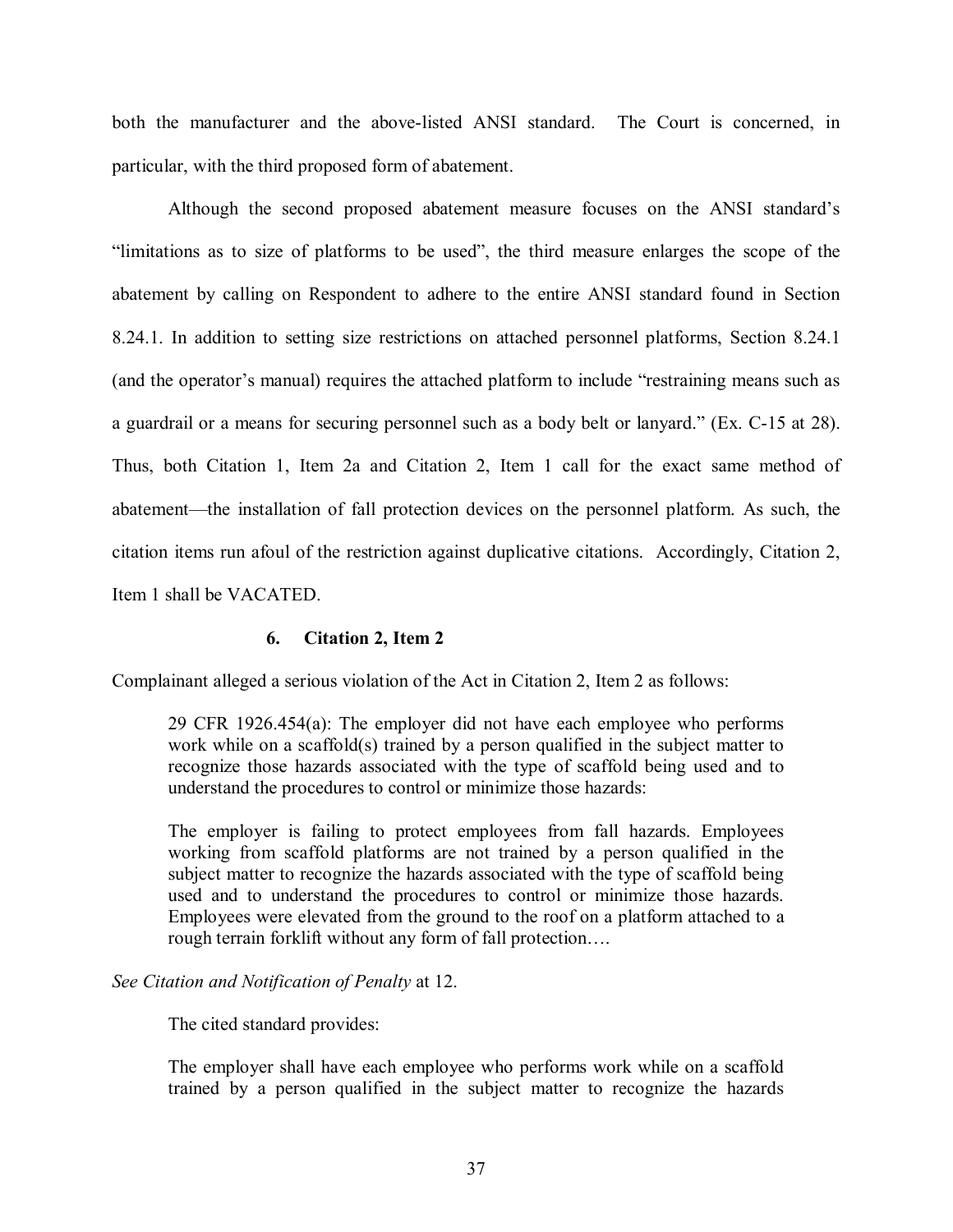associated with the type of scaffold being used and to understand the procedures to control or minimize those hazards. The training shall include the following areas, as applicable . . . .

29 C.F.R. § 1926.454(a).

### **a. Complainant Failed to Prove a Violation of the Standard**

 Based on the Court's previous conclusion that the scaffolding standards apply to Respondent's personnel platform, the Court also finds that the standard cited in Citation 2, Item 2 applies; however, based on the scant record produced with respect to this particular violation, the Court finds that Complainant failed to prove a violation of the standard.

Complainant's evidence with respect to this item is similar in type and quantity to his allegation of a fall protection training violation in Docket No. 15-1645. First, the CSHO observed employees using the personnel platform without fall protection. (Tr. 124). Second, during an interview with employees, CSHO Connett asked what sort of training they had received. (Tr. 126). One employee, named Moises, stated that Bratetic "basically" told him, "We're not here to break any records; take your time; do things safely." (Tr. 126). He could not recall what the other employee said about the training. (Tr. 126). Other than establishing that the employees were, in fact, exposed to the hazard by riding on the platform, this represents the sum total of the evidence Complainant presented on this citation item.

As previously noted, in order to prove a violation of a training standard, Complainant "must show that the cited employer failed to provide the instructions that a reasonably prudent employer would have given in the same circumstances." *N & N*, 18 BNA OSHC at 2122.

Just as the Court found in Citation 1, Item 2 of Docket No. 15-1645, Complainant failed to put forth proof sufficient to establish a violation of the standard. To be sure, riding an unprotected, overloaded personnel platform is a violation, but not of the training standard.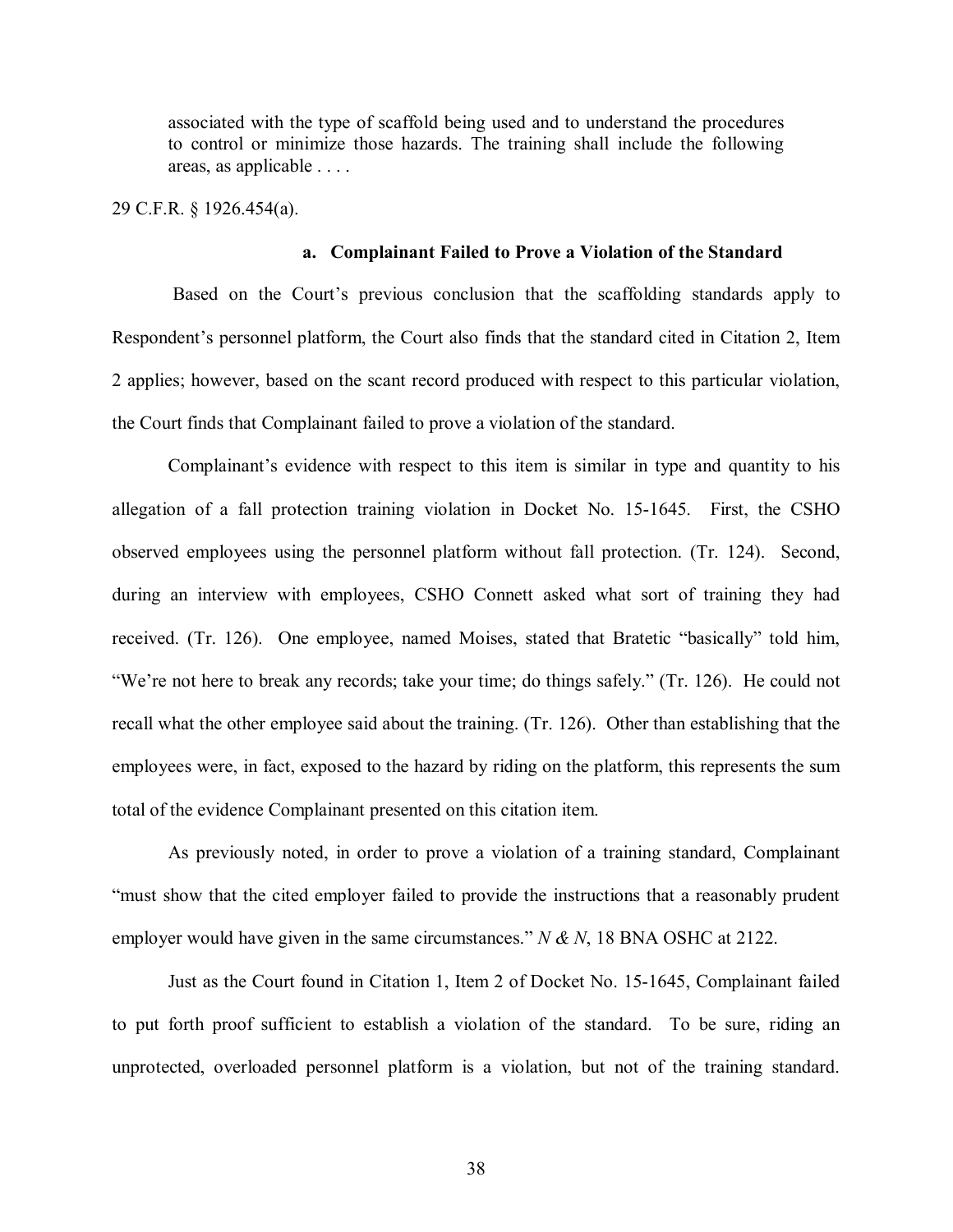Moises' statement that he had only been told to "take your time" is evidence of a training violation; however, given that Respondent's employees made similar statements in response to questions about their fall protection training, only to have Respondent provide evidence of such training, the Court questions the thoroughness of their answers and, perhaps, the diligence with which CSHO Connett pursued any follow-up investigation. The fact that CSHO Connett could not recall what the other employee said—indeed, the only other employee he interviewed on this topic—also calls into question the sufficiency of his investigation on this citation item.<sup>[17](#page-38-0)</sup> Nowhere in the record does it show that Bratetic, the person in the best position to discuss the content of any of Respondent's training programs, was asked about the platform/scaffold training program; indeed, the purpose of his "informal meeting" with OSHA was to respond to a subpoena for documents and testimony related to the first inspection, which occurred at  $207<sup>th</sup>$  & Shirley, and did not involve the platform. (Tr. 90–91, 224–25; Ex. R-10).

The Court finds Complainant failed to produce evidence sufficient to establish a violation of the standard. As with Citation 1, Item 2 in Docket 15-1645, Complainant rested its case almost entirely on the CSHOs' respective observations of fall protection violations. While such observations may indicate a lack of training, it is incumbent upon Complainant to do more than show the existence of violations at a worksite. *See N & N*, 18 BNA OSHC 2121 (citing *Dravo Eng'rs and Constructors*, 11 BNA OSHC 2010, 2012 (No. 81-748, 1984) (evidence of failure to enforce a safety rule does not prove a training violation)). And, although the statement regarding scaffold training attributed to Moises is a possible indication that training was deficient, it could

<span id="page-38-0"></span><sup>17.</sup> The case file itself is not a model of clarity and thoroughness. The alleged violation description contained in the OSHA Violation Worksheet contains a narrative from an entirely different inspection; the citation item narratives contain multiple errors (as indicated by the multiple 'sic' notations in the Court's reproduction); and CSHO Connett testified that the employees told him they were only told to work safely, but was contradicted by his own notes, which documented that they also told him they spoke about harnesses every day.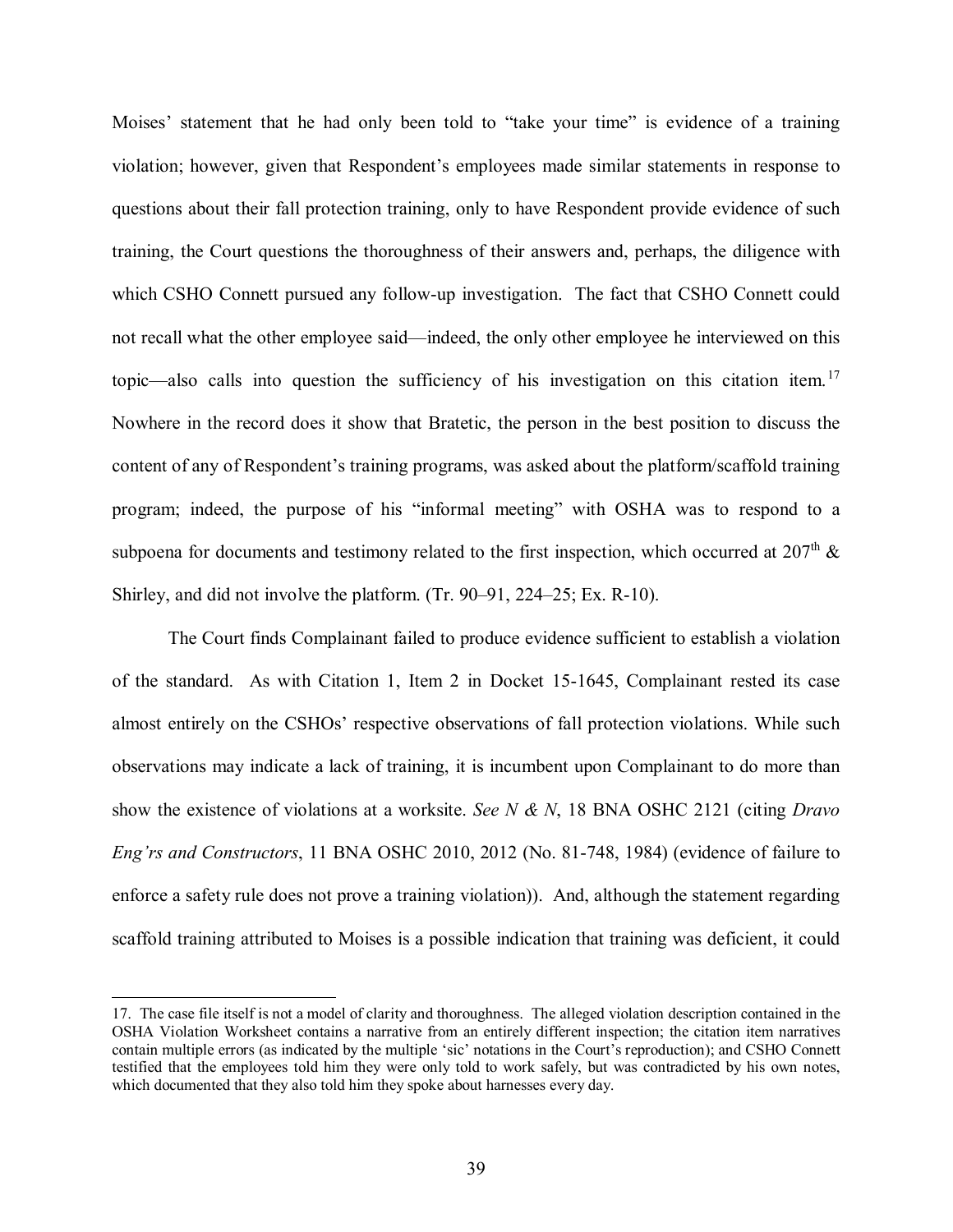just as easily mean that Moises was a man of few words. There is no indication in the record indicating that either Area Director Funke or CSHO Connett followed up with additional requests for Moises to clarify, nor does it appear that any requests or questions were directed at Bratetic regarding the training program at issue in this citation item.

In addition, Complainant presented no evidence that the person who conducted the training was not qualified. This is a requirement of the plain reading of the regulation to which absolutely no proof was offered.

Finally, Complainant failed to establish what sort of training Respondent should have provided. There was no testimony regarding what a reasonable employer, in Bratetic's position, should have instructed his employees to do when using a personnel lift. It is unclear whether the fall protection training Respondent provided would encapsulate the training at issue here, or whether Complainant contends that full-blown scaffold training is necessary for the use of a platform that raises employees and materials roughly 14 feet above the ground onto a residential roof. The Court cannot discern whether training is deficient unless a standard is defined. Since the standard at issue is a performance standard, it is incumbent upon Complainant to show that Respondent's training regime falls below what is reasonable. *See N & N*, 18 BNA OSHC at 2127-28 No such evidence was introduced.

Based on the foregoing, Citation 2, Item 2 shall be VACATED.

### **V. Penalty**

In determining the appropriate penalty for affirmed violations, section  $17(j)$  of the Act requires the Commission to give due consideration to four criteria: (1) the size of the employer's business; (2) the gravity of the violation; (3) the good faith of the employer; and (4) the employer's prior history of violations. 29 U.S.C. § 666(j). Gravity is the primary consideration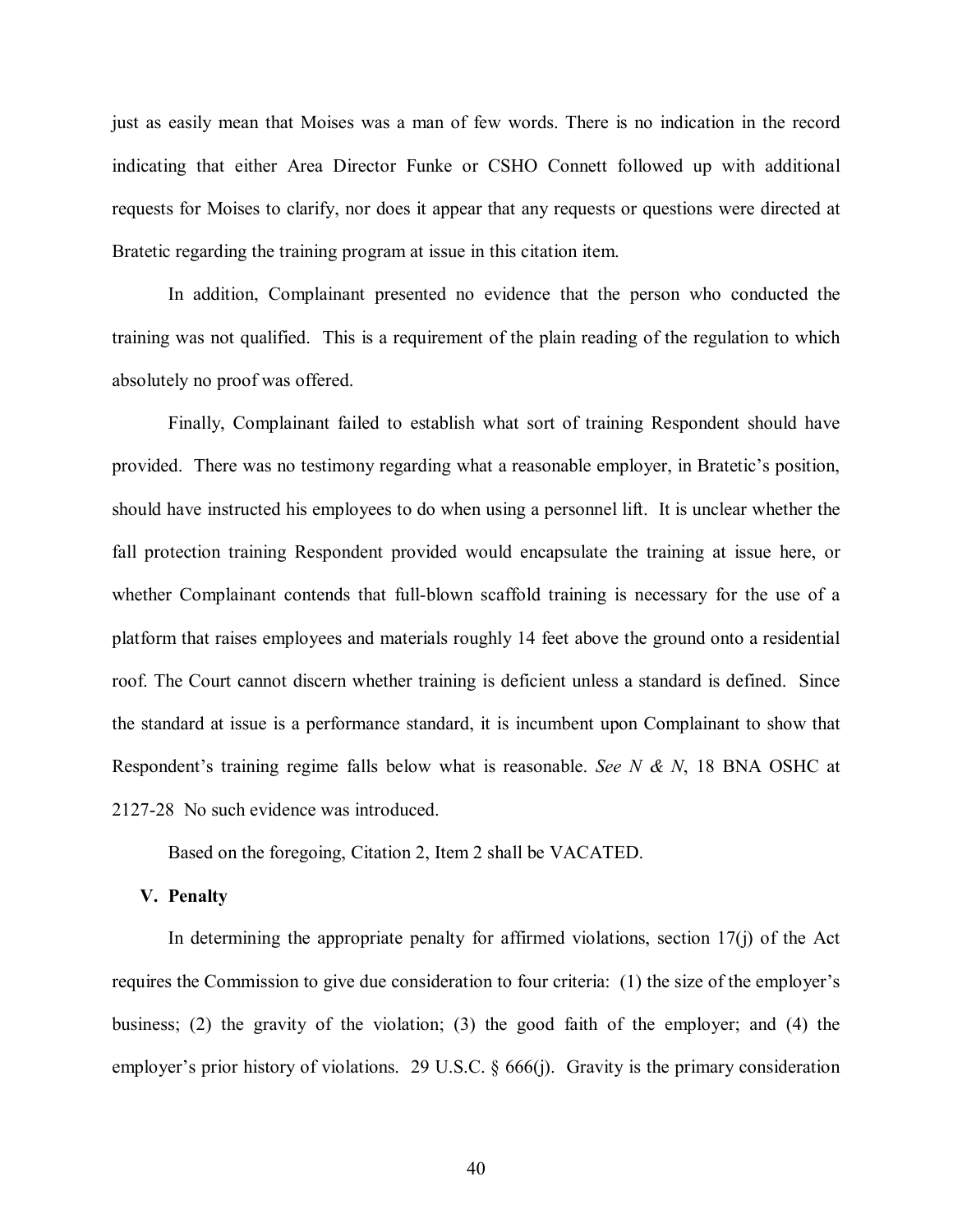and is determined by the number of employees exposed, the duration of the exposure, the precautions taken against injury, and the likelihood of an actual injury. *J.A. Jones Constr. Co.*, 15 BNA OSHC 2201, 2214 (No. 87-2059, 1993). It is well established that the Commission and its judges conduct *de novo* penalty determinations and have full discretion to assess penalties based on the facts of each case and the applicable statutory criteria. *E.g.*, *Allied Structural Steel Co.*, 2 BNA OSHC 1457, 1458 (No. 1681, 1975); *Valdak Corp*., 17 BNA OSHC 1135, 1138 (No. 93-0239, 1995), *aff'd*, 73 F.3d 1466 (8th Cir. 1995).

At the time of the inspection, Respondent had five employees, including himself. Thus, based on his size, Complainant proposed a 60% reduction on all gravity-based penalties, and the Court agrees with this assessment. Further, given that Respondent was found to have violated the same or similar standards by exposing his employees to fall hazards in consecutive inspections, the Court also agrees that no discount should be given for good faith or history.

With respect to Citation 1, Item 1 of Docket 15-1645, Complainant determined that the violation was high gravity. (Tr. 192). In particular, Complainant determined that an employee who fell from a height of over 12 feet could suffer broken bones, concussion, and potentially death. Further, Complainant also assessed the probability of an accident occurring to be high due to the complete lack of any fall protection measures and how close Respondent's employees were to the fall hazard. (Tr. 192–93). The Court agrees with Complainant's evaluations. Accordingly, a penalty of \$2,800 shall be ASSESSED.

With respect to Citation 1, Item 1 of Docket 16-0119, Complainant also determined the violation was high gravity. (Tr. 197–98). Area Director Funke testified that the forklift training violation exposed employees to the potential for an untrained operator to either run into employees on the worksite, or to potentially cause them to fall from the personnel platform. (Tr.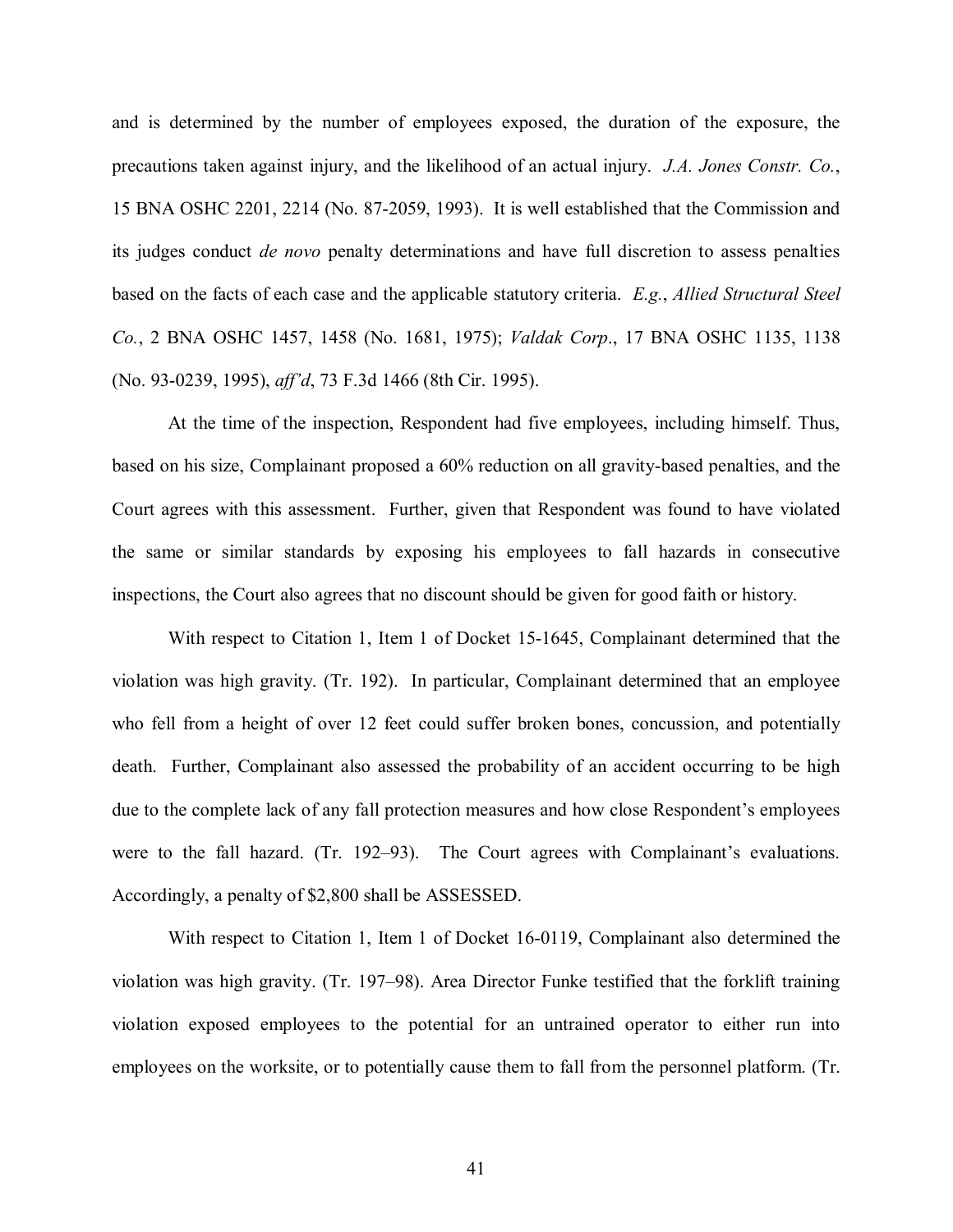197). Given the size of the machine, and the fact that it was being used to transport/lift employees, Complainant determined that the likelihood of injury was high, and the Court agrees. Accordingly, a penalty of \$2,800 shall be ASSESSED.

With respect to Citation 1, Item 2a of Docket 16-0119, Complainant determined that the potential for serious injury was high due to the height that employees were lifted to without fall protection; however, Complainant also determined that the probability of an accident was lower due to the short duration of exposure. Respondent's employees were only on the platform for as long as it took to be elevated to the roof and brought back down again. (Tr. 200). The Court agrees with this assessment. Accordingly, a penalty of \$2,000 shall be ASSESSED.

With respect to Citation 1, Item 3 of Docket 16-0119, Complainant provided virtually the same assessment as it did regarding Citation 1, Item 1 in Docket 15-1645. The only difference was the probability of an accident occurring, which Complainant determined to be lesser under the circumstances observed at the Papillion worksite. According to Bratetic and the employees, they only went onto the roof to secure a few plywood panels that were previously misapplied. (Tr. 202). Based on that, Complainant proposed a slightly smaller penalty. The Court agrees with this assessment. Accordingly, a penalty of \$2,000 shall be ASSESSED.

#### **ORDER**

The foregoing Decision constitutes the Findings of Fact and Conclusions of Law in accordance with Rule 52(a) of the Federal Rules of Civil Procedure. Based upon the foregoing Findings of Fact and Conclusions of Law, it is ORDERED that:

- 1. Docket No. 15-1645
	- a. Citation 1, Item 1 is AFFIRMED as serious, and a penalty of \$2,800 is ASSESSED.

42